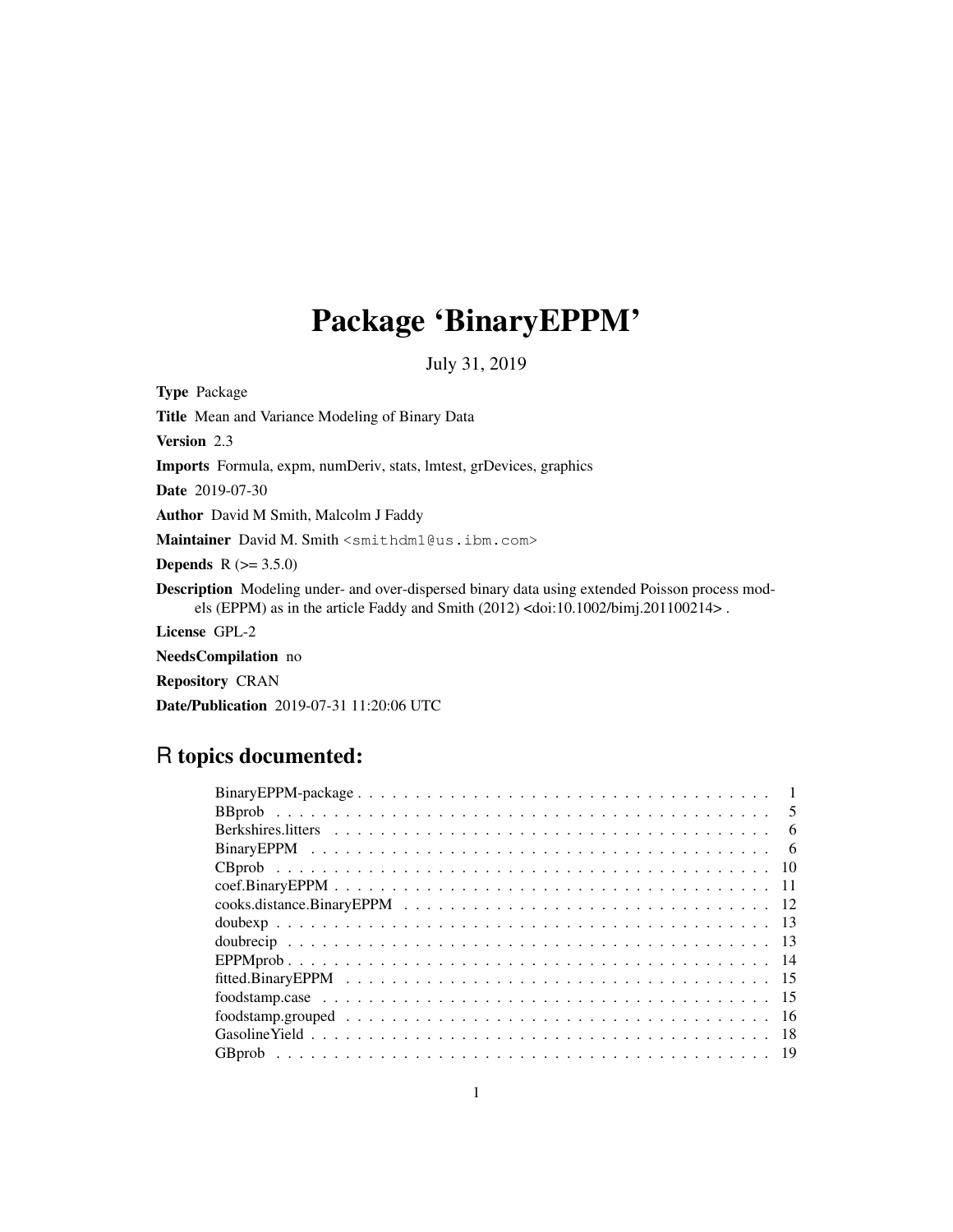| 20 |
|----|
| 21 |
| 22 |
| 23 |
| 23 |
| 25 |
| 27 |
| 28 |
| 28 |
| 29 |
| 31 |
| 33 |
| 34 |
| 36 |
| 36 |
| 37 |
| 38 |
| 39 |
| 40 |
| 41 |
| 42 |
| 43 |
| 43 |
| 44 |
| 45 |
| 46 |
| 47 |
| 48 |
| 49 |
| 50 |
|    |

BinaryEPPM-package *Mean and Variance Modeling of Binary Data*

### Description

Modeling under- and over-dispersed binary data using extended Poisson process models (EPPM) as in the article Faddy and Smith (2012) <doi:10.1002/bimj.201100214> .

### Details

The DESCRIPTION file:

| Package: | BinaryEPPM                                                  |
|----------|-------------------------------------------------------------|
| Type:    | Package                                                     |
| Title:   | Mean and Variance Modeling of Binary Data                   |
| Version: | 2.3                                                         |
| Imports: | Formula, expm, numDeriv, stats, lmtest, grDevices, graphics |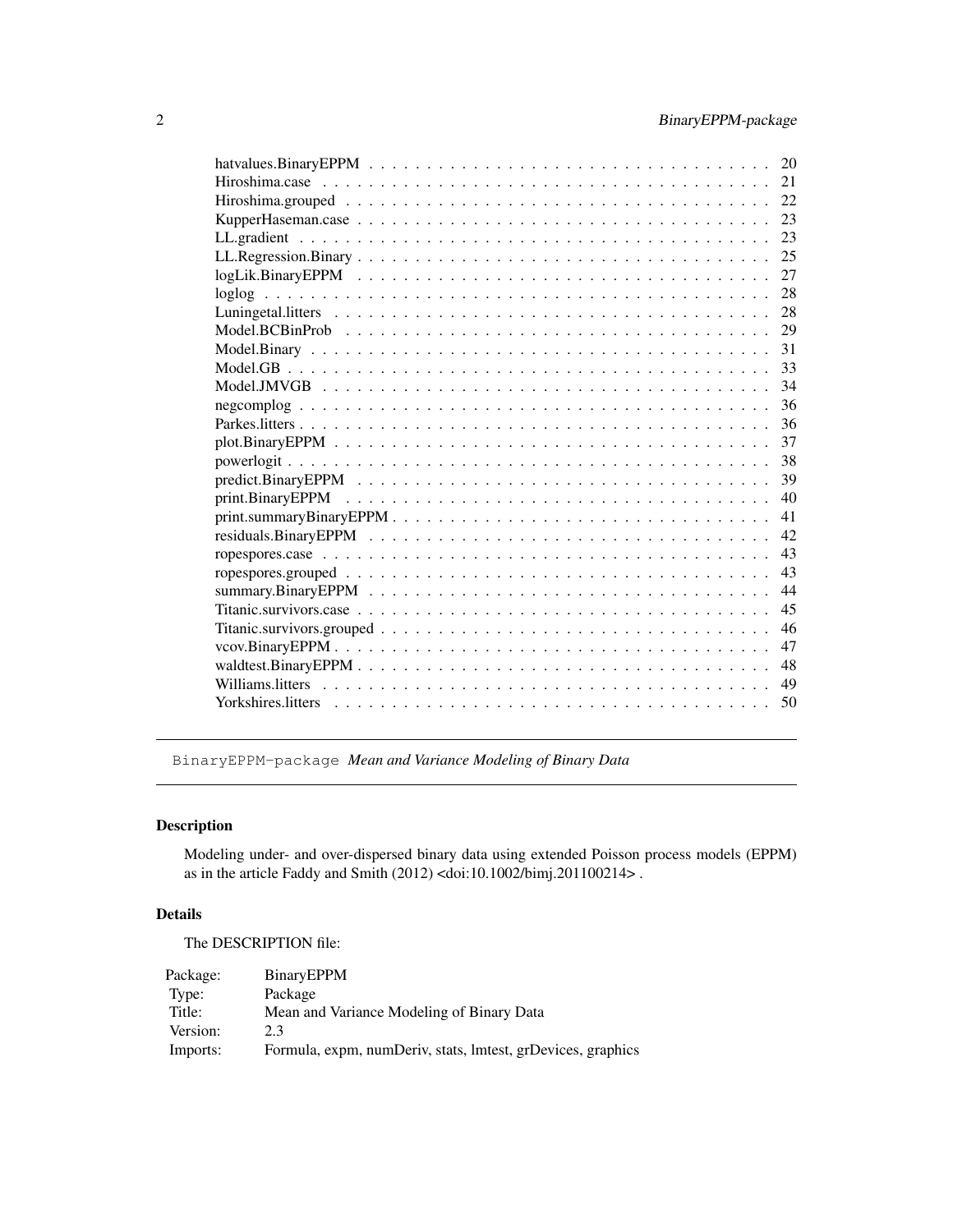### BinaryEPPM-package 3

| David M Smith, Malcolm J Faddy<br>David M. Smith $\leq$ smithdm1@us.ibm.com><br>$R$ ( $> = 3.5.0$ )<br>$GPL-2$ | Date:        | $2019 - 07 - 30$                                                                                            |
|----------------------------------------------------------------------------------------------------------------|--------------|-------------------------------------------------------------------------------------------------------------|
|                                                                                                                | Author:      |                                                                                                             |
|                                                                                                                | Maintainer:  |                                                                                                             |
|                                                                                                                | Depends:     |                                                                                                             |
|                                                                                                                | Description: | Modeling under- and over-dispersed binary data using extended Poisson process models (EPPM) as in the artic |
|                                                                                                                | License:     |                                                                                                             |

Index of help topics:

| BBprob               | Calculation of vector of probabilities for the<br>beta binomial distribution. |
|----------------------|-------------------------------------------------------------------------------|
| Berkshires.litters   | The data are of the number of male piglets born                               |
|                      | in litters of varying sizes for the Berkshire                                 |
|                      | breed of pigs.                                                                |
| BinaryEPPM           | Fitting of EPPM models to binary data.                                        |
| BinaryEPPM-package   | Mean and Variance Modeling of Binary Data                                     |
| CBprob               | Calculation of vector of probabilities for the                                |
|                      | correlated binomial distribution.                                             |
| EPPMprob             | Calculation of vector of probabilities for a                                  |
|                      | extended Poisson process model (EPPM).                                        |
| GBprob               | Calculation of vector of probabilities for the                                |
|                      | generalized binomial distribution.                                            |
| GasolineYield        | Data on gasoline yields.                                                      |
| Hiroshima.case       | Individual case data of chromosome aberrations                                |
|                      | in survivors of Hiroshima.                                                    |
| Hiroshima.grouped    | Data of chromosome aberrations in survivors of                                |
|                      | Hiroshima grouped into dose ranges and                                        |
|                      | represented as frequency distributions.                                       |
| KupperHaseman.case   | Kupper and Haseman example data                                               |
| LL.Regression.Binary | Function called by optim to calculate the log                                 |
|                      | likelihood from the probabilities and hence                                   |
|                      | perform the fitting of regression models to the                               |
|                      | binary data.                                                                  |
| LL.gradient          | Function used to calculate the first                                          |
|                      | derivatives of the log likelihood with respect                                |
|                      | to the model parameters.                                                      |
| Luningetal.litters   | Number of trials (implantations) in data of                                   |
|                      | Luning, et al., (1966)                                                        |
| Model.BCBinProb      | Probabilities for beta and correlated binomial                                |
|                      | distributions given p's and scale-factors.                                    |
| Model.Binary         | Function for obtaining output from                                            |
|                      | distributional models.                                                        |
| Model.GB             | Probabilities for binomial and generalized                                    |
|                      | binomial distributions given p's and b.                                       |
| Model.JMVGB          | Probabilities for generalized binomial                                        |
|                      | distributions given p's and scale-factors.                                    |
| Parkes.litters       | The data are of the number of male piglets born                               |
|                      |                                                                               |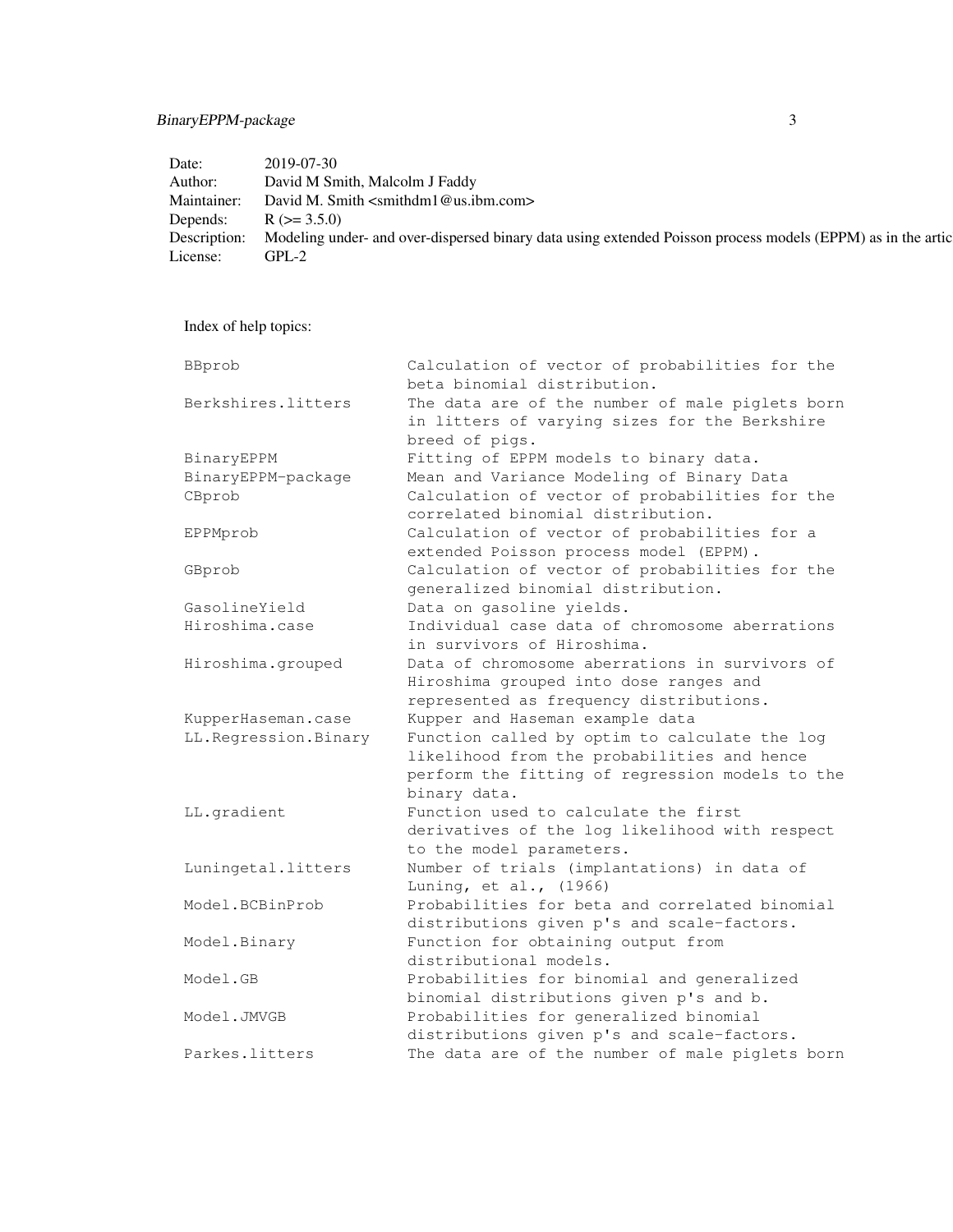|                           | in litters of varying sizes for the Parkes<br>breed of pigs.                                                       |
|---------------------------|--------------------------------------------------------------------------------------------------------------------|
| Titanic.survivors.case    |                                                                                                                    |
|                           | Individual case data of Titanic survivors                                                                          |
| Titanic.survivors.grouped |                                                                                                                    |
|                           | Titanic survivors data in frequency                                                                                |
|                           | distribution form.                                                                                                 |
| Williams.litters          | Number of implantations, data of Williams<br>$(1996)$ .                                                            |
| Yorkshires.litters        | The data are of the number of male piglets born<br>in litters of varying sizes for the Yorkshire<br>breed of pigs. |
| coef.BinaryEPPM           | Extraction of model coefficients for BinaryEPPM<br>Objects                                                         |
| cooks.distance.BinaryEPPM |                                                                                                                    |
|                           | Cook's distance for BinaryEPPM Objects                                                                             |
| doubexp                   | Double exponential Link Function                                                                                   |
| doubrecip                 | Double reciprocal Link Function                                                                                    |
| fitted.BinaryEPPM         | Extraction of fitted values from BinaryEPPM<br>Objects                                                             |
| foodstamp.case            | Participation in the federal food stamp<br>program.                                                                |
| foodstamp.grouped         | Participation in the federal food stamp program<br>as a list not a data frame.                                     |
| hatvalues.BinaryEPPM      | Extraction of hat matrix values from BinaryEPPM<br>Objects                                                         |
| logLik.BinaryEPPM         | Extract Log-Likelihood                                                                                             |
| loglog                    | Log-log Link Function                                                                                              |
| negcomplog                | Negative complementary log-log Link Function                                                                       |
| plot.BinaryEPPM           | Diagnostic Plots for BinaryEPPM Objects                                                                            |
| powerlogit                | Power Logit Link Function                                                                                          |
| predict.BinaryEPPM        | Prediction Method for BinaryEPPM Objects                                                                           |
| print.BinaryEPPM          | Printing of BinaryEPPM Objects                                                                                     |
| print.summaryBinaryEPPM   |                                                                                                                    |
|                           | Printing of summaryBinaryEPPM Objects                                                                              |
| residuals. BinaryEPPM     | Residuals for BinaryEPPM Objects                                                                                   |
| ropespores.case           | Dilution series for the presence of rope<br>spores.                                                                |
| ropespores.grouped        | Dilution series for the presence of rope<br>spores.                                                                |
| summary.BinaryEPPM        | Summary of BinaryEPPM Objects                                                                                      |
| vcov.BinaryEPPM           | Variance/Covariance Matrix for Coefficients                                                                        |
| waldtest.BinaryEPPM       | Wald Test of Nested Models for BinaryEPPM<br>Objects                                                               |

Using Generalized Linear Model (GLM) terminology, the functions utilize linear predictors for the probability of success and scale-factor with various link functions for p, and log link for scale-factor, to fit regression models. Smith and Faddy (2019) gives further details about the package as well as examples of its use.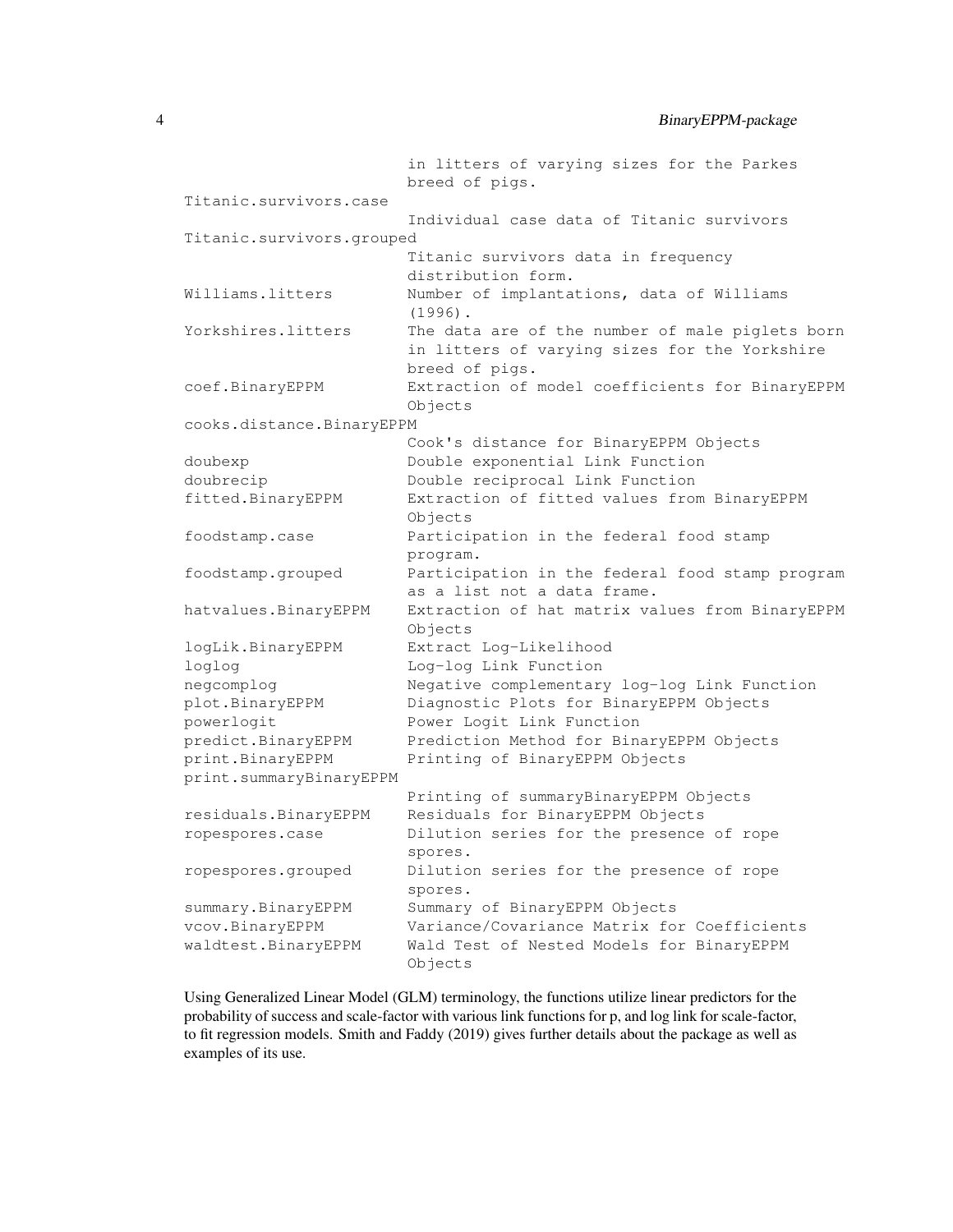#### BBprob 55 to 1999 and 2009 and 2009 and 2009 and 2009 and 2009 and 2009 and 2009 and 2009 and 2009 and 2009 and 2009 and 2009 and 2009 and 2009 and 2009 and 2009 and 2009 and 2009 and 2009 and 2009 and 2009 and 2009 and 20

### Author(s)

David M Smith, Malcolm J Faddy

Maintainer: David M. Smith <smithdm1@us.ibm.com>

#### References

Cribari-Neto F, Zeileis A. (2010). Beta Regression in R. *Journal of Statistical Software*, 34(2), 1-24. doi: 10.18637/jss.v034.i02<sup>1</sup>.

Faddy M, Smith D. (2012). Extended Poisson Process Modeling and Analysis of Grouped Binary Data. *Biometrical Journal*, 54, 426-435. doi: 10.1002/bimj.201100214<sup>2</sup> .

Grun B, Kosmidis I, Zeileis A. (2012). Extended Beta Regression in R: Shaken, Stirred, Mixed, and Partitioned. *Journal of Statistical Software*, 48(11), 1-25. doi: 10.18637/jss.v048.i11<sup>3</sup> .

Smith D, Faddy M. (2019). Mean and Variance Modeling of Under-Dispersed and Over-Dispersed Grouped Binary Data. *Journal of Statistical Software*, 90(8), 1-20. doi: 10.18637/jss.v090.i08<sup>4</sup>.

Zeileis A, Croissant Y. (2010). Extended Model Formulas in R: Multiple Parts and Multiple Responses. *Journal of Statistical Software*, 34(1), 1-13. doi: 10.18637/jss.v034.i01<sup>5</sup> .

#### See Also

CountsEPPM betareg

### Examples

```
data("ropespores.case")
output.fn <- BinaryEPPM(data = ropespores.case,
                     number.spores / number.tested \sim 1 + offset(logdilution),
                                                                 \mathbf{B} in \mathbf{m} is \mathbf{I}sum
```

|                  |  |  |  | $model.\texttt{type} = 'p \texttt{only}', model.\texttt{name} = 'b \texttt{inomial}')$ |  |
|------------------|--|--|--|----------------------------------------------------------------------------------------|--|
| mary (output.fn) |  |  |  |                                                                                        |  |
|                  |  |  |  |                                                                                        |  |
|                  |  |  |  |                                                                                        |  |

| BBprob | Calculation of vector of probabilities for the beta binomial distribu- |
|--------|------------------------------------------------------------------------|
|        | tion.                                                                  |

#### Description

Given a vector of parameters and a scalar of the number of trials the function returns a vector of probabilities.

#### Usage

BBprob(twoparameter, nt)

```
1https://doi.org/10.18637/jss.v034.i02
2https://doi.org/10.1002/bimj.201100214
3https://doi.org/10.18637/jss.v048.i11
4https://doi.org/10.18637/jss.v090.i08
5https://doi.org/10.18637/jss.v034.i01
```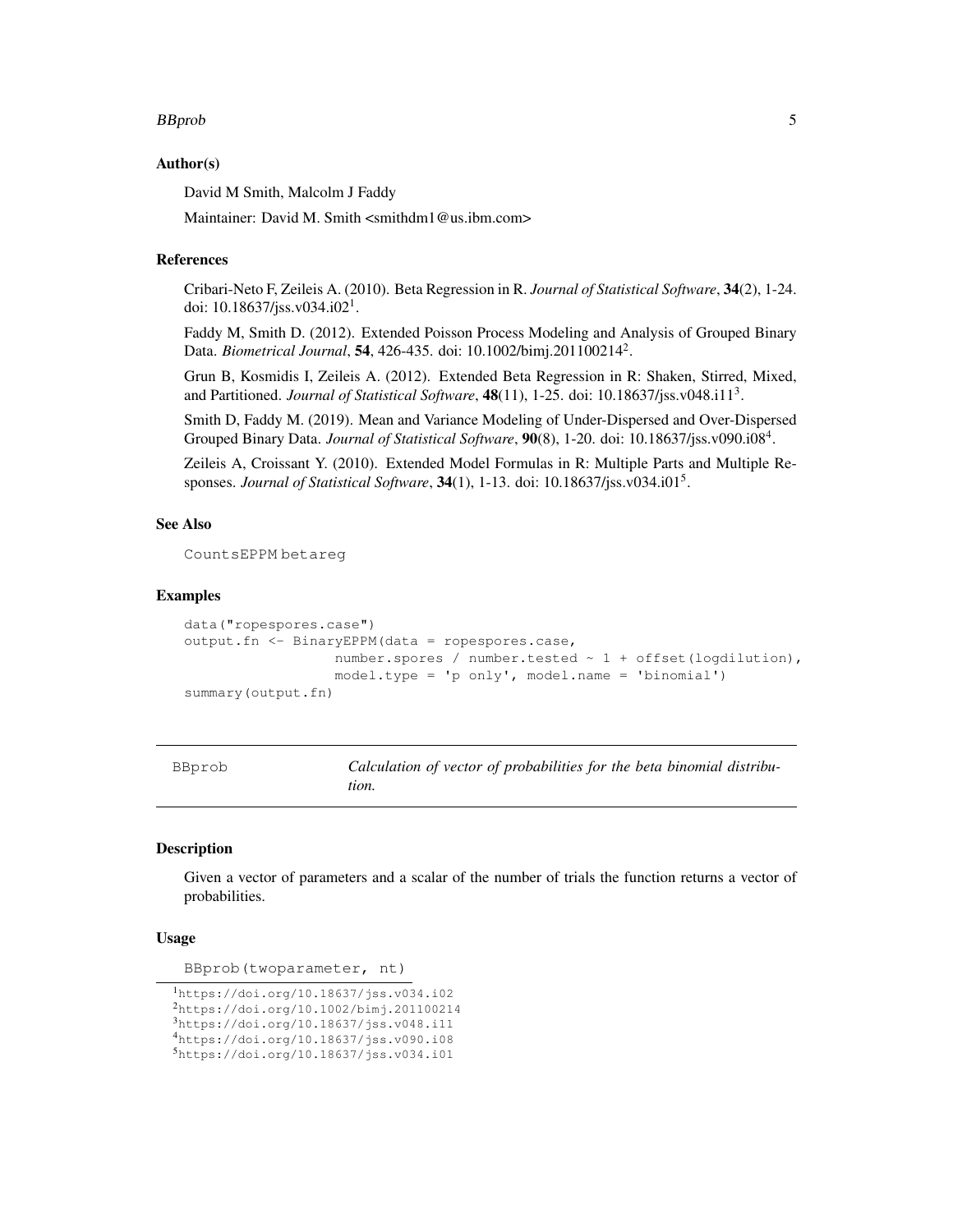#### Arguments

twoparameter A vector of the parameters of the beta binomial distribution.

nt The number of trials.

### Value

Vector of probabilities

### Author(s)

David M. Smith <smithdm1@us.ibm.com>

#### References

Smith D (1982). Algorithm AS189. Maximum Likelihood Estimation of the Parameters of the Beta Binomial Distribution. Applied Statistics, 32, 196-204.

Williams D (1996). "Overdispersion in Logistic Linear Models." In B Mrgan (ed.), Statistics in Toxicology, pp75-84. Oxford Science Publications.

### Examples

```
twoparameter <- c(0.96477815,0.7561417)
names(twoparameter) <- c('p', 'theta')
nt <- 37
BBprob(twoparameter,nt)
```
Berkshires.litters *The data are of the number of male piglets born in litters of varying sizes for the Berkshire breed of pigs.*

### Description

The data are arranged as a list of binomial frequency distributions where the listing is by litter size which is included both as a variate (vsize) and as a factor (fsize)

#### Usage

```
data("Berkshires.litters")
```
### Format

The format is: List of 3  $\frac{6}{3}$  fsize : Factor w/ 7 levels " size 5"," size 6",..: 1 2 3 4 5 6 7  $\frac{6}{3}$  vsize : int [1:7] 5 6 7 8 9 10 11 \$ number.success:List of 7 ..\$ : num [1:6] 8 29 72 65 40 3 ..\$ : num [1:7] 5 22 89 129 74 35 4 ..\$ : num [1:8] 1 25 62 131 136 89 26 5 ..\$ : num [1:9] 1 15 79 179 219 149 71 33 4 ..\$ : num [1:10] 2 6 47 117 172 181 117 40 9 2 ..\$ : num [1:11] 2 1 23 65 131 145 120 61 20 3 ... ..\$ : num [1:12] 0 3 9 22 53 94 72 54 20 4 ...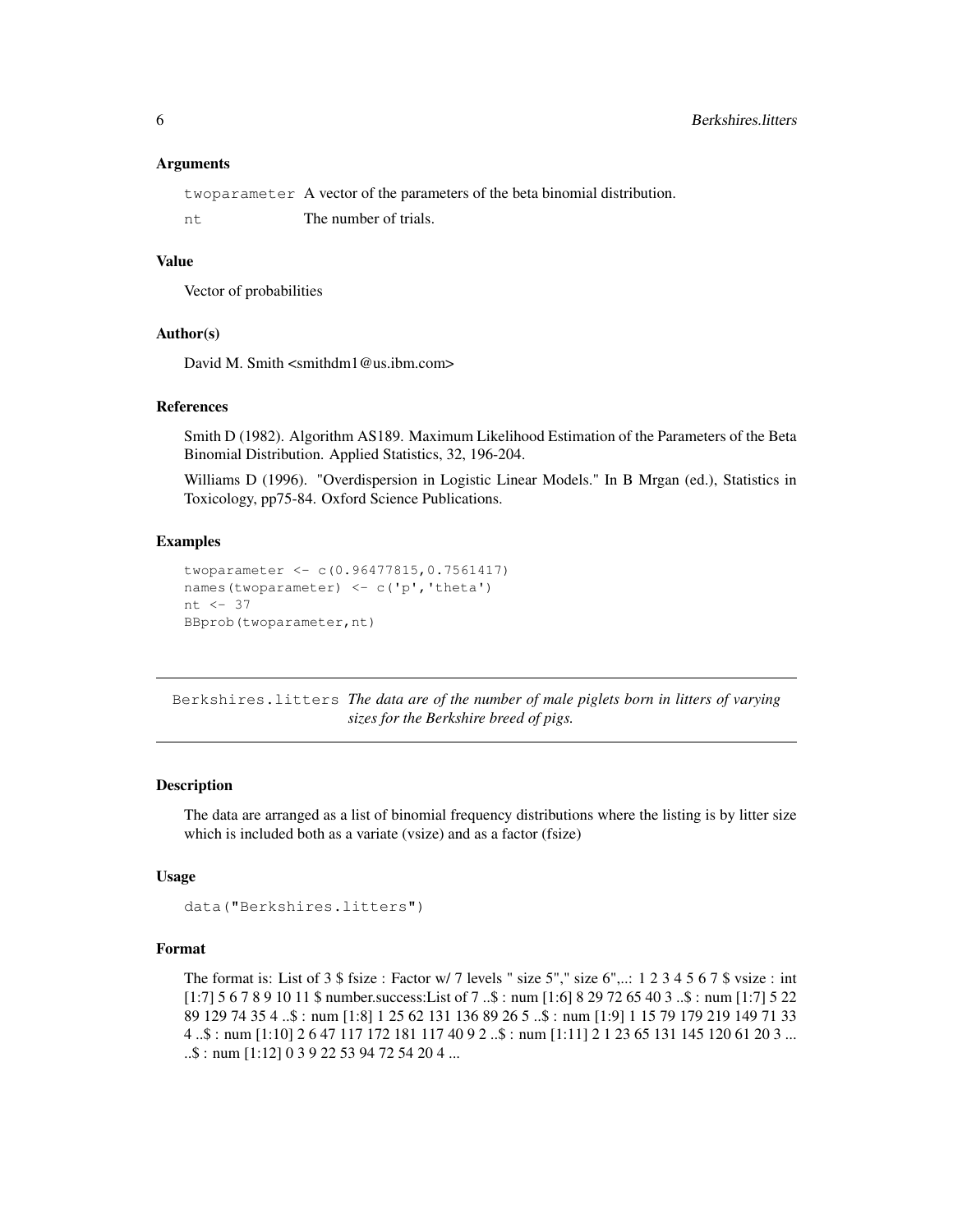### BinaryEPPM 7

#### Source

Brooks, R.J., James, W.H., Gray, E. (1993). Modelling Sub-Binomial Variation in the Frequency of Sex Combinations in Litters of Pigs. Biometrics 47, 403-417.

#### Examples

```
data("Berkshires.litters")
```
BinaryEPPM *Fitting of EPPM models to binary data.*

### Description

Fits regression models to under- and over-dispersed binary data using extended Poisson process models.

### Usage

```
BinaryEPPM(formula, data, subset = NULL, na.action = NULL,
       weights = NULL, mode1.type = "p and scale-factor",model.name = "generalized binomial", link = "cloglog",
       initial = NULL, method = "Nelder-Mead",
       pseudo.r.squared.type = "square of correlation", control = NULL)
```
#### Arguments

formula Formulae for the probability of a success p and scale-factor. The object used is from the package Formula of Zeileis and Croissant (2010) which allows multiple parts and multiple responses. "formula" should consist of a left hand side (lhs) of single response variable and a right hand side (rhs) of one or two sets of variables for the linear predictors for the mean and (if two sets) the variance. This is as used for the R function "glm" and also, for example, as for the package "betareg" (Cribari-Neto and Zeileis, 2010). The function identifies from the argument data whether a data frame (as for use of "glm") or a list has been input. The list should be exactly the same as for a data frame except that the response variable is a list of vectors of frequency distributions rather than two vectors of paired counts of number responding (r) out of number tested as for the data frame. The subordinate functions fit models where the response variables are "p.obs", or "scalef.obs" according to the model type being fitted. The values for these response variables are not input as part of "data", they are calculated within the function from a list of grouped binary data input. If the "model.type" is "p only", "formula" consists of a lhs of the response variable and a rhs of the terms of the linear predictor for the mean model. If the "model.type" is "p and scale-factor" there are two sets of terms in the rhs of "formula" i.e., "p.obs" and "scalef.obs" together with the two sets of terms for the linear predictors of p and scale-factor.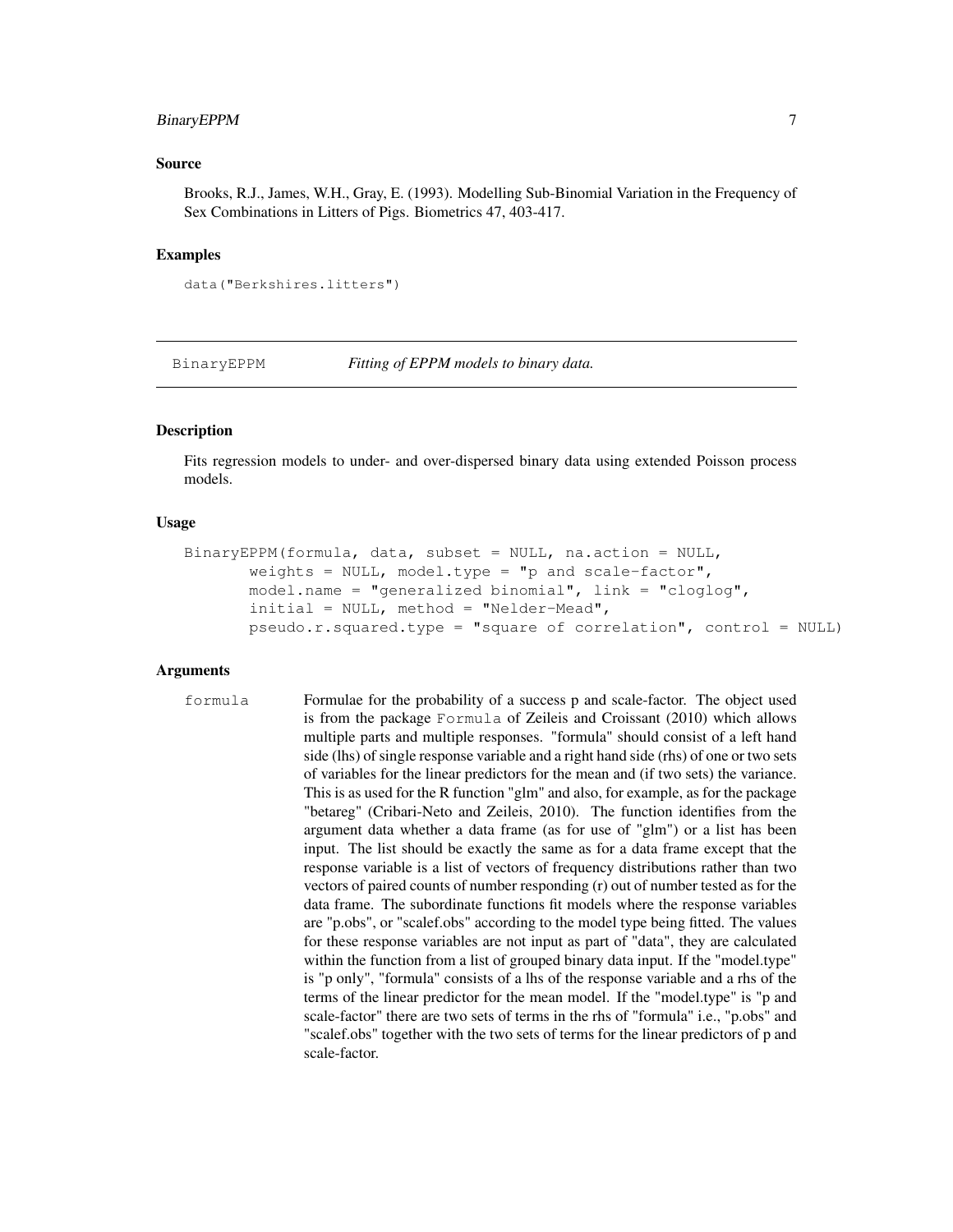| data                  | "data" should be either a data frame (as for use of "glm") or a list. The list<br>should be exactly the same as for a data frame except that the response variable<br>is a list of vectors of frequency distributions rather than a vector of single counts<br>as for the data frame. Only one list is allowed within "data" as it is identified<br>as the dependent variable. If other lists are in "data", for example for use as<br>weights, they should be removed from "data" prior to calling this function. The<br>extracted list can be called using the "weights" argument to this function. Within<br>the function a working list "listcounts" and data frames with components such as<br>"p.obs", "scalef.obs", "covariates", "offset.mean", "offset.variance" are set up.<br>The component "covariates" is a data frame of vectors of covariates in the model.<br>The component "listcounts" is a list of vectors of frequency distributions, or the<br>single pairs of r/n in grouped form if "data" is a data frame. |
|-----------------------|------------------------------------------------------------------------------------------------------------------------------------------------------------------------------------------------------------------------------------------------------------------------------------------------------------------------------------------------------------------------------------------------------------------------------------------------------------------------------------------------------------------------------------------------------------------------------------------------------------------------------------------------------------------------------------------------------------------------------------------------------------------------------------------------------------------------------------------------------------------------------------------------------------------------------------------------------------------------------------------------------------------------------------|
| subset                | Subsetting commands.                                                                                                                                                                                                                                                                                                                                                                                                                                                                                                                                                                                                                                                                                                                                                                                                                                                                                                                                                                                                               |
| na.action             | Action taken for NAs in data.                                                                                                                                                                                                                                                                                                                                                                                                                                                                                                                                                                                                                                                                                                                                                                                                                                                                                                                                                                                                      |
| weights               | Vector of list of lists of weights.                                                                                                                                                                                                                                                                                                                                                                                                                                                                                                                                                                                                                                                                                                                                                                                                                                                                                                                                                                                                |
| model.type            | Takes one of two values i.e. "p only" or "p and scale-factor". The "p only" value<br>fits a linear predictor function to the parameter $a$ in equation (3) of Faddy and<br>Smith (2012). If the model type being fitted is binomial, modeling $a$ is the same<br>as modeling the mean. For the negative binomial the mean is $b \exp(a)-1$ , $b$ also<br>being as in equation (3) of Faddy and Smith (2012). The "p and scale-factor"<br>value fits linear predictor functions to both the probability of a success p and the<br>scale-factor.                                                                                                                                                                                                                                                                                                                                                                                                                                                                                     |
| model.name            | If model type is "p only" the model being fitted is one of the four "binomial",<br>"Faddy distribution", "beta binomial", "correlated binomial". If model.type is "p<br>and scale-factor" the model being fitted is either "general" i.e. as equations (4)<br>and (6) of Faddy and Smith (2012) or one of the two "beta binomial", "correlated<br>binomial".                                                                                                                                                                                                                                                                                                                                                                                                                                                                                                                                                                                                                                                                       |
| link                  | Takes one of nine values i.e., 'logit', 'probit', 'cloglog', 'cauchit', 'log', 'loglog',<br>'double exponential', 'double reciprocal', 'power logit'. The default is 'cloglog'.<br>The 'power logit' has an attribute of 'power' for which the default is 1 i.e., a logit<br>link.                                                                                                                                                                                                                                                                                                                                                                                                                                                                                                                                                                                                                                                                                                                                                 |
| initial               | This is a vector of initial values for the parameters. If this vector is NULL<br>then initial values based on a fitting binomial models using "glm" are calculated<br>within the function.                                                                                                                                                                                                                                                                                                                                                                                                                                                                                                                                                                                                                                                                                                                                                                                                                                         |
| method                | Takes one of the two values "Nelder-Mead" or "BFGS" these being arguments<br>of optim.                                                                                                                                                                                                                                                                                                                                                                                                                                                                                                                                                                                                                                                                                                                                                                                                                                                                                                                                             |
| pseudo.r.squared.type |                                                                                                                                                                                                                                                                                                                                                                                                                                                                                                                                                                                                                                                                                                                                                                                                                                                                                                                                                                                                                                    |
|                       | Takes one of the three values "square of correlation", "R square" or "max-<br>rescaled R square". The "default" is as used in Cribari-Neto and Zeileis (2010)<br>and is the square of the correlation between the observed and predicted values<br>on the GLM linear predictor scale. The other two are as described in Cox and<br>Snell (1989), and Nagelkerke (1991) and apply to logistic regression.                                                                                                                                                                                                                                                                                                                                                                                                                                                                                                                                                                                                                           |
| control               | "control" is a list of control parameters as used in "optim". If this list is NULL<br>the defaults for "optim" are set as "control $\lt$ -list(fnscale=-1, trace=0, maxit=1000)".<br>The control parameters that can be changed by inputting a variable length list<br>are "fnscale, trace, maxit, abstol, reltol, alpha, beta, gamma". Details of "optim"<br>and its control parameters are available in the online R help manuals.                                                                                                                                                                                                                                                                                                                                                                                                                                                                                                                                                                                               |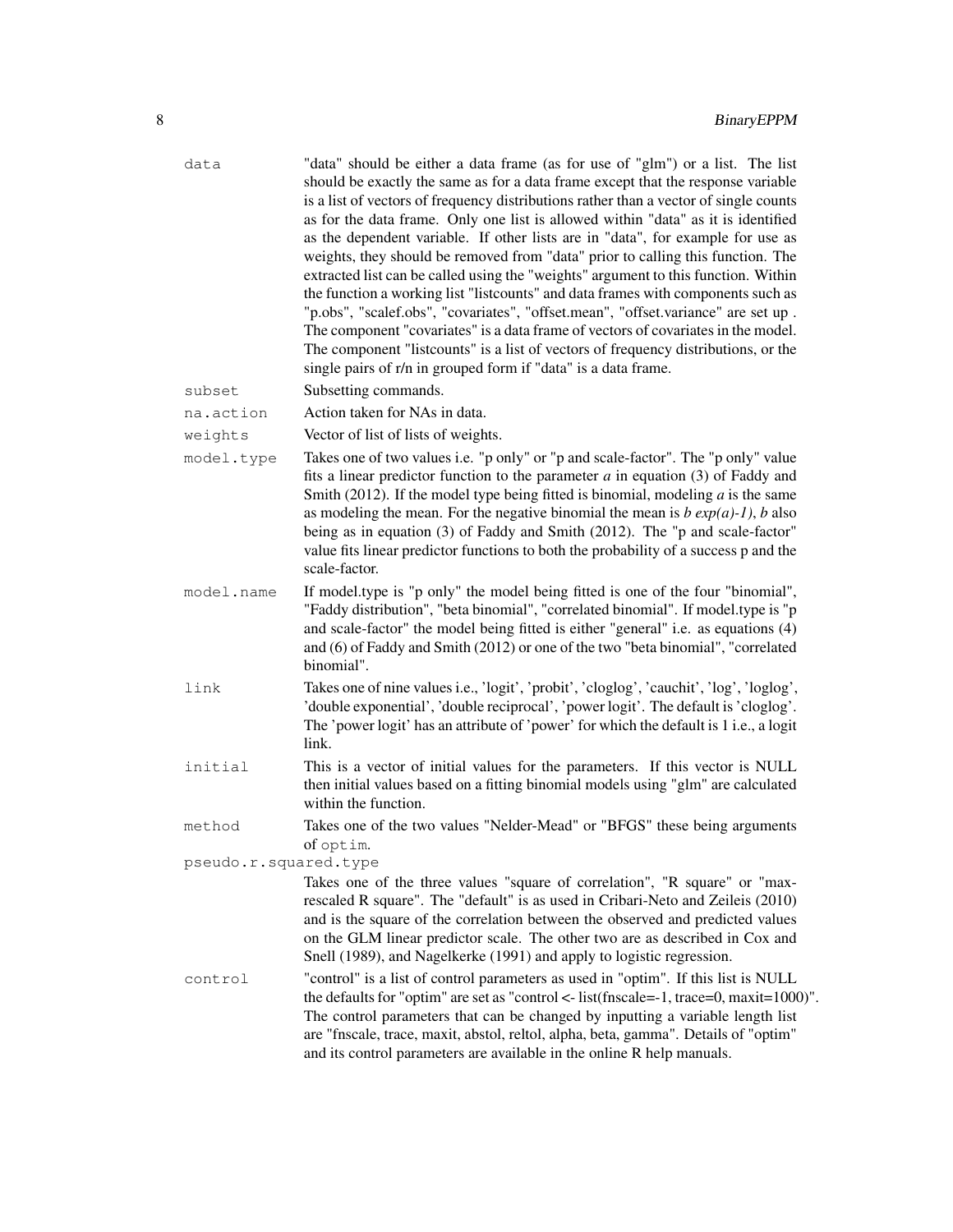### BinaryEPPM 9

### Value

| data.type                   | The type of the data i.e., data frame or list                   |
|-----------------------------|-----------------------------------------------------------------|
| list.data                   | Data as a list of lists of frequency distributions              |
| call                        | The call of the function                                        |
| formula                     | The formula argument                                            |
| model.type                  | The type of model being fitted                                  |
| model.name                  | The model being fitted                                          |
| link<br>covariates.matrix.p | The link function                                               |
|                             | The design matrix for the probability of a success              |
| covariates.matrix.scalef    | The design matrix for the scalefactor                           |
| offset.p                    | The offset vector for the probability of a success              |
| offset.scalef               |                                                                 |
|                             | The offset vector for the scalefactor                           |
|                             | coefficients Estimates of model parameters                      |
| loglikelihood               |                                                                 |
|                             | Loglikelihood                                                   |
| <b>VCOV</b>                 | The variance/covariance matrix                                  |
| n                           | The number of observations                                      |
| nobs                        | The number of observations                                      |
| df.null                     | The degrees of freedom of the null model                        |
| df.residual                 | The degrees of freedom of the residual                          |
| vnmax                       | Vector of maximums of grouped count data vectors in list.counts |
| weights                     | Vector or list of weights                                       |
| converged                   | Whether the iterative process converged, TRUE or FALSE          |
| iterations                  | Number of iterations taken                                      |
| method                      | Method for optim either Nelder-Mead or BFGS                     |
| pseudo.r.squared            |                                                                 |
|                             | Pseudo $R^{**}$ 2 value                                         |
| start                       | Starting values for iterative process                           |
| optim                       | Estimates of model parameters                                   |
| control                     | Control parameters for optim                                    |
| fitted.values               |                                                                 |
|                             | Fitted values for probability of success                        |
| У                           | Dependent variable                                              |
| terms                       | Terms in model fitted                                           |

### Author(s)

David M. Smith <smithdm1@us.ibm.com>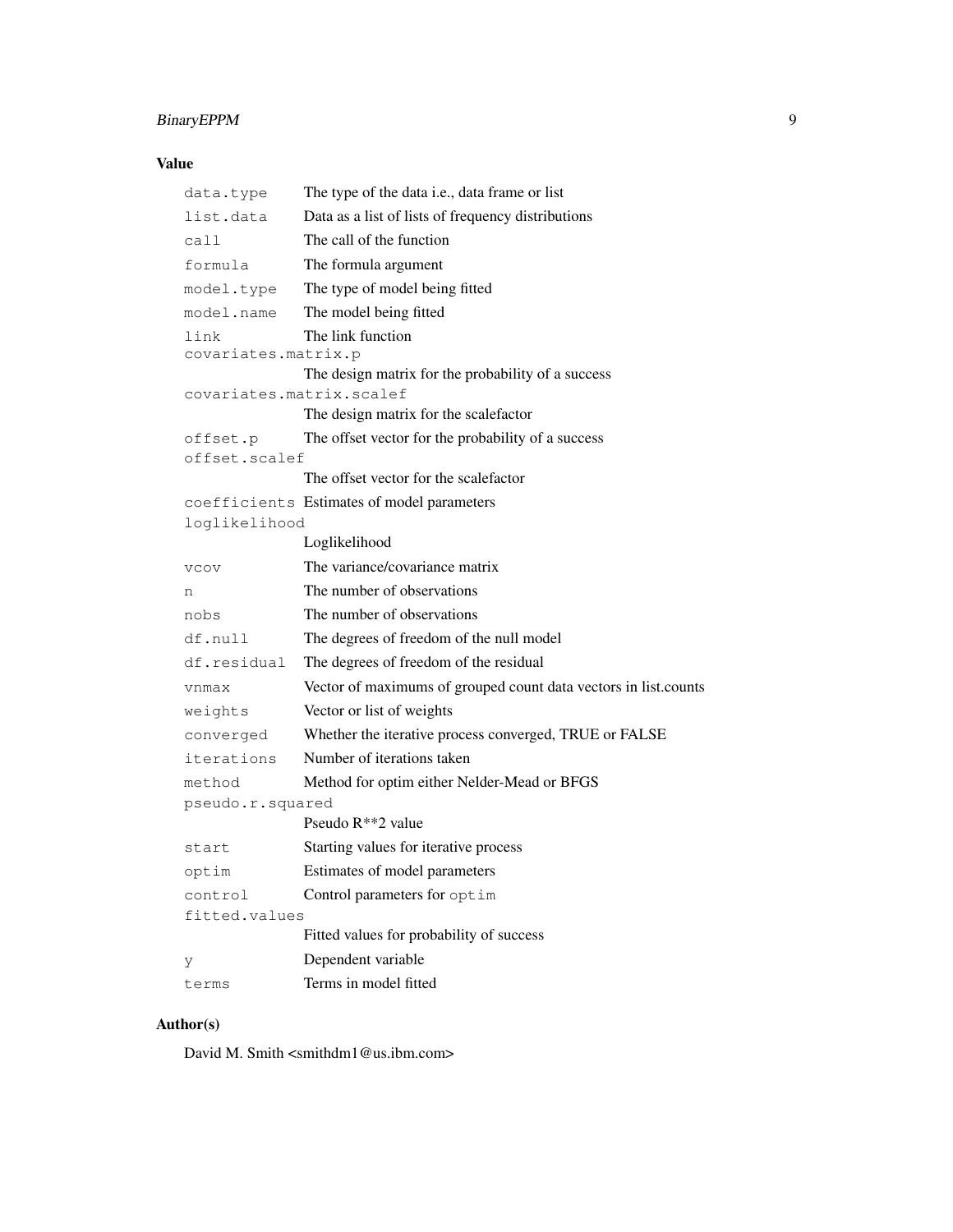#### References

Cox DR, Snell EJ. (1989). *Analysis of Binary Data*. Second Edition. Chapman \& Hall.

Cribari-Neto F, Zeileis A. (2010). Beta Regression in R. *Journal of Statistical Software*, 34(2), 1-24. doi: 10.18637/jss.v034.i02<sup>6</sup> .

Grun B, Kosmidis I, Zeileis A. (2012). Extended Beta Regression in R: Shaken, Stirred, Mixed, and Partitioned. *Journal of Statistical Software*, 48(11), 1-25. doi: 10.18637/jss.v048.i11<sup>7</sup> .

Faddy M, Smith D. (2012). Extended Poisson Process Modeling and Analysis of Grouped Binary Data. *Biometrical Journal*, 54, 426-435. doi: 10.1002/bimj.201100214<sup>8</sup> .

Nagelkerke NJD. (1991). A Note on a General Definition of the Coefficient of Determination. *Biometrika*, 78, 691-692.

Smith D, Faddy M. (2019). Mean and Variance Modeling of Under-Dispersed and Over-Dispersed Grouped Binary Data. *Journal of Statistical Software*, 90(8), 1-20. doi: 10.18637/jss.v090.i08<sup>9</sup>.

Zeileis A, Croissant Y. (2010). Extended Model Formulas in R: Multiple Parts and Multiple Responses. *Journal of Statistical Software*, **34**(1), 1-13. doi: 10.18637/jss.v034.i01<sup>10</sup>.

### See Also

CountsEPPM betareg

#### Examples

```
data("ropespores.case")
output.fn <- BinaryEPPM(data = ropespores.case,
                  number.spores / number.tested ~ 1 + offset(logdilution),
                  model-type = "p only", model.name = "binomial")summary(output.fn)
```
CBprob *Calculation of vector of probabilities for the correlated binomial distribution.*

### **Description**

Given a vector of parameters and a scalar of the number of trials the function returns a vector of probabilities.

#### Usage

CBprob(twoparameter, nt)

<sup>6</sup>https://doi.org/10.18637/jss.v034.i02 <sup>7</sup>https://doi.org/10.18637/jss.v048.i11 <sup>8</sup>https://doi.org/10.1002/bimj.201100214 <sup>9</sup>https://doi.org/10.18637/jss.v090.i08 <sup>10</sup>https://doi.org/10.18637/jss.v034.i01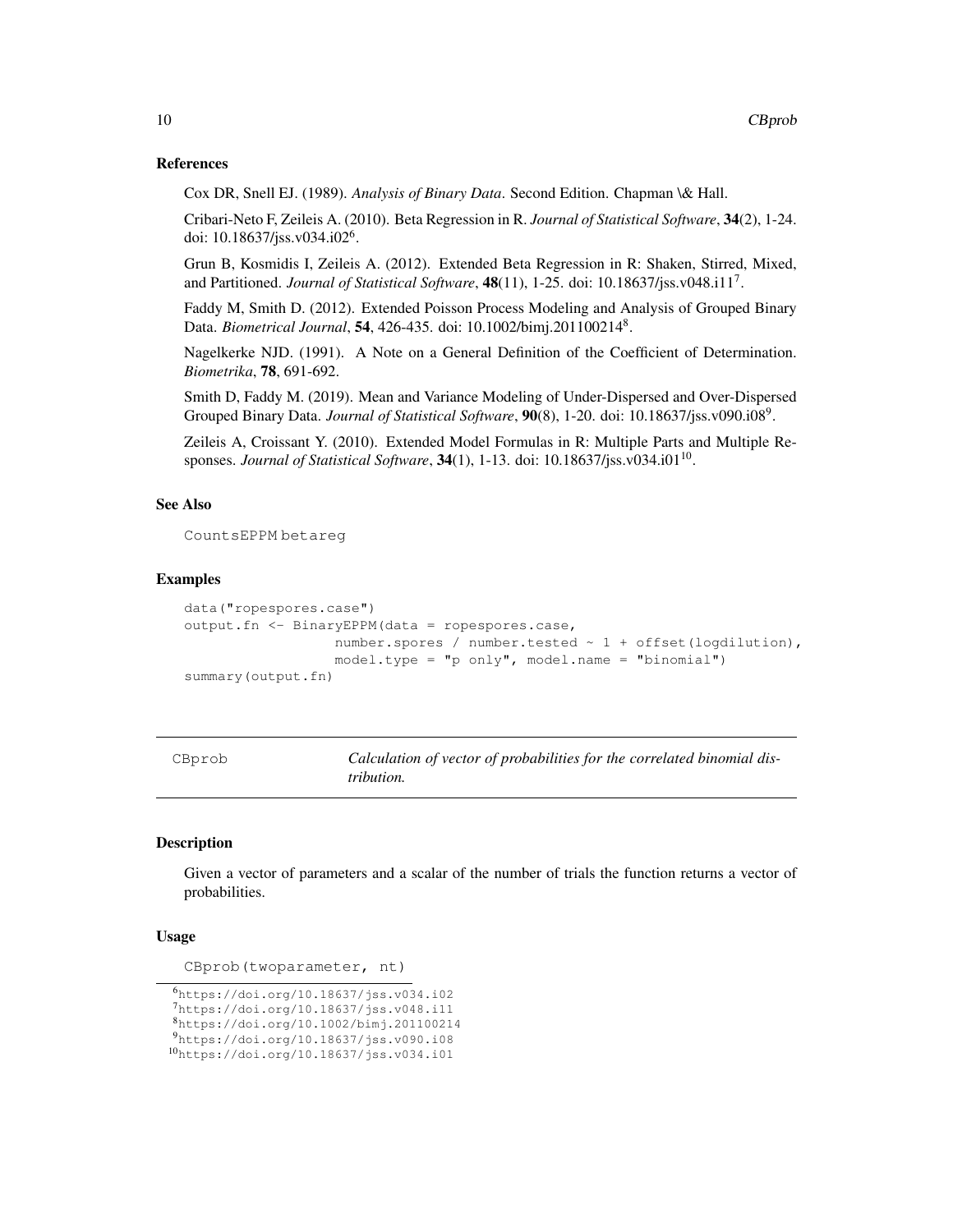### coef.BinaryEPPM 11

### **Arguments**

twoparameter A vector of the parameters of the correlated binomial distribution. nt The number of trials.

#### Value

Vector of probabilities

#### Author(s)

David M. Smith <smithdm1@us.ibm.com>

### References

Kupper L, Haseman J (1978). The Use of a Correlated Binomial Model for the Analysis of Toxicological Experiments. Biometrics, 34(1), 69-76.

### Examples

```
twoparameter <- c(0.971242852,0.001465007)
names(twoparameter) <- c('p','rho')
nt \leq 37
CBprob(twoparameter,nt)
```
coef.BinaryEPPM *Extraction of model coefficients for BinaryEPPM Objects*

### Description

Extract the regression model coefficients from models of class "BinaryEPMM".

### Usage

```
## S3 method for class 'BinaryEPPM'
coef(object, prpar = c("full", "p", "scale.factor"), ...
```
### Arguments

| object   | fitted model object of class "BinaryEPPM".                                                                                                                                                                                   |
|----------|------------------------------------------------------------------------------------------------------------------------------------------------------------------------------------------------------------------------------|
| prtpar   | character indicating coefficients of the fitted model to be output: all coefficients<br>("full"), coefficients of the model for probability of success ("p"), coefficients of<br>the model for scale-factor ("scale.factor") |
| $\ddots$ | some methods for this generic function require additional arguments.                                                                                                                                                         |

### Details

One of a set of standard extractor functions for fitted model objects of class "BinaryEPPM.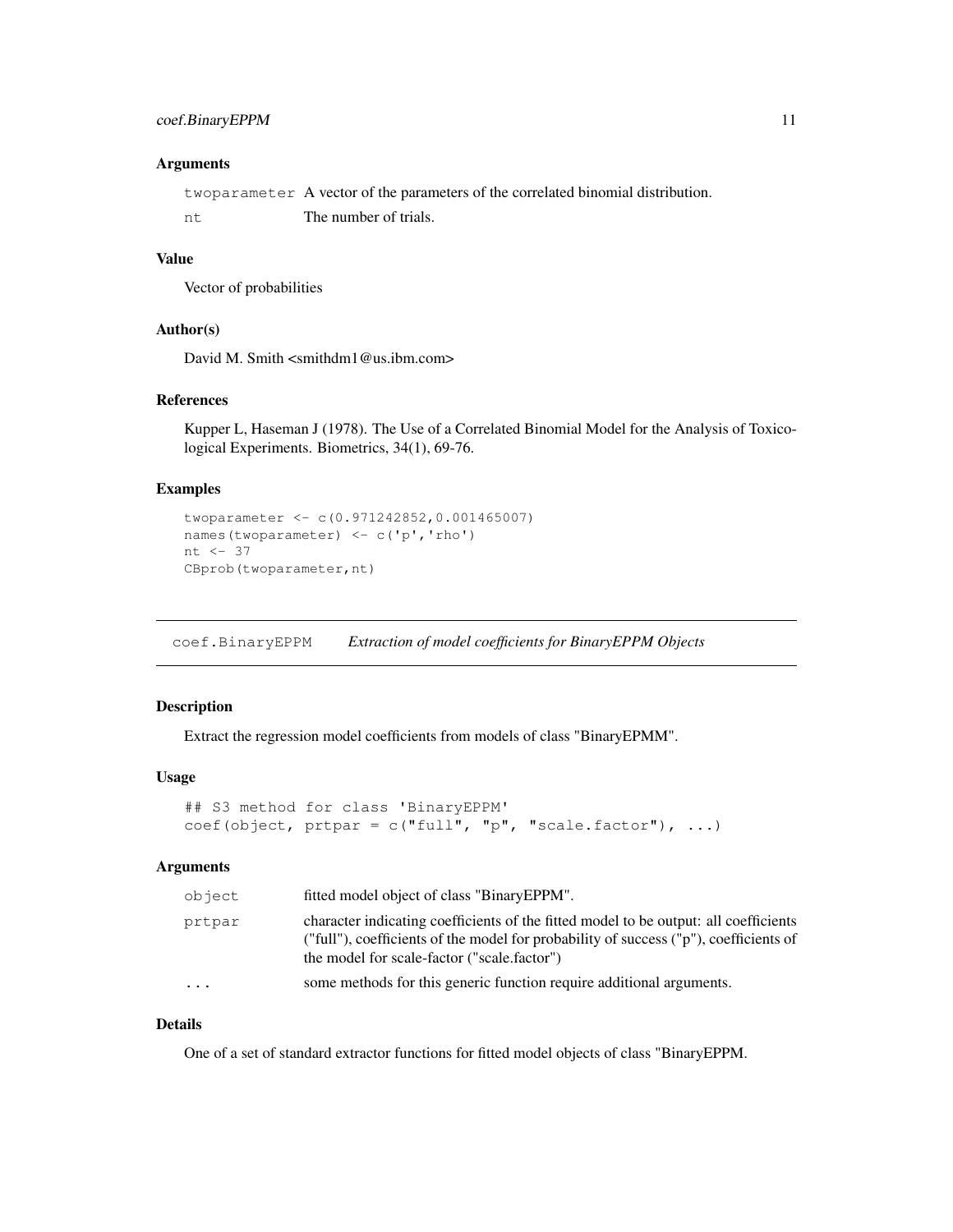Vector of coefficients of fitted regression model.

### Author(s)

David M. Smith <smithdm1@us.ibm.com>

### See Also

betareg

### Examples

```
data("ropespores.case")
output.fn <- BinaryEPPM(data = ropespores.case,
                 number.spores / number.tested ~ 1 + offset(logdilution))
coef(output.fn, prtpar = "full")
coef(output.fn, prtpar = "p")
coef(output.fn, prtpar = "scale.factor")
```
cooks.distance.BinaryEPPM

*Cook's distance for BinaryEPPM Objects*

### Description

Calculates Cook's distances for BinaryEPPM objects.

### Usage

```
## S3 method for class 'BinaryEPPM'
cooks.distance(model, ...)
```
#### Arguments

| model    | fitted model object of class "BinaryEPPM".                           |
|----------|----------------------------------------------------------------------|
| $\cdots$ | some methods for this generic function require additional arguments. |

### Details

Cook's distances as in GLMs.

### Value

A vector of Cook's distances.

### Author(s)

David M. Smith <smithdm1@us.ibm.com>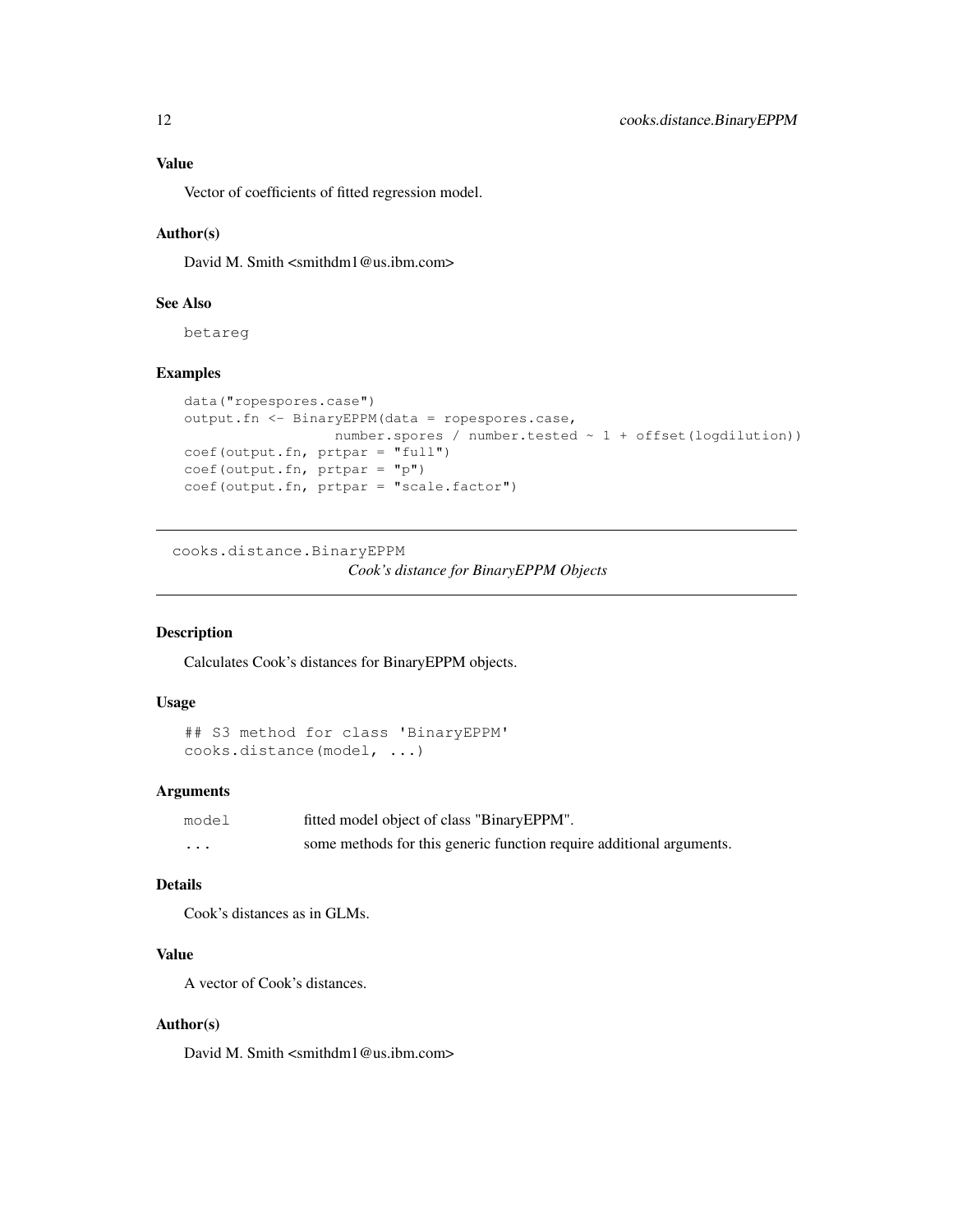#### doubexp and the state of the state of the state of the state of the state of the state of the state of the state of the state of the state of the state of the state of the state of the state of the state of the state of th

### References

Cribari-Neto F, Zeileis A. (2010). Beta Regression in R. *Journal of Statistical Software*, 34(2), 1-24. doi: 10.18637/jss.v034.i02<sup>11</sup>.

### See Also

betareg

#### Examples

```
data("ropespores.case")
output.fn <- BinaryEPPM(data = ropespores.case,
                  number.spores / number.tested ~ 1 + offset(logdilution),
                  model.type = 'p only', model.name = 'binomial')
cooks.distance(output.fn)
```
### doubexp *Double exponential Link Function*

#### Description

Computes the double exponential link function, including its inverse.

#### Usage

doubexp()

### Value

The double exponential transformation of theta.

#### Author(s)

David M. Smith <smithdm1@us.ibm.com>

#### References

Ford I, Torsney B, Wu C (1992). "The Use of a Canonical Form in the Construction of Locally Optimal Designs for Non-linear Problems." Journal of the Royal Statistical Society B, 54, 569-583. doi: 10.1111/j.25176161.1992.tb01897.x<sup>12</sup>

<sup>11</sup>https://doi.org/10.18637/jss.v034.i02

<sup>12</sup>https://doi.org/10.1111/j.2517-6161.1992.tb01897.x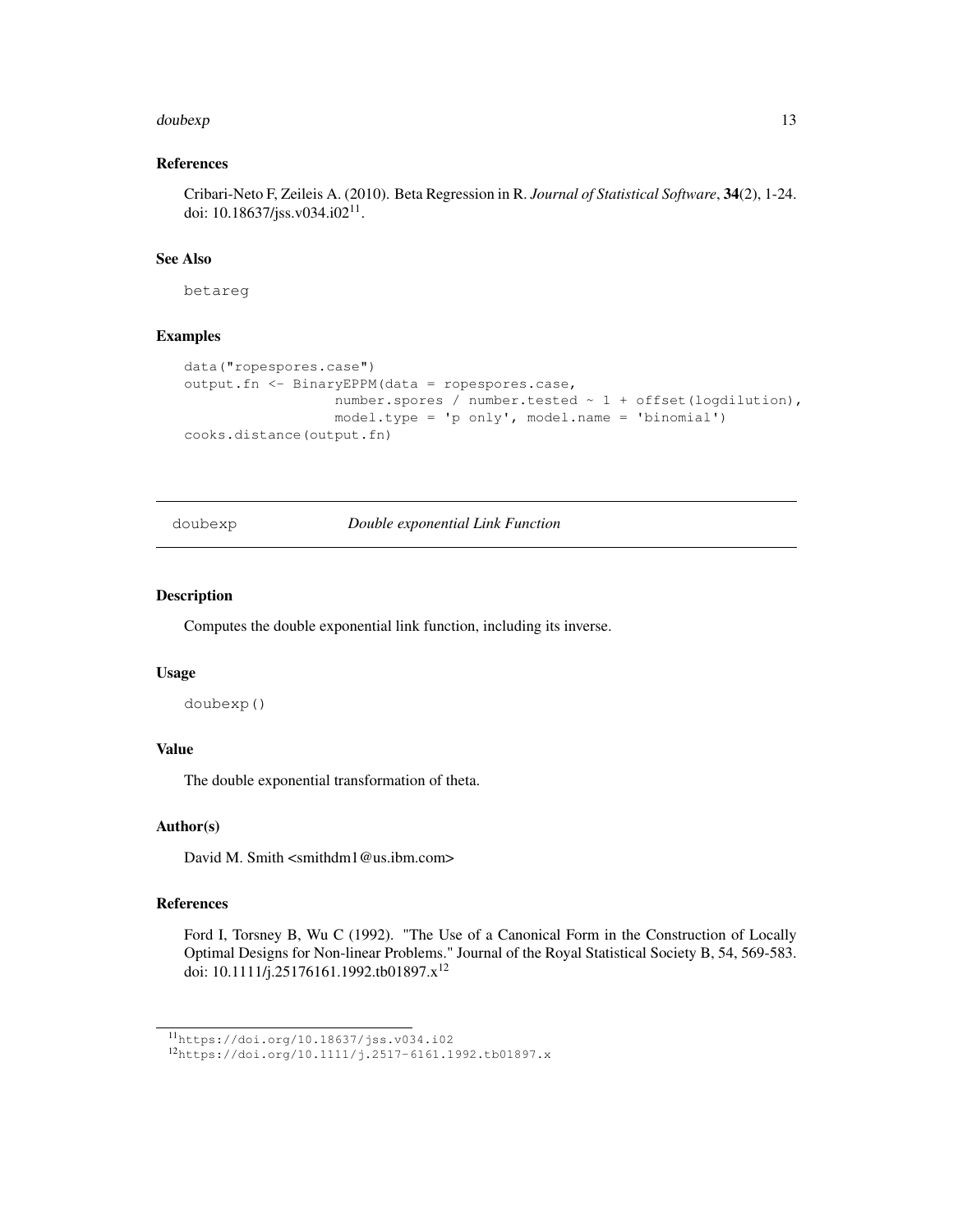### Description

Computes the double reciprocal link function, including its inverse.

#### Usage

```
doubrecip()
```
### Value

The double reciprocal transformation of theta.

### Author(s)

David M. Smith <smithdm1@us.ibm.com>

### References

Ford I, Torsney B, Wu C (1992). "The Use of a Canonical Form in the Construction of Locally Optimal Designs for Non-linear Problems." Journal of the Royal Statistical Society B, 54, 569-583. doi: 10.1111/j.25176161.1992.tb01897.x<sup>13</sup>

EPPMprob *Calculation of vector of probabilities for a extended Poisson process model (EPPM).*

#### Description

Calculates a vector of probabilities given a vector of rates using the matrix exponential function from Goulet, Dutang, Maechler, Firth, Shapira, Stadelmann (2014) which depends on the package Matrix of Bates and Maechler (2012).

#### Usage

EPPMprob(vlambda)

#### Arguments

vlambda a vector of rates of an extended Poisson process.

<sup>13</sup>https://doi.org/10.1111/j.2517-6161.1992.tb01897.x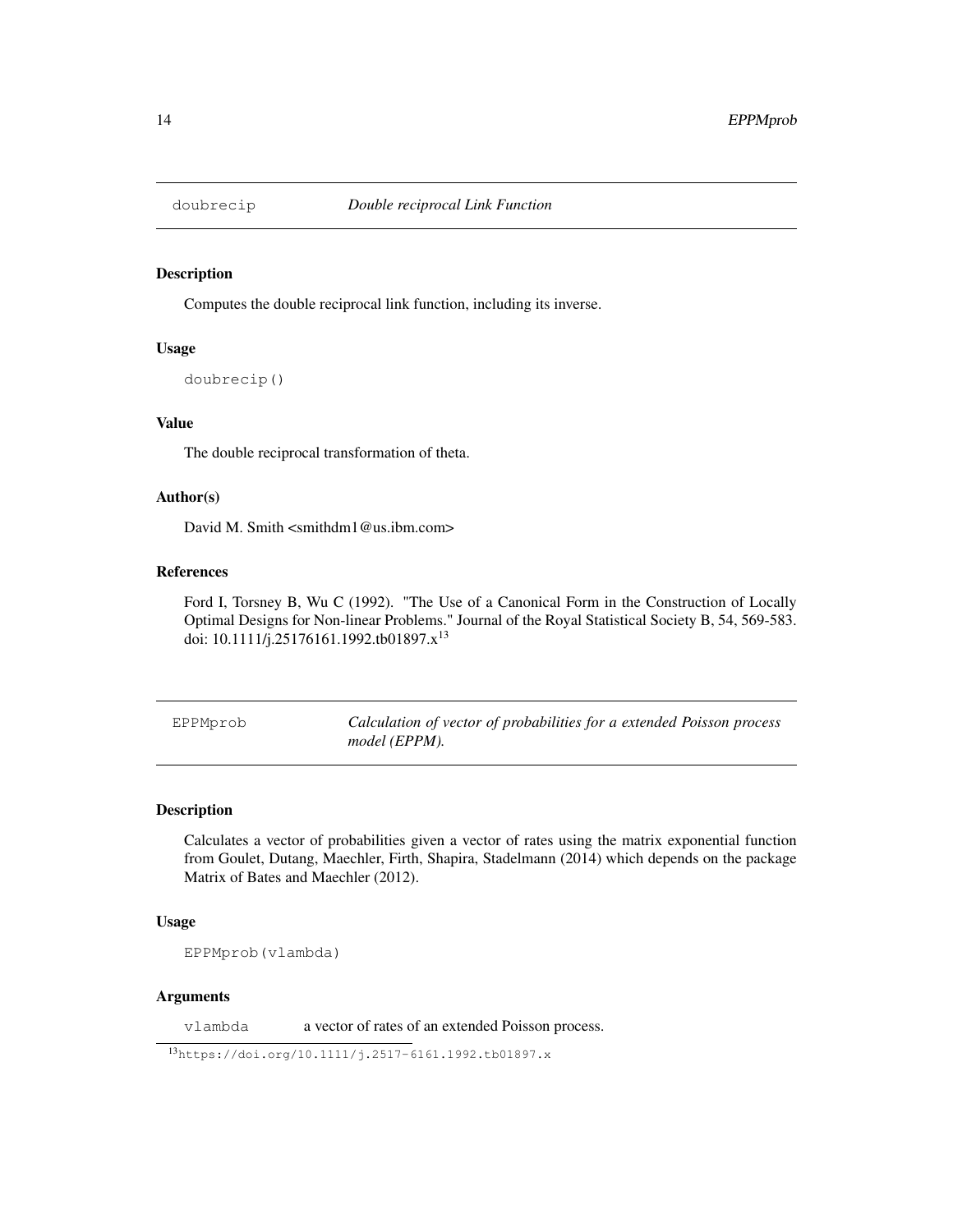### Details

This is a similar function to that in Smith and Faddy (2014).

#### Value

The value returned is a vector of probabilities.

### Author(s)

David M. Smith <smithdm1@us.ibm.com>

#### References

Bates D, Maechler M (2016). Matrix: Sparse and Dense Matrix Classes and Methods. R package version 1.2-4, https://CRAN.R-project.org/package=Matrix.

Goulet V, Dutang C, Maechler M, Firth D, Shapira M, Stadelmann M. (2014). Package 'expm'. R package version 0.99-1.1, https://CRAN.R-project.org/package=expm.

Smith D, Faddy M (2014). CountsEPPM: Mean and Variance Modeling of Count Data. R package version 2.0, https://CRAN.R-project.org/package=CountsEPPM.

fitted.BinaryEPPM *Extraction of fitted values from BinaryEPPM Objects*

### Description

This function is generic. Extract the fitted values from models of class "BinaryEPMM".

### Usage

```
## S3 method for class 'BinaryEPPM'
fitted(object, ...)
```
#### Arguments

| object   | fitted model object of class "BinaryEPPM". |  |
|----------|--------------------------------------------|--|
| $\cdots$ | currently not used.                        |  |

### Author(s)

David M. Smith <smithdm1@us.ibm.com>

### See Also

fitted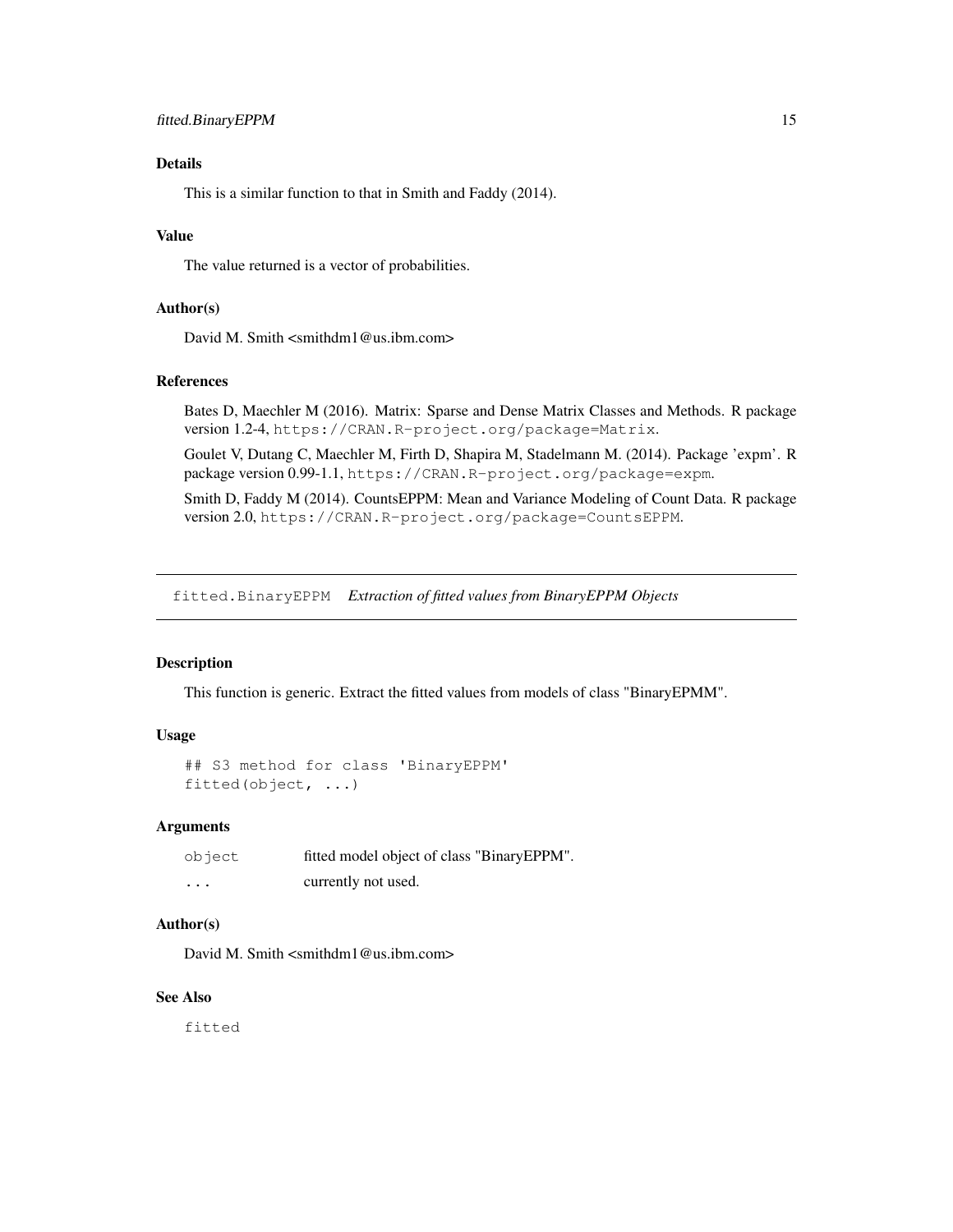foodstamp.case *Participation in the federal food stamp program.*

### Description

The dependent variable is a binary variable indicating participation in the federal food stamp program. The independent variables are two binary ones i.e., tenancy and supplemental income, and a continuous one of the log(monthly income+1).

#### Usage

```
data("foodstamp.case")
```
### Format

A data frame with 150 observations on the following 6 variables.

participation a numeric vector

tenancy a numeric vector

suppl.income a numeric vector

income a numeric vector

n a numeric vector

weights1 a numeric vector

### Source

Rousseeuw P, Croux C, Todorov V, Ruckstuhl A, Salibian-Barrera M, Verbeke T, Koller M, Maechler M (2016). *robustbase: Basic Robust Statistics*. R package version 0.92-6, http://robustbase. r-forge.r-project.org/.

### References

Kunsch HR, Stefanski LA, Carroll RJ (1989). Conditionally Unbiased Bounded-Influence Estimation in General Regression Models, with Applications to Generalized Linear Models. *Journal of the American Statistical Association*, 84(406), 460-466. doi: 10.1080/01621459.1989.10478791<sup>14</sup> .

### Examples

data(foodstamp.case)

<sup>14</sup>https://doi.org/10.1080/01621459.1989.10478791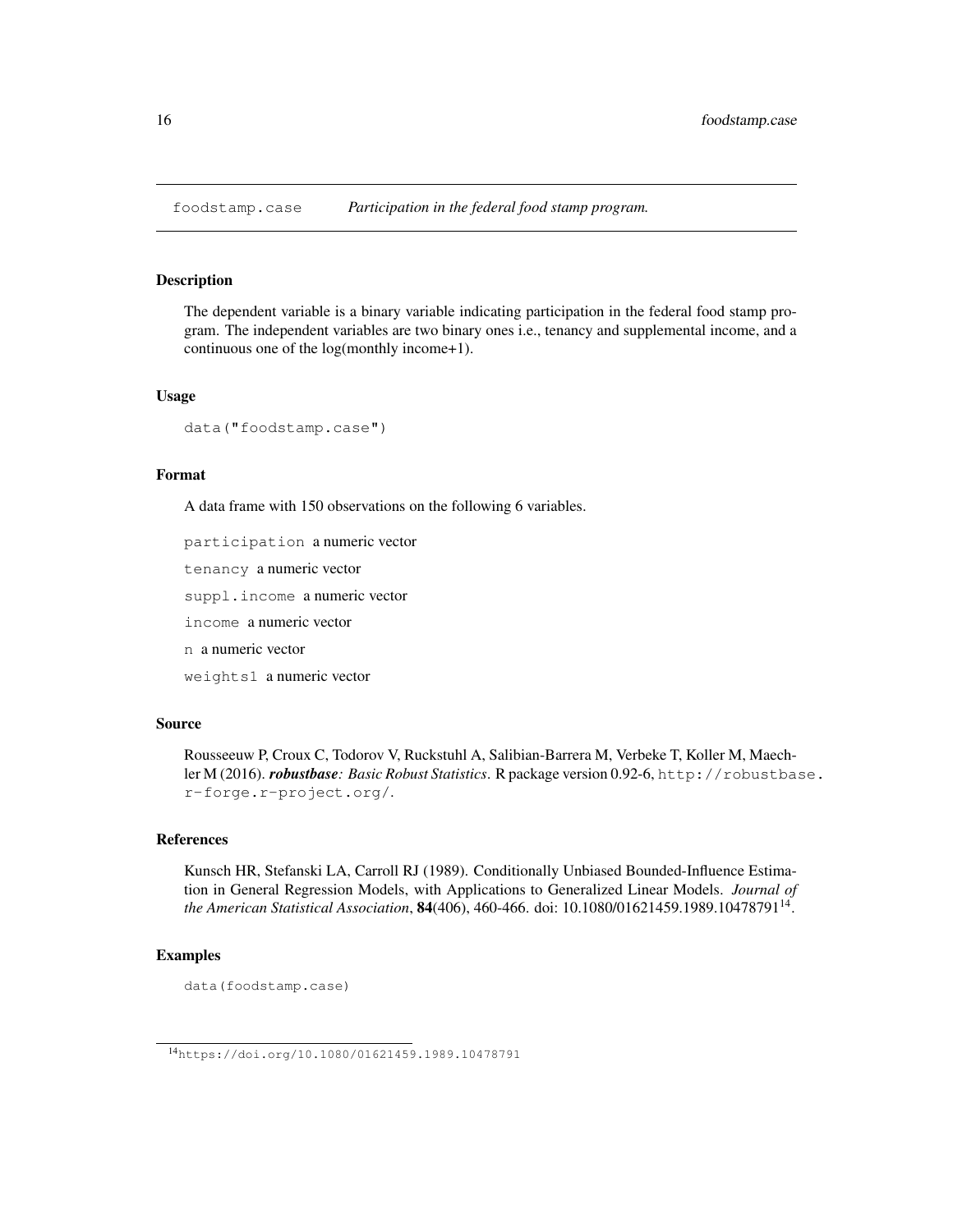foodstamp.grouped *Participation in the federal food stamp program as a list not a data frame.*

#### **Description**

The dependent variable is a list of frequency distributions of binary variables indicating participation in the federal food stamp program. The independent variables are two binary ones i.e., tenancy and supplemental income, and a continuous one of the log(monthly income+1).

#### Usage

data("foodstamp.grouped")

#### Format

The format is: List of 5  $\frac{1}{9}$  l.participation: List of 150 ..\$ : num [1:2] 1 0 ..\$ : num [1:2] 1 0 ..\$ : num  $[1:2] 1 0 \dots$ \$ : num  $[1:2] 1 0 \dots$ \$ : num  $[1:2] 1 0 \dots$ \$ : num  $[1:2] 1 0 \dots$ \$ : num  $[1:2] 1 0 \dots$ \$ : num  $[1:2]$ 1 0 ..\$ : num [1:2] 1 0 ..\$ : num [1:2] 1 0 ..\$ : num [1:2] 1 0 ..\$ : num [1:2] 1 0 ..\$ : num [1:2] 1 0 ..\$ : num  $[1:2]$  1 0 ..\$ : num  $[1:2]$  1 0 ..\$ : num  $[1:2]$  1 0 ..\$ : num  $[1:2]$  0 1 ..\$ : num  $[1:2]$  1 0 ..\$ : num [1:2] 1 0 ..\$ : num [1:2] 1 0 ..\$ : num [1:2] 1 0 ..\$ : num [1:2] 0 1 ..\$ : num [1:2] 1 0 ..\$ : num  $[1:2] 0 1 \dots$ \$ : num  $[1:2] 1 0 \dots$ \$ : num  $[1:2] 0 1 \dots$ \$ : num  $[1:2] 1 0 \dots$ \$ : num  $[1:2] 1 0 \dots$ \$ : num  $[1:2]$ 1 0 ..\$ : num [1:2] 1 0 ..\$ : num [1:2] 1 0 ..\$ : num [1:2] 1 0 ..\$ : num [1:2] 1 0 ..\$ : num [1:2] 1 0 ..\$ : num [1:2] 1 0 ..\$ : num [1:2] 1 0 ..\$ : num [1:2] 1 0 ..\$ : num [1:2] 1 0 ..\$ : num [1:2] 1 0  $\ldots$ \$ : num [1:2] 0 1  $\ldots$ \$ : num [1:2] 1 0  $\ldots$ \$ : num [1:2] 1 0  $\ldots$ \$ : num [1:2] 1 0  $\ldots$ \$ :  $\ldots$  is : num [1:2] 1 0 ..\$ : num [1:2] 1 0 ..\$ : num [1:2] 1 0 ..\$ : num [1:2] 1 0 ..\$ : num [1:2] 1 0 ..\$ : num  $[1:2]$  1 0 ..\$ : num  $[1:2]$  0 1 ..\$ : num  $[1:2]$  0 1 ..\$ : num  $[1:2]$  1 0 ..\$ : num  $[1:2]$  1 0 ..\$ : num  $[1:2]$ 1 0 ..\$ : num [1:2] 1 0 ..\$ : num [1:2] 1 0 ..\$ : num [1:2] 1 0 ..\$ : num [1:2] 1 0 ..\$ : num [1:2] 1 0 ..\$ : num  $[1:2]$  1 0 ..\$ : num  $[1:2]$  0 1 ..\$ : num  $[1:2]$  1 0 ..\$ : num  $[1:2]$  1 0 ..\$ : num  $[1:2]$  1 0  $\ldots$ \$ : num [1:2] 0 1  $\ldots$ \$ : num [1:2] 1 0  $\ldots$ \$ : num [1:2] 1 0  $\ldots$ \$ : num [1:2] 0  $\ldots$ \$ : num [1:2] 0  $\ldots$ \$ : num [1:2] 1 0 ..\$ : num [1:2] 1 0 ..\$ : num [1:2] 1 0 ..\$ : num [1:2] 1 0 ..\$ : num [1:2] 1 0 ..\$ : num  $[1:2] 1 0 \dots$ \$ : num  $[1:2] 1 0 \dots$ \$ : num  $[1:2] 1 0 \dots$ \$ : num  $[1:2] 0 1 \dots$ \$ : num  $[1:2] 1 0 \dots$ \$ : num  $[1:2]$ 1 0 ..\$ : num [1:2] 1 0 ..\$ : num [1:2] 1 0 ..\$ : num [1:2] 1 0 ..\$ : num [1:2] 1 0 ..\$ : num [1:2] 1 0 ..\$ : num  $[1:2]$  1 0 ..\$ : num  $[1:2]$  1 0 ..\$ : num  $[1:2]$  1 0 ..\$ : num  $[1:2]$  1 0 ..\$ : num  $[1:2]$  1 0  $\ldots$ \$ : num [1:2] 1 0 ..\$ : num [1:2] 1 0 ..\$ : num [1:2] 0 1 ..\$ : num [1:2] 0 1 ..\$ : num [1:2] 1 0 ..\$ : num  $[1:2]$  1 0 ..\$ : num  $[1:2]$  1 0 ..\$ : num  $[1:2]$  1 0 .. [list output truncated] \$ tenancy : Factor w/ 2 levels "0","1": 2 2 2 2 1 2 2 2 1 2 ... \$ suppl.income : Factor w/ 2 levels "0","1": 1 1 2 1 1 1 1 1 1 1 ... \$ income : int [1:150] 271 287 714 521 0 518 458 1266 350 168 ... \$ l.weights1 :List of 150  $\ldots$ \$ : num [1:2] 1 0 ..\$ : num [1:2] 1 0 ..\$ : num [1:2] 1 0 ..\$ : num [1:2] 1 0 ..\$ : num [1:2] 1 0 ..\$ : num [1:2] 1 0 ..\$ : num [1:2] 1 0 ..\$ : num [1:2] 1 0 ..\$ : num [1:2] 1 0 ..\$ : num [1:2] 1 0 ..\$ : num  $[1:2] 1 0 \dots$ \$ : num  $[1:2] 1 0 \dots$ \$ : num  $[1:2] 1 0 \dots$ \$ : num  $[1:2] 1 0 \dots$ \$ : num  $[1:2] 1 0 \dots$ \$ : num  $[1:2]$ 1 0 ..\$ : num [1:2] 0 1 ..\$ : num [1:2] 1 0 ..\$ : num [1:2] 1 0 ..\$ : num [1:2] 1 0 ..\$ : num [1:2] 1 0  $\ldots$ \$ : num [1:2] 0 0.656  $\ldots$ \$ : num [1:2] 1 0  $\ldots$ \$ : num [1:2] 0 1  $\ldots$ \$ : num [1:2] 1 0  $\ldots$ \$ : num [1:2] 0 1  $\ldots$ \$ : num [1:2] 1 0 ..\$ : num [1:2] 1 0 ..\$ : num [1:2] 1 0 ..\$ : num [1:2] 1 0 ..\$ : num [1:2] 1 0 ..\$ : num [1:2] 1 0 ..\$ : num [1:2] 1 0 ..\$ : num [1:2] 1 0 ..\$ : num [1:2] 1 0 ..\$ : num [1:2] 1 0 ..\$ : num  $[1:2] 1 0 \dots$ \$ : num  $[1:2] 1 0 \dots$ \$ : num  $[1:2] 1 0 \dots$ \$ : num  $[1:2] 0 0.441 \dots$ \$ : num  $[1:2] 1 0 \dots$ \$ : num  $[1:2] 1 0 \dots$ \$ : num  $[1:2] 1 0 \dots$ \$ : num  $[1:2] 1 0 \dots$ \$ : num  $[1:2] 1 0 \dots$ \$ : num  $[1:2] 1 0 \dots$ \$ : num  $[1:2]$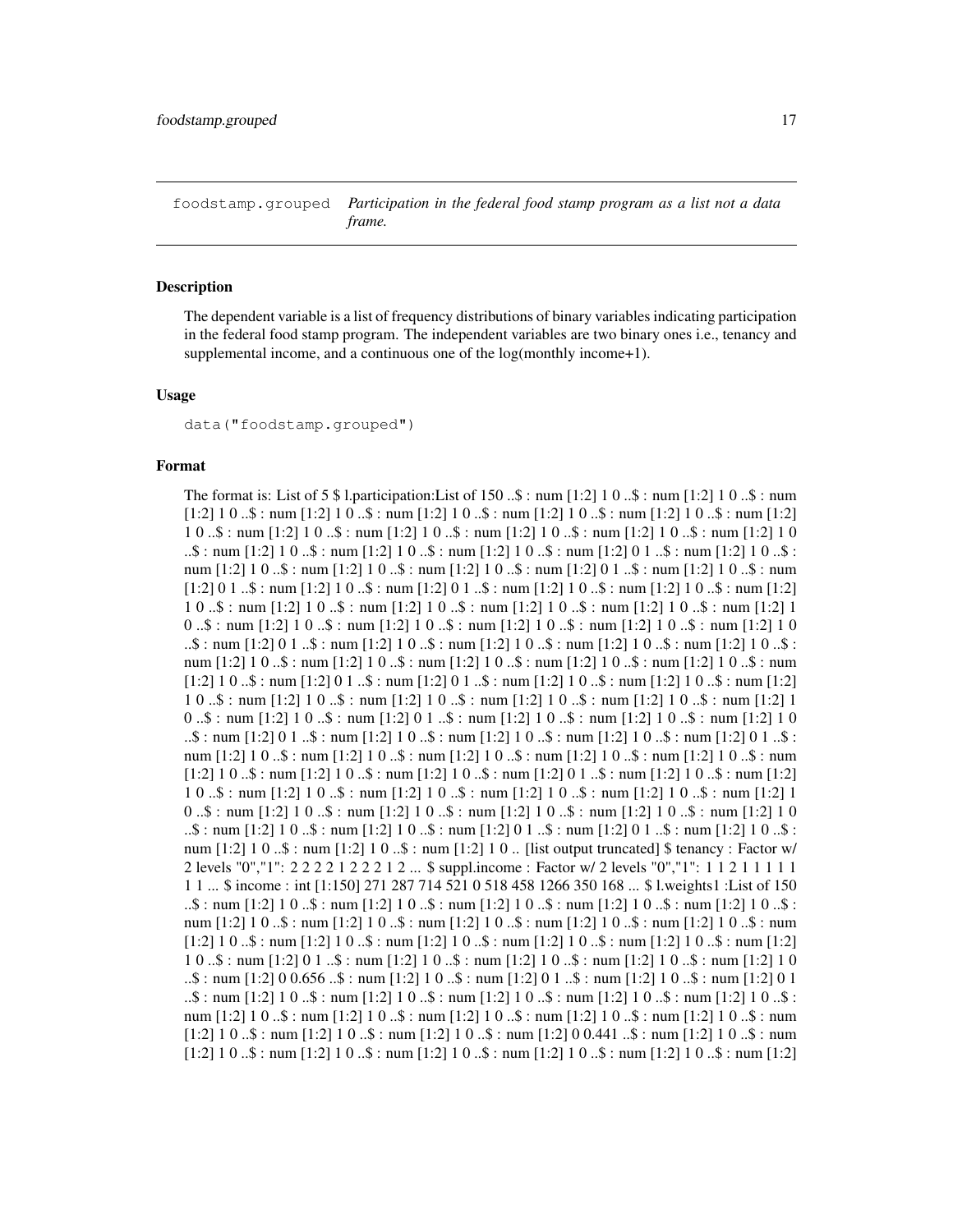1 0 ..\$ : num [1:2] 1 0 ..\$ : num [1:2] 1 0 ..\$ : num [1:2] 1 0 ..\$ : num [1:2] 0 1 ..\$ : num [1:2] 0 1  $\ldots$ \$ : num [1:2] 1 0 ..\$ : num [1:2] 1 0 ..\$ : num [1:2] 1 0 ..\$ : num [1:2] 1 0 ..\$ : num [1:2] 1 0 ..\$ : num [1:2] 1 0 ..\$ : num [1:2] 1 0 ..\$ : num [1:2] 1 0 ..\$ : num [1:2] 1 0 ..\$ : num [1:2] 0 1 ..\$ : num  $[1:2] 1 0 \dots$ \$ : num  $[1:2] 1 0 \dots$ \$ : num  $[1:2] 1 0 \dots$ \$ : num  $[1:2] 0 0.127 \dots$ \$ : num  $[1:2] 1 0 \dots$ \$ : num  $[1:2] 1 0 \dots$ \$ : num  $[1:2] 1 0 \dots$ \$ : num  $[1:2] 0 1 \dots$ \$ : num  $[1:2] 1 0 \dots$ \$ : num  $[1:2] 1 0 \dots$ \$ : num  $[1:2]$ 1 0 ..\$ : num [1:2] 1 0 ..\$ : num [1:2] 1 0 ..\$ : num [1:2] 1 0 ..\$ : num [1:2] 1 0 ..\$ : num [1:2] 1 0 ..\$ : num  $[1:2]$  0 0.647 ..\$ : num  $[1:2]$  1 0 ..\$ : num  $[1:2]$  1 0 ..\$ : num  $[1:2]$  1 0 ..\$ : num  $[1:2]$  1 0  $\ldots$ \$ : num [1:2] 1 0 ..\$ : num [1:2] 1 0 ..\$ : num [1:2] 1 0 ..\$ : num [1:2] 1 0 ..\$ : num [1:2] 1 0 ..\$ : num [1:2] 1 0 ..\$ : num [1:2] 1 0 ..\$ : num [1:2] 1 0 ..\$ : num [1:2] 1 0 ..\$ : num [1:2] 1 0 ..\$ : num  $[1:2] 0 1$  ..\$ : num  $[1:2] 0 0.556$  ..\$ : num  $[1:2] 1 0$  ..\$ : num  $[1:2] 1 0$  ..\$ : num  $[1:2] 1 0$  ..\$ : num [1:2] 1 0 .. [list output truncated]

### Source

Rousseeuw P, Croux C, Todorov V, Ruckstuhl A, Salibian-Barrera M, Verbeke T, Koller M, Maechler M (2016).*robustbase: Basic Robust Statistics*. R package version 0.92-6, http://robustbase. r-forge.r-project.org/.

#### References

Kunsch HR, Stefanski LA, Carroll RJ (1989). Conditionally Unbiased Bounded-Influence Estimation in General Regression Models, with Applications to Generalized Linear Models. Journal of the American Statistical Association, 84(406), 460-466. doi: 10.1080/01621459.1989.10478791<sup>15</sup>.

#### Examples

```
data(foodstamp.grouped)
```
GasolineYield *Data on gasoline yields.*

#### Description

Data on gasoline yields originally from Prater (1956). Used as an example in Cribari-Neto and Zeileis (2010).

### Usage

```
data("GasolineYield")
```
#### Format

A data frame with 32 observations on the following 8 variables.

percent a numeric vector

vthousand a numeric vector

<sup>15</sup>https://doi.org/10.1080/01621459.1989.10478791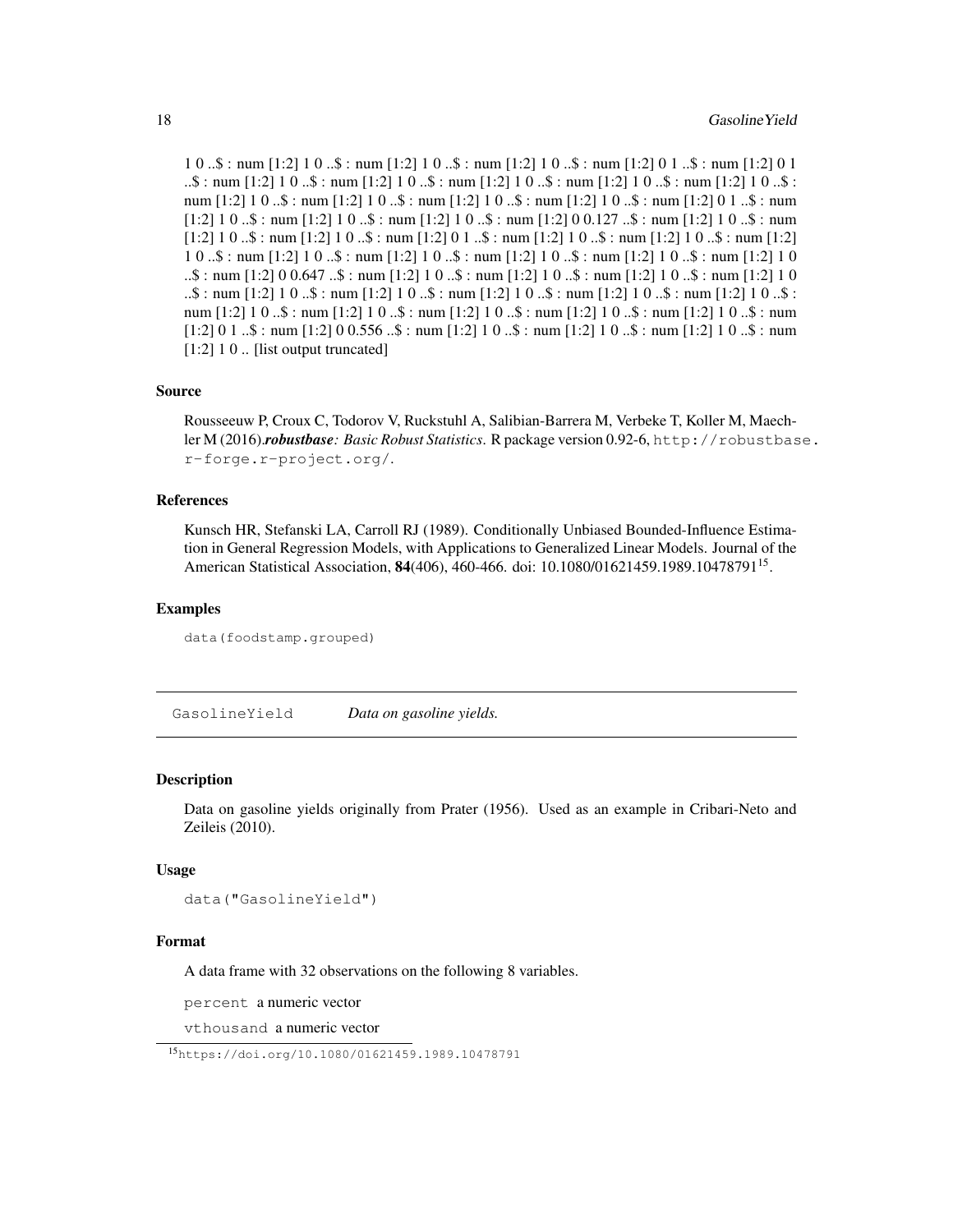#### GBprob the contract of the contract of the contract of the contract of the contract of the contract of the contract of the contract of the contract of the contract of the contract of the contract of the contract of the con

gravity a numeric vector pressure a numeric vector temp10 a numeric vector temp a numeric vector batch a factor with levels 1 2 3 4 5 6 7 8 9 10

### Source

Prater NH (1956). Estimate Gasoline Yields from crudes. *Petroleum Refiner*, 35(5), 236-238.

#### References

Cribari-Neto F, Zeileis A. (2010). Beta Regression in R. *Journal of Statistical Software*, 34(2), 1-24. doi: 10.18637/jss.v034.i02<sup>16</sup> .

#### Examples

data(GasolineYield)

GBprob *Calculation of vector of probabilities for the generalized binomial distribution.*

### Description

Given a vector of parameters and a scalar of the number of trials the function returns a vector of probabilities.

### Usage

```
GBprob(twoparameter, nt)
```
#### Arguments

twoparameter A vector of the parameters of the generalized binomial distribution.

nt The number of trials.

### Value

Vector of probabilities

### Author(s)

David M. Smith <smithdm1@us.ibm.com>

<sup>16</sup>https://doi.org/10.18637/jss.v034.i02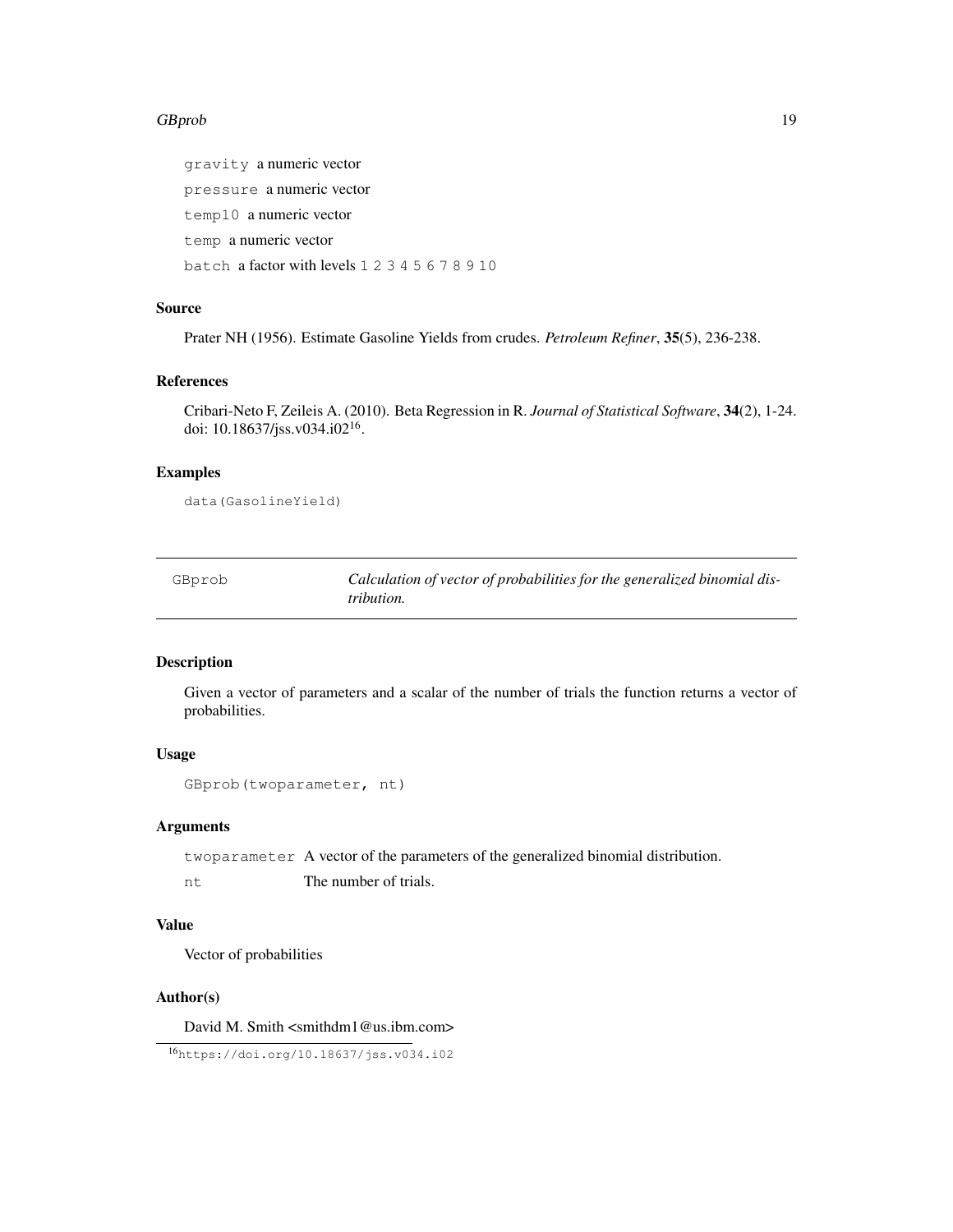### References

Faddy M, Smith D. (2012). Extended Poisson Process Modeling and Analysis of Grouped Binary Data. *Biometrical Journal*, 54, 426-435. doi: 10.1002/bimj.201100214<sup>17</sup> .

### Examples

```
twoparameter <- c(0.971242852,0.001465007)
names(twoparameter) <- c('p','b')
nt <- 37
GBprob(twoparameter,nt)
```
hatvalues.BinaryEPPM

*Extraction of hat matrix values from BinaryEPPM Objects*

#### Description

Extract the values of the hat matrix from models of class "BinaryEPMM".

### Usage

```
## S3 method for class 'BinaryEPPM'
hatvalues(model, ...)
```
### Arguments

| model    | fitted model object of class "BinaryEPPM".                           |
|----------|----------------------------------------------------------------------|
| $\cdots$ | some methods for this generic function require additional arguments. |

### Value

The calculated hat values for the fitted model. These are used to calculate Cook's distances.

### Author(s)

David M. Smith  $\langle$ smithdm1@us.ibm.com>

### References

Cribari-Neto F, Zeileis A. (2010). Beta Regression in R. *Journal of Statistical Software*, 34(2), 1-24. doi: 10.18637/jss.v034.i02<sup>18</sup>.

### See Also

betareg

<sup>17</sup>https://doi.org/10.1002/bimj.201100214 <sup>18</sup>https://doi.org/10.18637/jss.v034.i02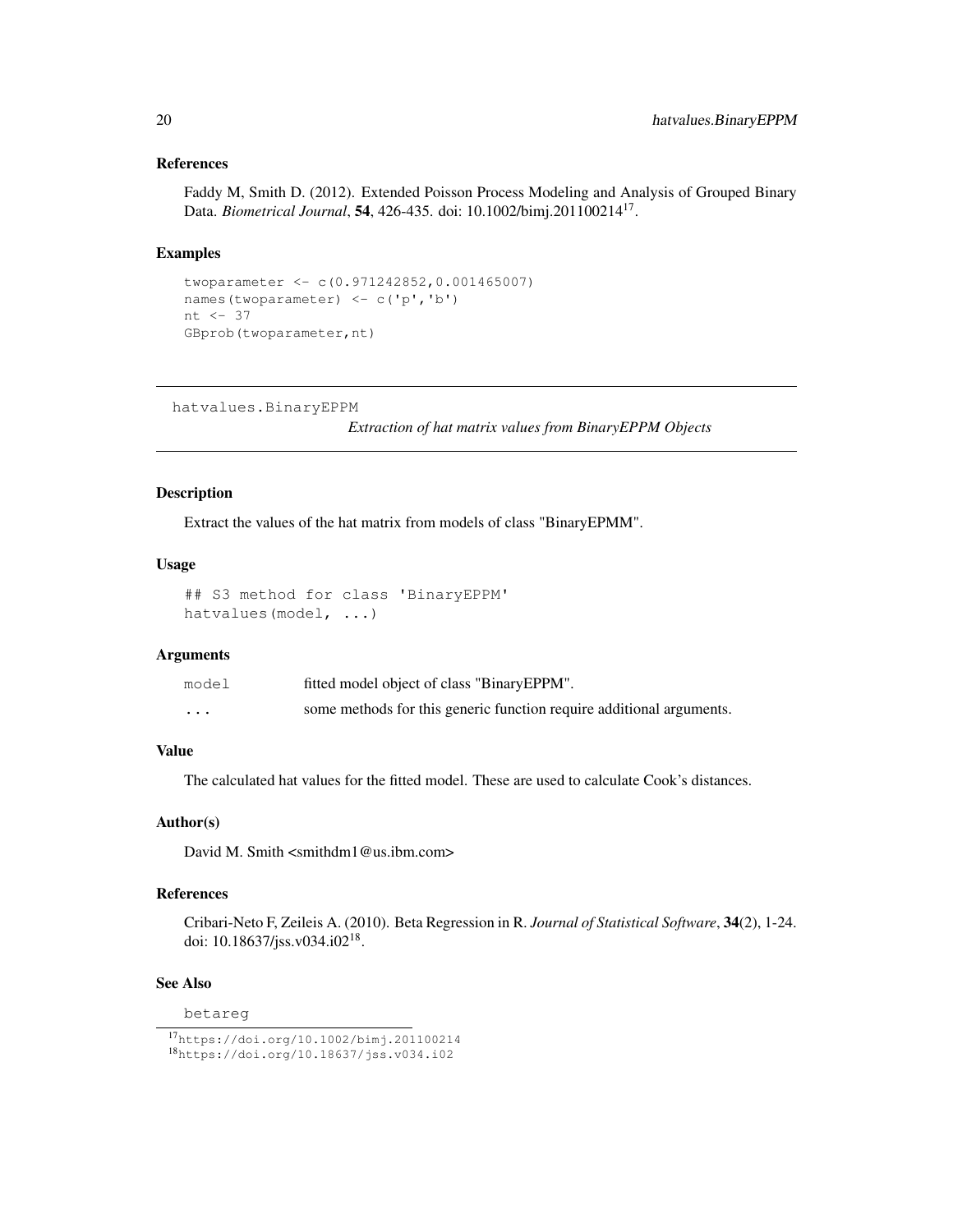### Hiroshima.case 21

### Examples

```
data("ropespores.case")
output.fn <- BinaryEPPM(data = ropespores.case,
                  number.spores / number.tested ~ 1 + offset(logdilution),
                  model.type = 'p only', model.name = 'binomial')
hatvalues(output.fn)
```

| Hiroshima.case | Individual case data of chromosome aberrations in survivors of Hi- |
|----------------|--------------------------------------------------------------------|
|                | roshima.                                                           |

#### Description

The data is of chromosome aberrations amongst survivors of the atomic bombs exploded over Japan. This data set is of individual survivors. The data is from Morel and Neechal (2012).

#### Usage

```
data("Hiroshima.case")
```
### Format

A data frame with 648 observations on the following 6 variables.

- m a numeric vector
- t a numeric vector
- t65d\_gamma a numeric vector
- t65d\_neutron a numeric vector
- z a numeric vector
- zz a numeric vector

### Details

The doses vectors z and zz have been standardized to mean of 0, standard deviation of 1 form.

### Source

Morel JG, Neechal NK(2012). Overdispersion Models in SAS. SAS Press.

### Examples

```
data("Hiroshima.case")
```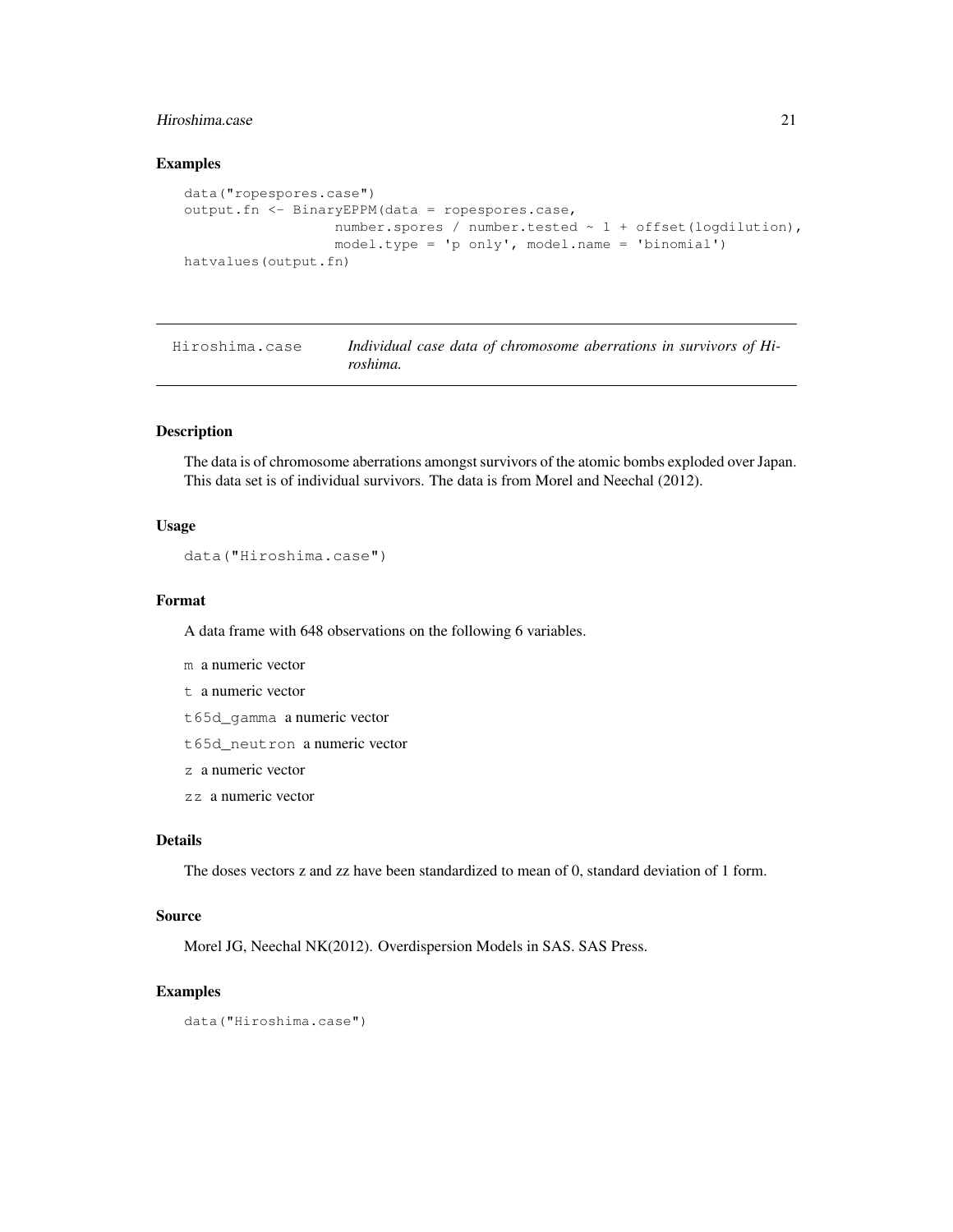Hiroshima.grouped *Data of chromosome aberrations in survivors of Hiroshima grouped into dose ranges and represented as frequency distributions.*

### Description

The data is of chromosome aberrations amongst survivors of the atomic bombs exploded over Japan. This data set is grouped into four frequency distributions. The data is from Prentice (1986).

### Usage

```
data("Hiroshima.grouped")
```
### Format

The format is: List of 5 \$ fdose : Factor w/ 7 levels "0","1-99","100-199",..: 1 2 3 4 5 6 7 \$ vdose : num [1:7] 0 38 144 244 347 ... \$ gz : num [1:7] -0.7829 -0.5704 0.0219 0.5823 1.1573 ... \$ gzz : num [1:7] 0.61293 0.32532 0.00048 0.3391 1.33927 ... \$ number.aberrations:List of 7 ..\$ : num  $[1:101]$  139 66 35 17 3 2 1 0 0 0 ...  $\therefore$  : num  $[1:101]$  20 23 6 7 3 2 5 2 0 1 ...  $\therefore$  : num  $[1:101]$  23 12 20 23 6 12 12 12 5 2 ... ..\$ : num [1:101] 2 2 5 5 3 14 3 2 4 3 ... ..\$ : num [1:101] 1 1 1 1 3 3 3 3 3 3 ... ..\$ : num [1:101] 0 0 0 1 1 3 4 1 0 2 ... ..\$ : num [1:101] 3 1 2 2 2 0 1 0 1 0 ...

### Details

The grouped doses of Prentice (1986) have been standardized to gz and gzz with mean of 0, standard deviation of 1 form. This was done to match the doses used in the related individual survivor data form of the data set Hiroshima.case.Rd.

#### Source

Prentice RL (1986). "Binary Regression Using an Extended Beta-binomial Distribution, with Discussion of Correlation Induced by Covariate Measurement Errors." Journal of the American Statistical Association, 81, 321-327. doi: 10.1080/01621459.1986.10478275<sup>19</sup>

### Examples

```
data("Hiroshima.grouped")
```
<sup>19</sup>https://doi.org/10.1080/01621459.1986.10478275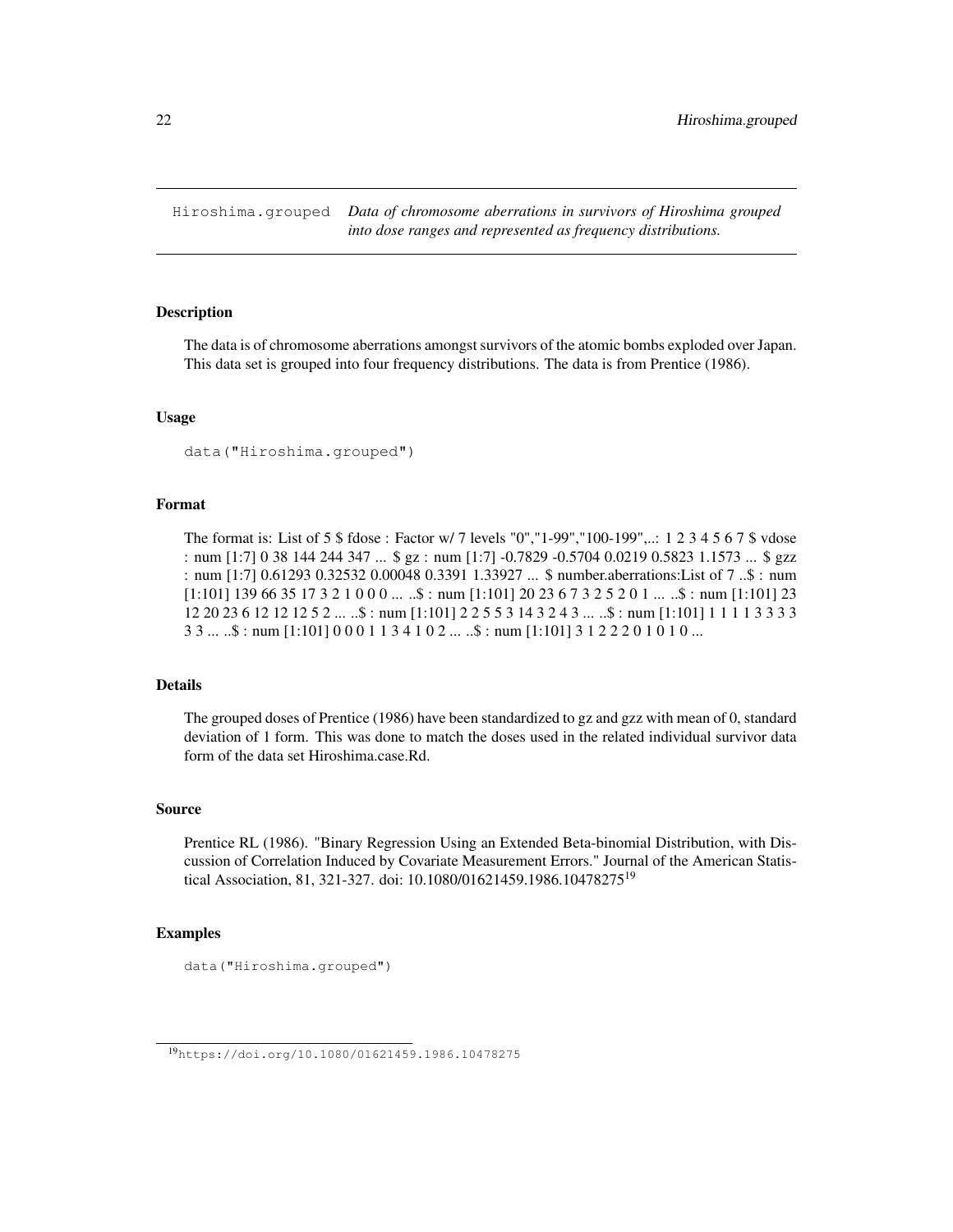KupperHaseman.case *Kupper and Haseman example data*

#### Description

Data of the number of deaths out of number of implants for pregnant female mice for two groups each of size 10.

### Usage

```
data("KupperHaseman.case")
```
### Format

A data frame with 20 observations on the following 3 variables.

Group a factor with levels Control Treated

Number.Deaths a numeric vector

Number.Implants a numeric vector

#### Source

Kupper L, Haseman J. (1978). The Use of a Correlated Binomial Model for the Analysis of Toxicological Experiments. Biometrics, 34(1), 69-76.

### Examples

```
data("KupperHaseman.case")
```
LL.gradient *Function used to calculate the first derivatives of the log likelihood with respect to the model parameters.*

#### Description

Function used to calculate the first derivatives of the log likelihood with respect to the model parameters. These are numerical derivatives calculated using the numerical derivative functions of Gilbert and Varadhan (2015).

#### Usage

```
LL.gradient(parameter, model.type, model.name, link, ntrials, nsuccess,
            covariates.matrix.p, covariates.matrix.scalef,
            offset.p, offset.scalef, weights, grad.method)
```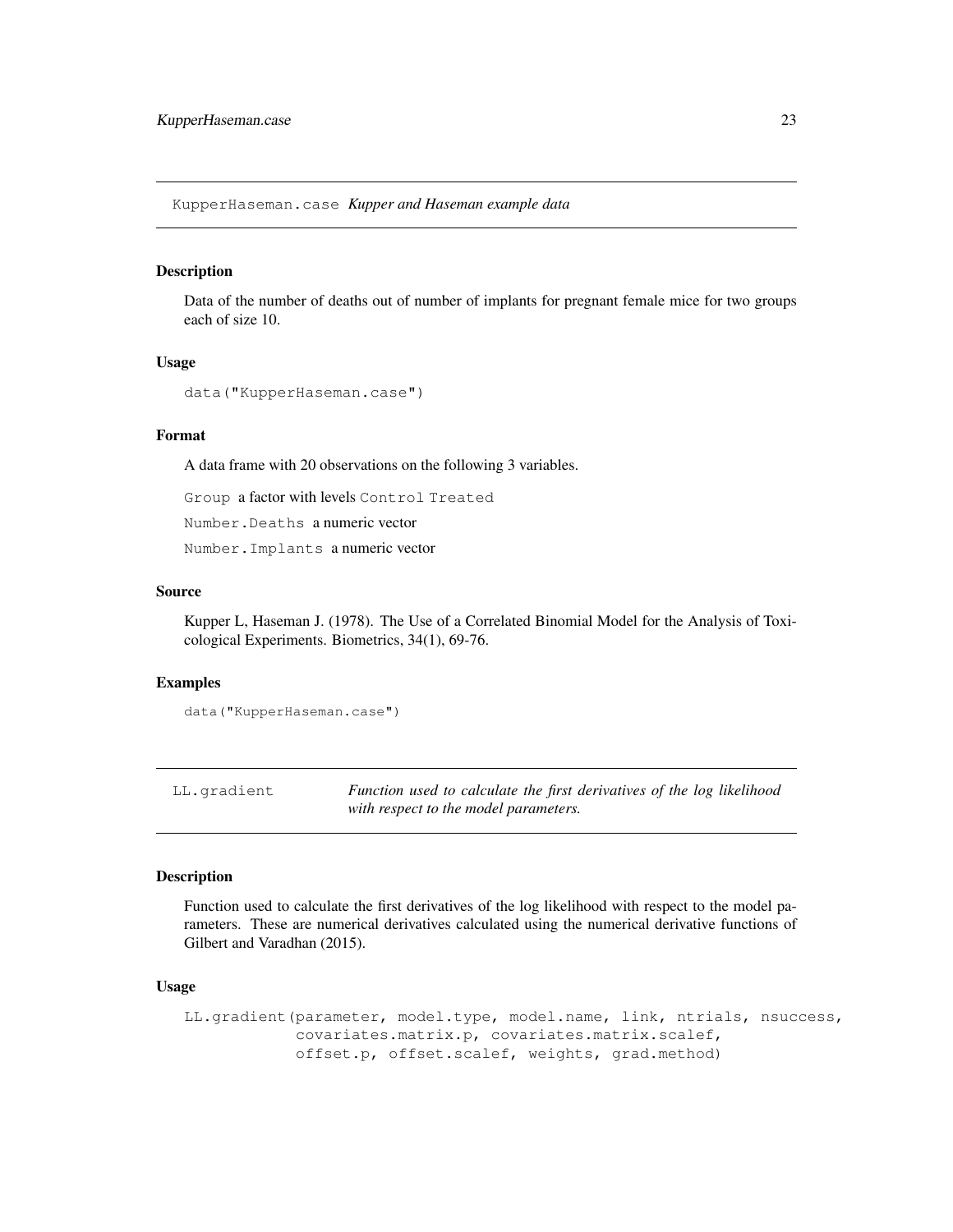#### Arguments

parameter A vector of the parameters of the model which is set to initial estimates on function call.

- model.type Takes one of two values i.e. 'p only' or 'p and scale-factor'. The 'p only' value fits linear predictor functions to the probability of a success 'p' as in Faddy and Smith (2012). The 'p and scale-factor' value fits linear predictor functions to both the 'p' and the scale-factor. The default is 'p and scale-factor'.
- model.name If model.type is 'p only' the model being fitted is one of the four 'binomial', 'generalized binomial', 'beta binomial' or 'correlated binomial'. If model.type is 'p and scale-factor' the model being fitted is one of the three 'generalized binomial', 'beta binomial' or 'correlated binomial'. Information about these models is given in Faddy and Smith (2012). The default is 'generalized binomial'.
- link Takes one of nine values i.e., 'logit', 'probit', 'cloglog', 'cauchit', 'log', 'loglog', 'double exponential', 'double reciprocal', 'power logit'. The default is 'cloglog'. The 'power logit' has an attribute of 'power' for which the default is 1 i.e., a logit link.
- ntrials A vector length 'n+1' representing the number of trials 'n' i.e., a vector with all elements equal to 'n'.
- nsuccess A vector representing the frequency distribution of the binomial distribution for fixed number of trials 'n'.
- covariates.matrix.p

A matrix of covariates for the mean where rows are the number of values in list.binary and columns the covariates. This matrix is extracted from the formulae in function BinaryEPPM. However, in the accompanying example it is shown how it can be constructed independently of function BinaryEPPM.

covariates.matrix.scalef

A matrix of covariates for the variance where rows are the number of values in list.binary and columns the covariates. The default is a vector of ones. This matrix is extracted from the formulae in function BinaryEPPM. However, in the accompanying example it is shown how it can be constructed independently of function BinaryEPPM.

offset.p An offset vector for the probability of success p. The default is a vector of ones. offset.scalef

An offset vector for the scale-factor. The default is a vector of ones.

- weights A vector or list of weights for the modeling of probability of success. The default is a vector of ones.
- grad.method Numerical method used to calculate gradients when the optimization method for optim is BFGS either simple or Richardson. This is the grad.method attribute of argument method of BinaryEPPM. The default is simple.

#### Value

A vector of numerical first derivatives.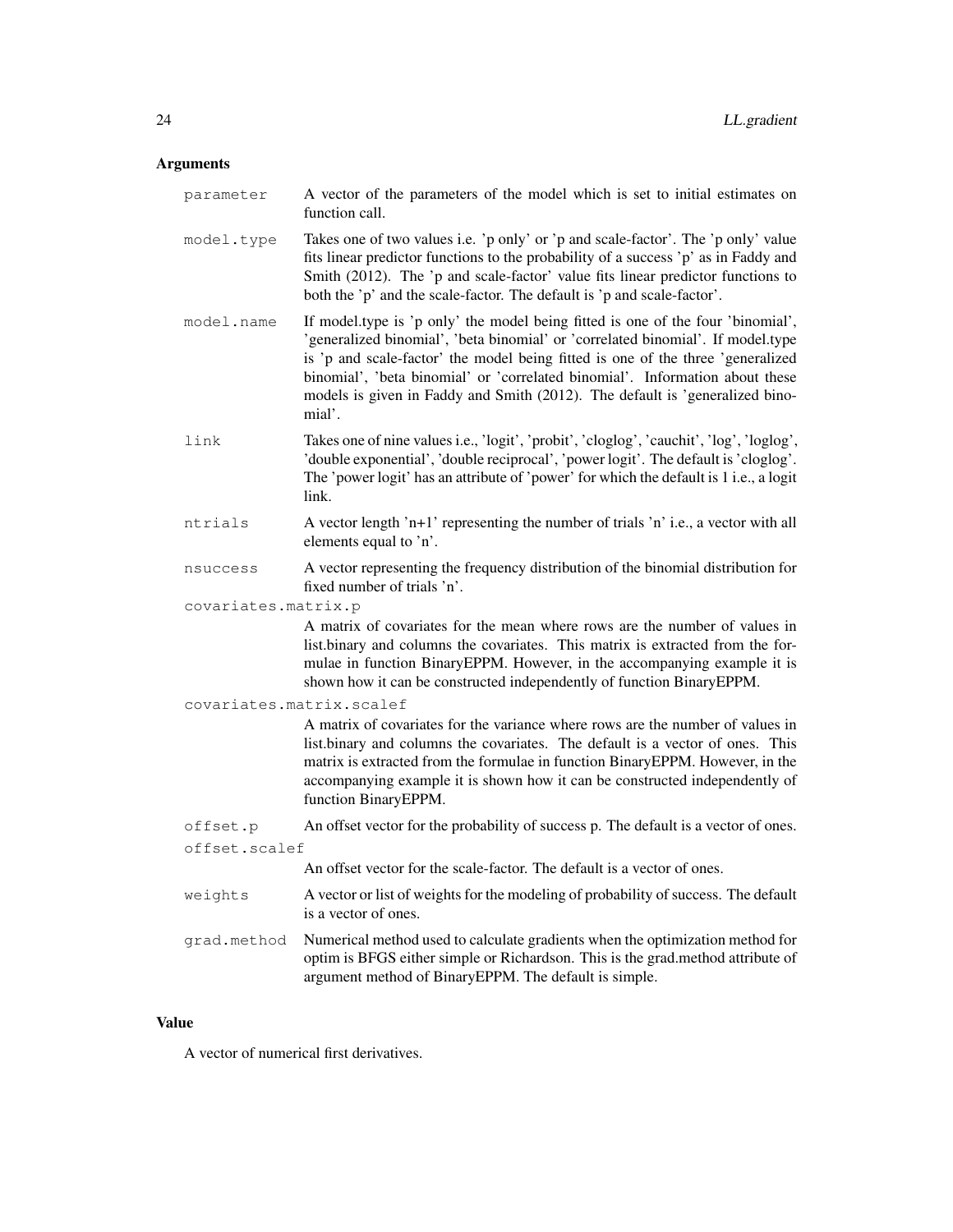### LL.Regression.Binary 25

### Author(s)

David M. Smith <smithdm1@us.ibm.com>

### References

Gilbert P, Varadhan R. (2015). numDeriv: Accurate Numerical Derivatives. R Package version 2014.2-1, https://CRAN.R-project.org/package=numDeriv.

### Examples

```
link <- 'cloglog'
attr(link, which="p") <- make.link(link)
nsuccess <- list(c(rep(0,5),352,479,530,291,101,17))
ntrials \leftarrow list(c(rep(10,11)))
parameter <- c(0.06363398,-0.47085362)
LL.gradient(parameter, model.type = "p and scale-factor",
     model.name = "generalized binomial", link = link, ntrials = ntrials, nsuccess = nsucces
     covariates.matrix.p = matrix(c(1), nrow=1),
     covariates.matrix.scalef = matrix(c(1), nrow=1),
     offset.p = c(0), offset.scalef = c(0), weights = list(c(rep(1,11))),
     grad.method = "Richardson")
```
LL.Regression.Binary

*Function called by optim to calculate the log likelihood from the probabilities and hence perform the fitting of regression models to the binary data.*

### Description

Fits specified regression models to the data.

#### Usage

```
LL.Regression.Binary(parameter,model.type,model.name,link,ntrials,nsuccess,
                     covariates.matrix.p,covariates.matrix.scalef,
                     offset.p,offset.scalef,weights,grad.method)
```
#### Arguments

| parameter  | A vector of the parameters of the model which is set to initial estimates on<br>function call.                                                                                                                                                                                                                                         |
|------------|----------------------------------------------------------------------------------------------------------------------------------------------------------------------------------------------------------------------------------------------------------------------------------------------------------------------------------------|
| model.type | Takes one of two values i.e. 'p only' or 'p and scale-factor'. The 'p only' value<br>fits linear predictor functions to the probability of a success 'p' as in Faddy and<br>Smith (2012). The 'p and scale-factor' value fits linear predictor functions to<br>both the 'p' and the scale-factor. The default is 'p and scale-factor'. |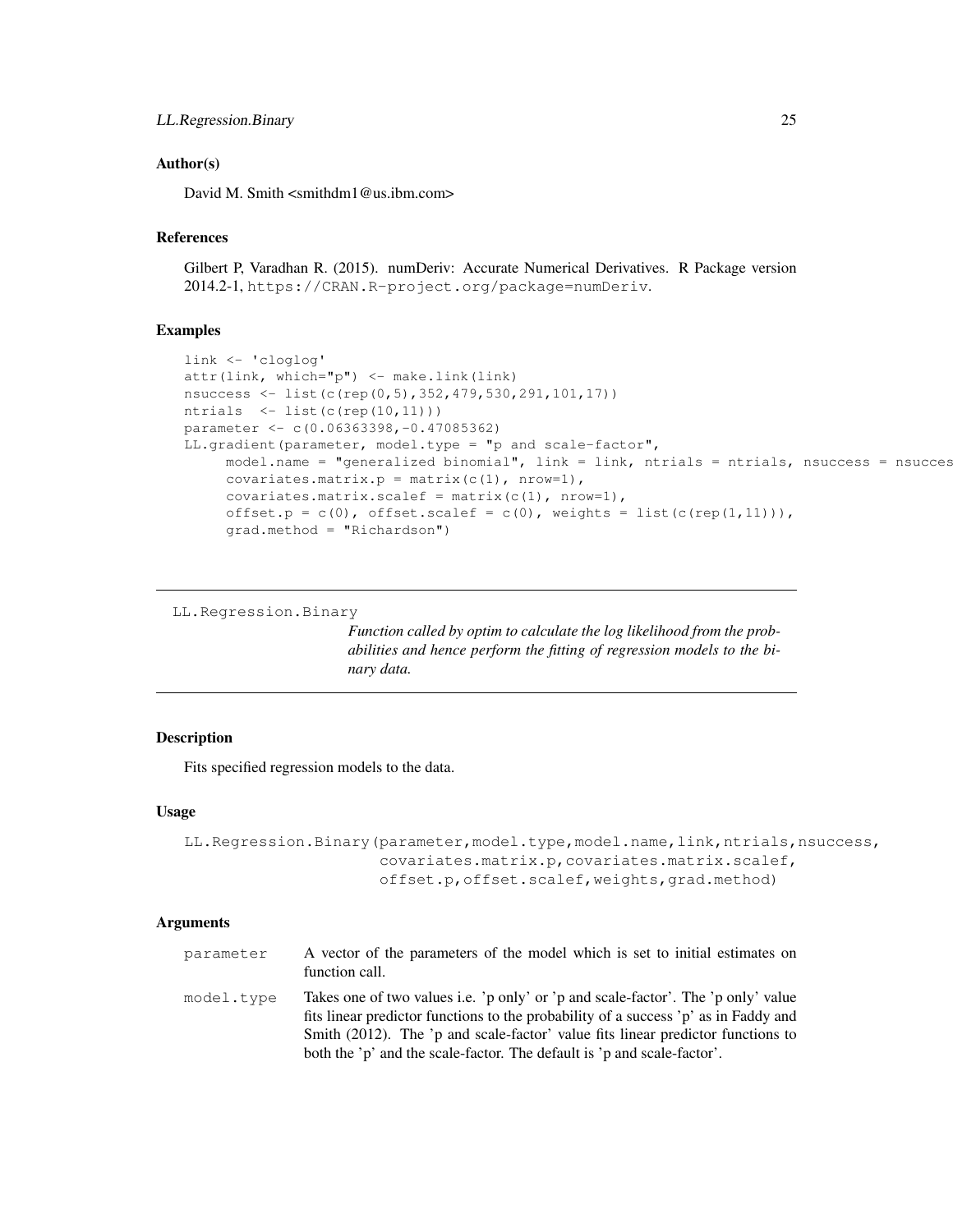| model.name               | If model type is 'p only' the model being fitted is one of the four 'binomial',<br>'generalized binomial', 'beta binomial' or 'correlated binomial'. If model.type<br>is 'p and scale-factor' the model being fitted is one of the three 'generalized<br>binomial', 'beta binomial' or 'correlated binomial'. Information about these<br>models is given in Faddy and Smith (2012). The default is 'generalized bino-<br>mial'. |  |
|--------------------------|---------------------------------------------------------------------------------------------------------------------------------------------------------------------------------------------------------------------------------------------------------------------------------------------------------------------------------------------------------------------------------------------------------------------------------|--|
| link                     | Takes one of nine values i.e., 'logit', 'probit', 'cloglog', 'cauchit', 'log', 'loglog',<br>'double exponential', 'double reciprocal', 'power logit'. The default is 'cloglog'.<br>The 'power logit' has an attribute of 'power' for which the default is 1 i.e., a logit<br>link.                                                                                                                                              |  |
| ntrials                  | A vector length 'n+1' representing the number of trials 'n' i.e., a vector with all<br>elements equal to 'n'.                                                                                                                                                                                                                                                                                                                   |  |
| nsuccess                 | A vector representing the frequency distribution of the binomial distribution for<br>fixed number of trials 'n'.                                                                                                                                                                                                                                                                                                                |  |
| covariates.matrix.p      |                                                                                                                                                                                                                                                                                                                                                                                                                                 |  |
|                          | A matrix of covariates for the mean where rows are the number of values in<br>list.binary and columns the covariates. This matrix is extracted from the for-<br>mulae in function BinaryEPPM. However, in the accompanying example it is<br>shown how it can be constructed independently of function BinaryEPPM.                                                                                                               |  |
| covariates.matrix.scalef |                                                                                                                                                                                                                                                                                                                                                                                                                                 |  |
|                          | A matrix of covariates for the variance where rows are the number of values in<br>list.binary and columns the covariates. The default is a vector of ones. This<br>matrix is extracted from the formulae in function BinaryEPPM. However, in the<br>accompanying example it is shown how it can be constructed independently of<br>function BinaryEPPM.                                                                         |  |
| offset.p                 | An offset vector for the probability of success p. The default is a vector of ones.                                                                                                                                                                                                                                                                                                                                             |  |
| offset.scalef            |                                                                                                                                                                                                                                                                                                                                                                                                                                 |  |
|                          | An offset vector for the scale-factor. The default is a vector of ones.                                                                                                                                                                                                                                                                                                                                                         |  |
| weights                  | A vector or list of weights for the modeling of probability of success. The default<br>is a vector of ones.                                                                                                                                                                                                                                                                                                                     |  |
| grad.method              | Numerical method used to calculate gradients either simple or Richardson. The<br>default is simple.                                                                                                                                                                                                                                                                                                                             |  |
|                          |                                                                                                                                                                                                                                                                                                                                                                                                                                 |  |

### Value

The log likelihood is returned.

### Author(s)

David M. Smith <smithdm1@us.ibm.com>

### References

Faddy M, Smith D. (2012). Extended Poisson Process Modeling and Analysis of Grouped Binary Data. *Biometrical Journal*, 54, 426-435. doi: 10.1002/bimj.201100214<sup>20</sup> .

<sup>20</sup>https://doi.org/10.1002/bimj.201100214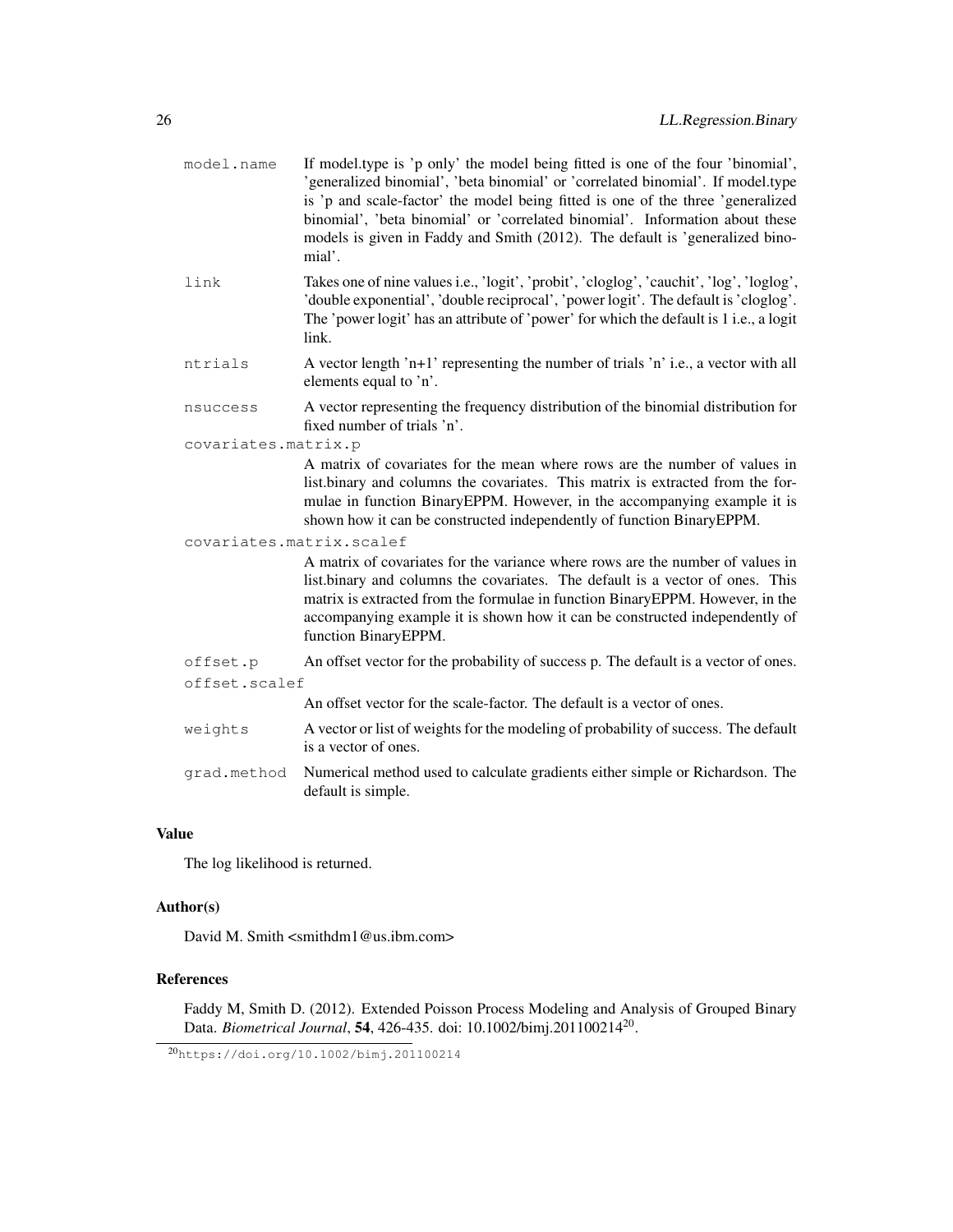### logLik.BinaryEPPM 27

#### Examples

```
link <- 'cloglog'
attr(link, which="p") <- make.link(link)
nsuccess <- list(c(rep(0,5),352,479,530,291,101,17))
ntrials <- list(c(rep(10,11)))
parameter <- c(0.06363398,-0.47085362)
LL.Regression.Binary(parameter, model.type = "p and scale-factor",
            model.name = "generalized binomial", link, ntrials, nsuccess,
            covariates.matrix.p = matrix(c(1), nrow=1),
            covariates.matrix.scalef = matrix(c(1), nrow=1),
            offset.p = c(0), offset.scalef = c(0),
            weights = list(c(rep(1,11))))
```
logLik.BinaryEPPM *Extract Log-Likelihood*

### Description

This function is generic. It is a method for extracting the log-likelihood for objects of class "BinaryEPPM".

#### Usage

```
## S3 method for class 'BinaryEPPM'
logLik(object, ...)
```
### Arguments

| object  | fitted model object of class "BinaryEPPM".                          |
|---------|---------------------------------------------------------------------|
| $\cdot$ | some methods for this generic function require additional arguments |

### Details

logLik is most commonly used for a model fitted by maximum likelihood as is done here.

#### Value

The log likelihood value for the fitted model object.

### Author(s)

David M. Smith <smithdm1@us.ibm.com>

### See Also

betareg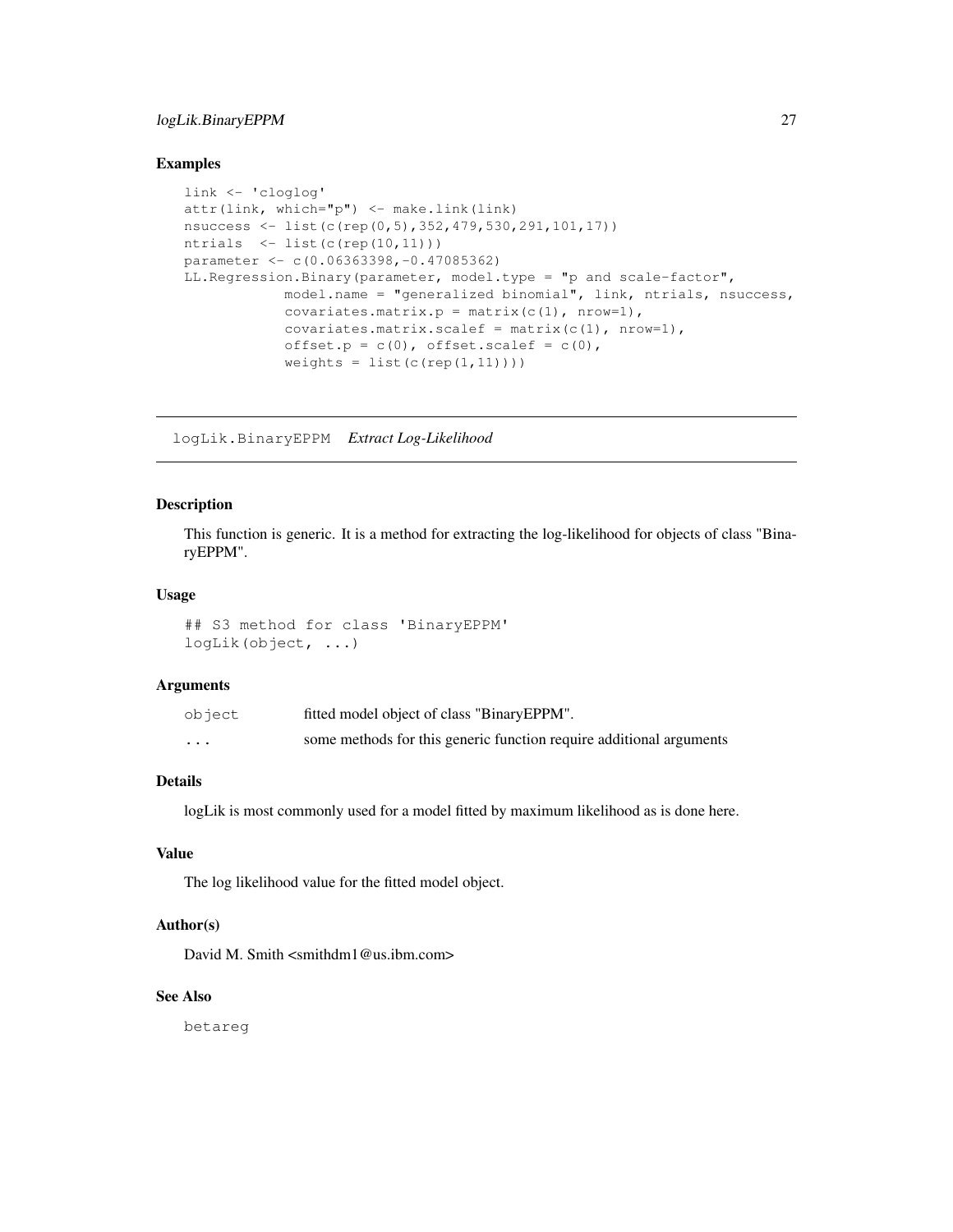### Description

Computes the loglog link function, including its inverse.

### Usage

loglog()

### Details

Same link function as in Cribari-Neto and Zeileis (2010).

### Value

The loglog of theta where the logarithms are to base e.

### Author(s)

David M. Smith <smithdm1@us.ibm.com>

#### References

Cribari-Neto F, Zeileis A. (2010). Beta Regression in R. *Journal of Statistical Software*, 34(2), 1-24. doi: 10.18637/jss.v034.i02<sup>21</sup>.

Luningetal.litters *Number of trials (implantations) in data of Luning, et al., (1966)*

### Description

The data are arranged as a list of frequency distributions of the number of female mice with 0,1,2, etc., dead where the number of implants 5 to 10, the number of implants being the length of the frequency distribution. Dose and number of implants are both included as both variates (vdose, vlitter.size) and as factors (fdose, flitter.size).

### Usage

data("Luningetal.litters")

<sup>21</sup>https://doi.org/10.18637/jss.v034.i02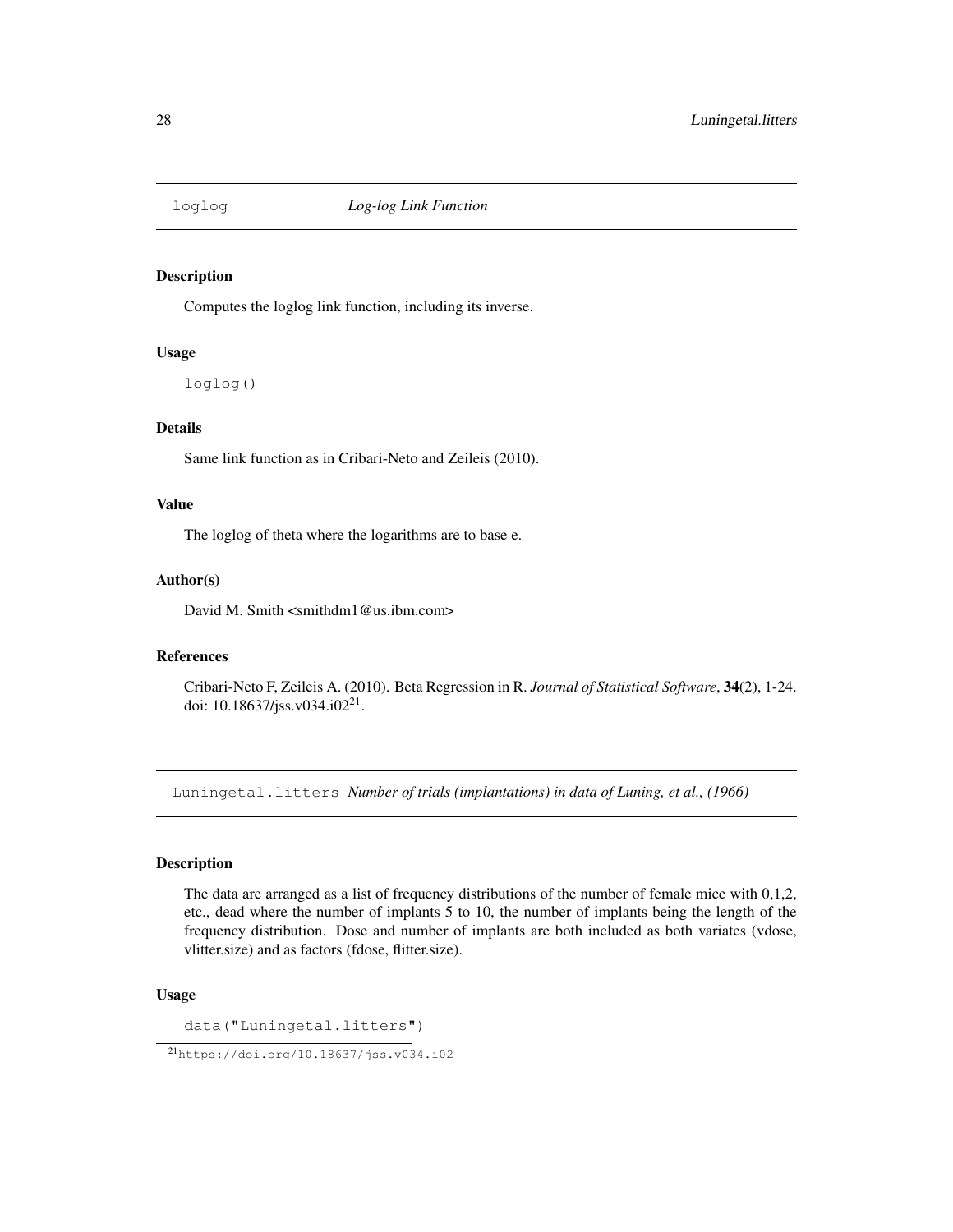### Format

The format is: List of 3 \$ vdose : num [1:3] 0 300 600 \$ fdose : Factor w/ 3 levels "0","300","600": 1 2 3 \$ number.dead:List of 18 ..\$ : num [1:6] 30 27 9 5 0 0 ..\$ : num [1:6] 27 41 32 17 4 0 ..\$ : num [1:6] 16 32 48 49 15 0 ..\$ : num [1:7] 86 51 14 4 1 0 0 ..\$ : num [1:7] 28 47 59 28 6 1 1 ..\$ : num [1:7] 7 35 45 37 20 9 0 ..\$ : num [1:8] 111 73 31 8 1 0 0 0 ..\$ : num [1:8] 31 61 54 20 19 1 0 0 ..\$ : num [1:8] 5 22 27 36 17 9 3 1 ..\$ : num [1:9] 79 44 23 3 0 1 0 0 0 ..\$ : num [1:9] 12 32 24 22 8 1 0 0 0 ..\$ : num [1:9] 1 4 12 11 8 7 0 2 0 ..\$ : num [1:10] 32 29 8 1 0 0 0 0 0 0 ..\$ : num [1:10] 1  $696110000...$ \$: num  $[1:10]0022201000...$ \$: num  $[1:11]5520000000...$ ... ..\$: num  $[1:11] 1 2 1 0 0 0 0 0 0 0 ...$   $\therefore$   $\$$  : num  $[1:11] 0 0 0 0 0 0 0 1 0 0 ...$ 

### Source

Luning K, Sheridan W, Ytterborn K, Gullberg U (1966). The relationship between the number of implantations and the rate of intra-uterine death in mice. Mutation Research, 3, 444-451.

### Examples

```
data("Luningetal.litters")
```

| Model.BCBinProb | Probabilities for beta and correlated binomial distributions given p's |
|-----------------|------------------------------------------------------------------------|
|                 | and scale-factors.                                                     |

### Description

Calculates the probabilities for beta and correlated binomials given values for p's and scale-factors.

### Usage

```
Model.BCBinProb(parameter, model.type, model.name, link, ntrials, covariates.matrix
covariates.matrix.scalef = matrix(c(rep(1, nrow(covariates.matrix.p))), ncol = 1),
offset.p = c(rep(0, length(ntrials))), offset.scalef = c(rep(0, length(ntrials))))
```
#### Arguments

| parameter  | A vector of the parameters of the model which is set to initial estimates on<br>function call.                                                                                                                                                                                                                              |
|------------|-----------------------------------------------------------------------------------------------------------------------------------------------------------------------------------------------------------------------------------------------------------------------------------------------------------------------------|
| model.type | Takes one of two values i.e. 'p only' or 'p and scale-factor'. The 'p only' value<br>fits a linear predictor function to the parameter p which is the 'm(1)' in equation<br>(6) of Faddy and Smith (2012) divided by 'N'. The 'p and scale-factor' value<br>fits linear predictor functions to both p and the scale-factor. |
| model.name | The model being fitted is one of the two 'beta binomial' or 'correlated binomial'.                                                                                                                                                                                                                                          |
| link       | Takes one of nine values i.e., 'logit', 'probit', 'cloglog', 'cauchit', 'log', 'loglog',<br>'double exponential', 'double reciprocal', 'power logit'. The default is 'cloglog'.<br>The 'power logit' has an attribute of 'power' for which the default is 1 i.e., a logit<br>link.                                          |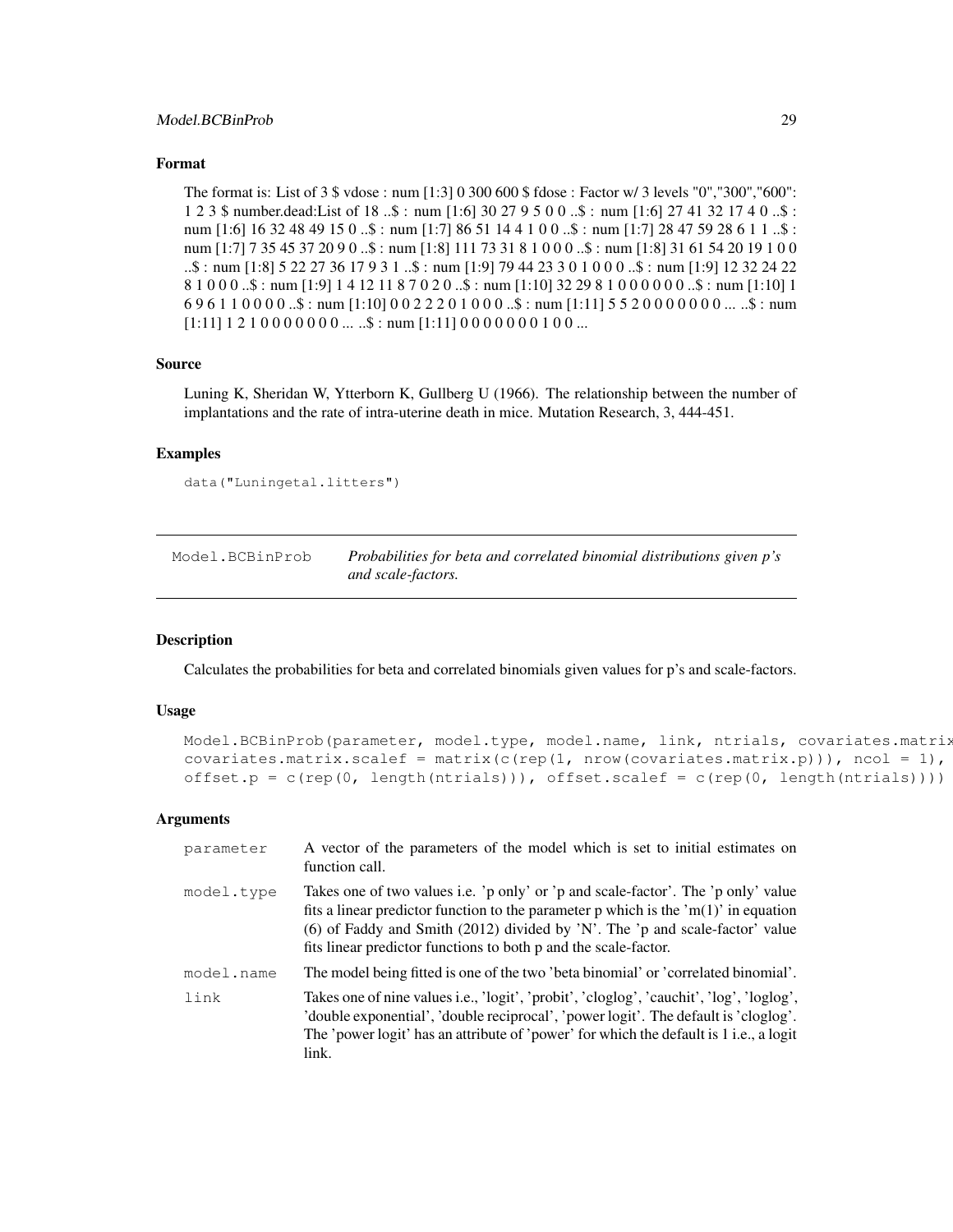| ntrials                  | This is a scalar representing the denominator i.e., the length of the probability<br>mass function returned is this scalar $+1$ .                                                                                                                                                                                                                          |
|--------------------------|------------------------------------------------------------------------------------------------------------------------------------------------------------------------------------------------------------------------------------------------------------------------------------------------------------------------------------------------------------|
| covariates.matrix.p      |                                                                                                                                                                                                                                                                                                                                                            |
|                          | A matrix of covariates for p where rows are the number of values in listbinary<br>and columns the covariates. This matrix is extracted from the formulae in func-<br>tion Binary EPPM. However, in the accompanying example it is shown how it<br>can be constructed independently of function Binary EPPM.                                                |
| covariates.matrix.scalef |                                                                                                                                                                                                                                                                                                                                                            |
|                          | A matrix of covariates for the scale-factor where rows are the number of values<br>in listbinary and columns the covariates. The default is a vector of ones. This<br>matrix is extracted from the formulae in function BinaryEPPM. However, in the<br>accompanying example it is shown how it can be constructed independently of<br>function BinaryEPPM. |
| offset.p                 | An offset vector for p. The default is a vector of ones.                                                                                                                                                                                                                                                                                                   |
| offset.scalef            |                                                                                                                                                                                                                                                                                                                                                            |
|                          | An offset vector for the scale-factor. The default is a vector of ones.                                                                                                                                                                                                                                                                                    |

#### Value

List of arguments input together with a list of probabilities vectors and a data frame of values of p, theta (beta binomial) or rho (correlated binomial) and the limits for theta or rho.

| model         | The model is either 'beta binomial' or 'correlated binomial'.                                                       |
|---------------|---------------------------------------------------------------------------------------------------------------------|
| link          | The link is either 'logit' or 'cloglog'.                                                                            |
| parameter     | A vector of the parameters of the model which is set to initial estimates on<br>function call.                      |
| probabilities |                                                                                                                     |
|               | A list of the vectors of probabilities of the model.                                                                |
| probabilities |                                                                                                                     |
|               | A data frame of values of p, theta (beta binomial) or rho (correlated binomial)<br>and the limits for theta or rho. |

### Author(s)

David M. Smith <smithdm1@us.ibm.com>

### References

Hughes G, Madden L (1995). Some methods allowing for aggregated patterns of disease incidence in the analysis of data from designed experiments. Plant Pathology, 44, 927-943.

Kupper L, Haseman J (1978). The use of a correlated binomial model for the analysis of toxicological epxeriments. Biometrics, 34(1), 69-76.

Williams D (1996). Overdispersion in logistic linear models. In B Morgan (ed.), Statistics in Toxicology, 75-84. Oxford Science Publications.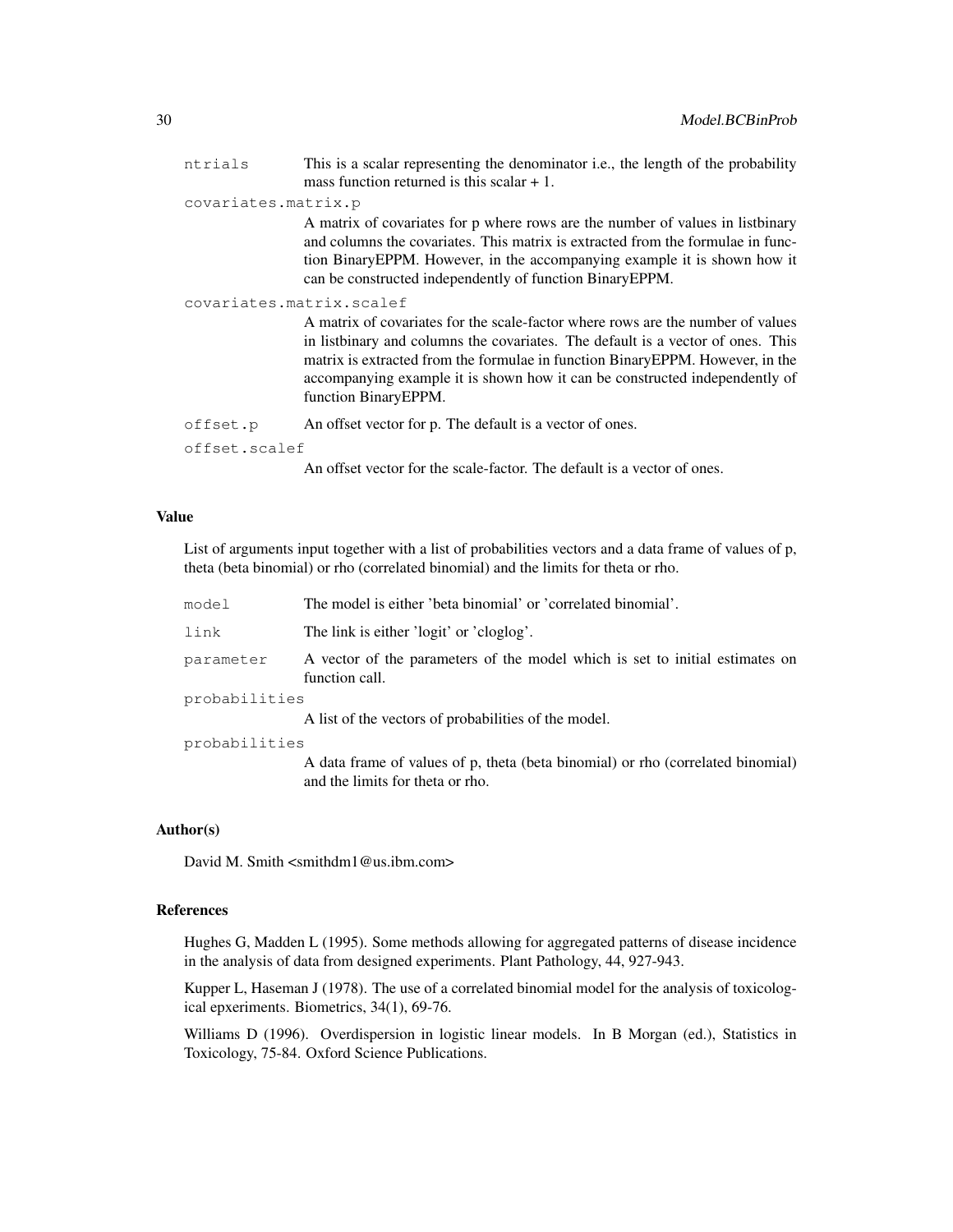### Model.Binary 31

### Examples

```
link <- 'cloglog'
attr(link, which="p") <- make.link(link)
parameter <- c(-0.68294630,0.03451481)
names(parameter) <- c('p','rho')
model.type <- 'p and scale-factor'
model.name <- 'correlated binomial'
ntrials \langle -1 list(c(rep(10,11)))
Model.BCBinProb(parameter, model.type, model.name, link, ntrials,
                covariates.matrix.p = matrix(c(1), nrow=1),
                covariates.matrix.scalef = matrix(c(1), nrow=1),
                offset.p = c(0), offset.scalef = c(0))
```
Model.Binary *Function for obtaining output from distributional models.*

### Description

Produces output of model, parameters and probabilities from the various models.

### Usage

```
Model.Binary(parameter, model.type, model.name, link, ntrials, covariates.matrix.p,
covariates.matrix.scalef, offset.p, offset.scalef)
```
### Arguments

| parameter  | A vector of the parameters of the model which is set to initial estimates on<br>function call.                                                                                                                                                                                                                                                                  |
|------------|-----------------------------------------------------------------------------------------------------------------------------------------------------------------------------------------------------------------------------------------------------------------------------------------------------------------------------------------------------------------|
| model.type | Takes one of two values i.e. 'p only' or 'p and scale-factor'. The 'p only' value<br>fits a linear predictor function to the parameter p which is the 'm(1)' in equation<br>(6) of Faddy and Smith (2012) divided by 'N'. The 'p and scale-factor' value<br>fits linear predictor functions to both p and the scale-factor.                                     |
| model.name | If model type is 'p only' the model being fitted is one of the six 'binomial',<br>'over-dispersed-one', 'over-dispersed-two', 'generalized binomial', 'beta bino-<br>mial' or 'correlated binomial'. If model type is 'p and scale-factor' the model<br>being fitted is one of the three 'generalized binomial', 'beta binomial' or 'corre-<br>lated binomial'. |
| link       | Takes one of nine values i.e., 'logit', 'probit', 'cloglog', 'cauchit', 'log', 'loglog',<br>'double exponential', 'double reciprocal', 'power logit'. The default is 'cloglog'.<br>The 'power logit' has an attribute of 'power' for which the default is 1 i.e., a logit<br>link.                                                                              |
| ntrials    | This is a scalar representing the denominator i.e., the length of the probability<br>mass function returned is this scalar $+1$ .                                                                                                                                                                                                                               |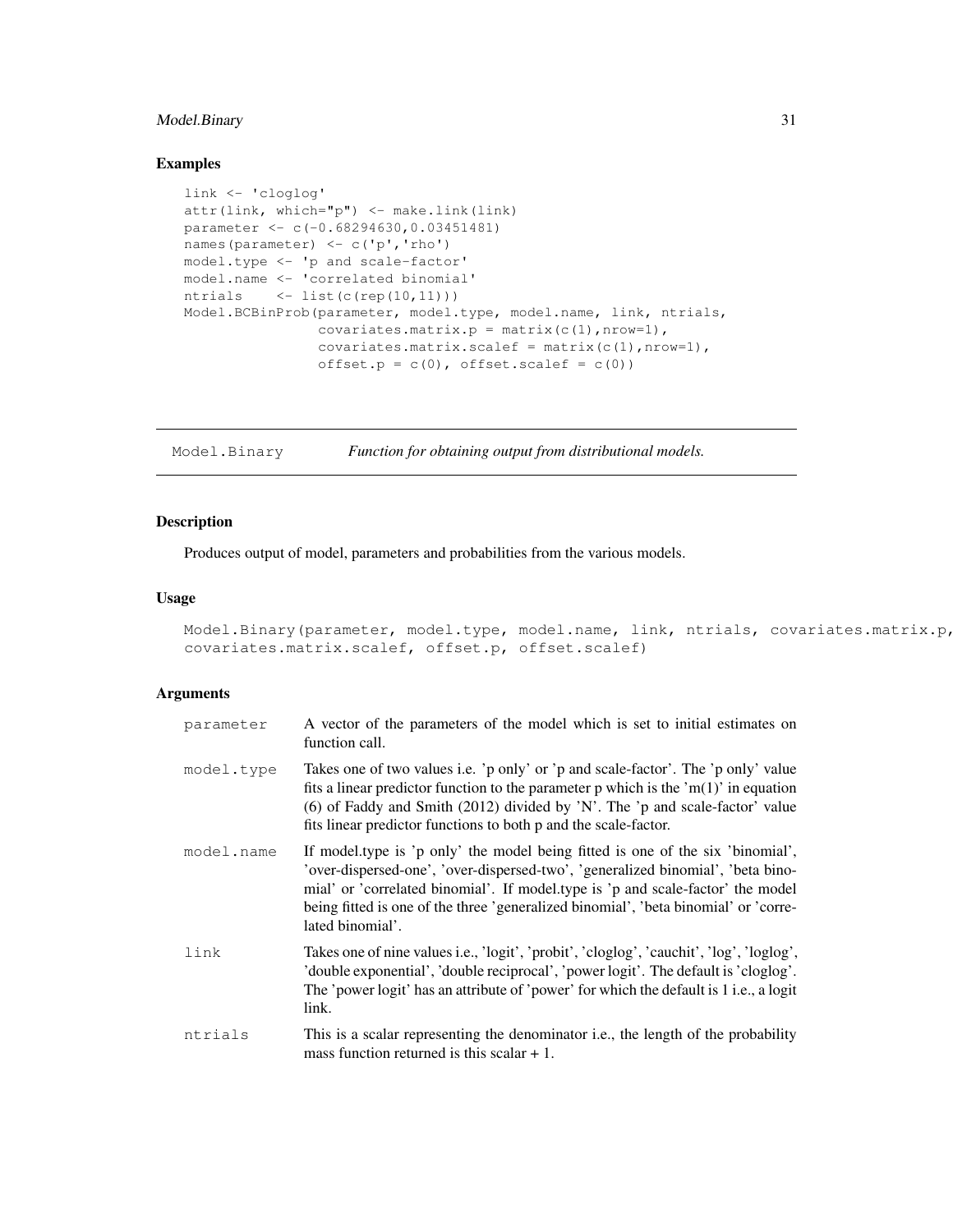```
covariates.matrix.p
```
A matrix of covariates for p where rows are the number of values in listbinary and columns the covariates. This matrix is extracted from the formulae in function BinaryEPPM. However, in the accompanying example it is shown how it can be constructed independently of function BinaryEPPM.

### covariates.matrix.scalef

A matrix of covariates for the scale-factor where rows are the number of values in listbinary and columns the covariates. The default is a vector of ones. This matrix is extracted from the formulae in function BinaryEPPM. However, in the accompanying example it is shown how it can be constructed independently of function BinaryEPPM.

offset.p An offset vector for p. The default is a vector of ones.

offset.scalef

An offset vector for the scale-factor. The default is a vector of ones.

### Value

Output which is the output from either Model.BCBinProb, Model.GB, Model.Binary, Model.JMVGB, or Model.ODB.

#### Author(s)

David M. Smith <smithdm1@us.ibm.com>

### References

Faddy M, Smith D. (2012). Extended Poisson Process Modeling and Analysis of Grouped Binary Data. *Biometrical Journal*, 54, 426-435. doi: 10.1002/bimj.201100214<sup>22</sup> .

### Examples

```
link <- 'cloglog'
attr(link, which="p") <- make.link(link)
parameter <- c(-0.68294630,0.03451481)
names(parameter) <- c('p','rho')
model.type <- 'p and scale-factor'
model.name <- 'correlated binomial'
ntrials \langle -1 list(c(rep(10,11)))
Model.Binary(parameter, model.type, model.name, link, ntrials,
             covariates.matrix.p = matrix(c(1), nrow=1),
             covariates.matrix.scalef = matrix(c(1), nrow=1),
             offset.p = c(0), offset.scalef = c(0))
```
<sup>22</sup>https://doi.org/10.1002/bimj.201100214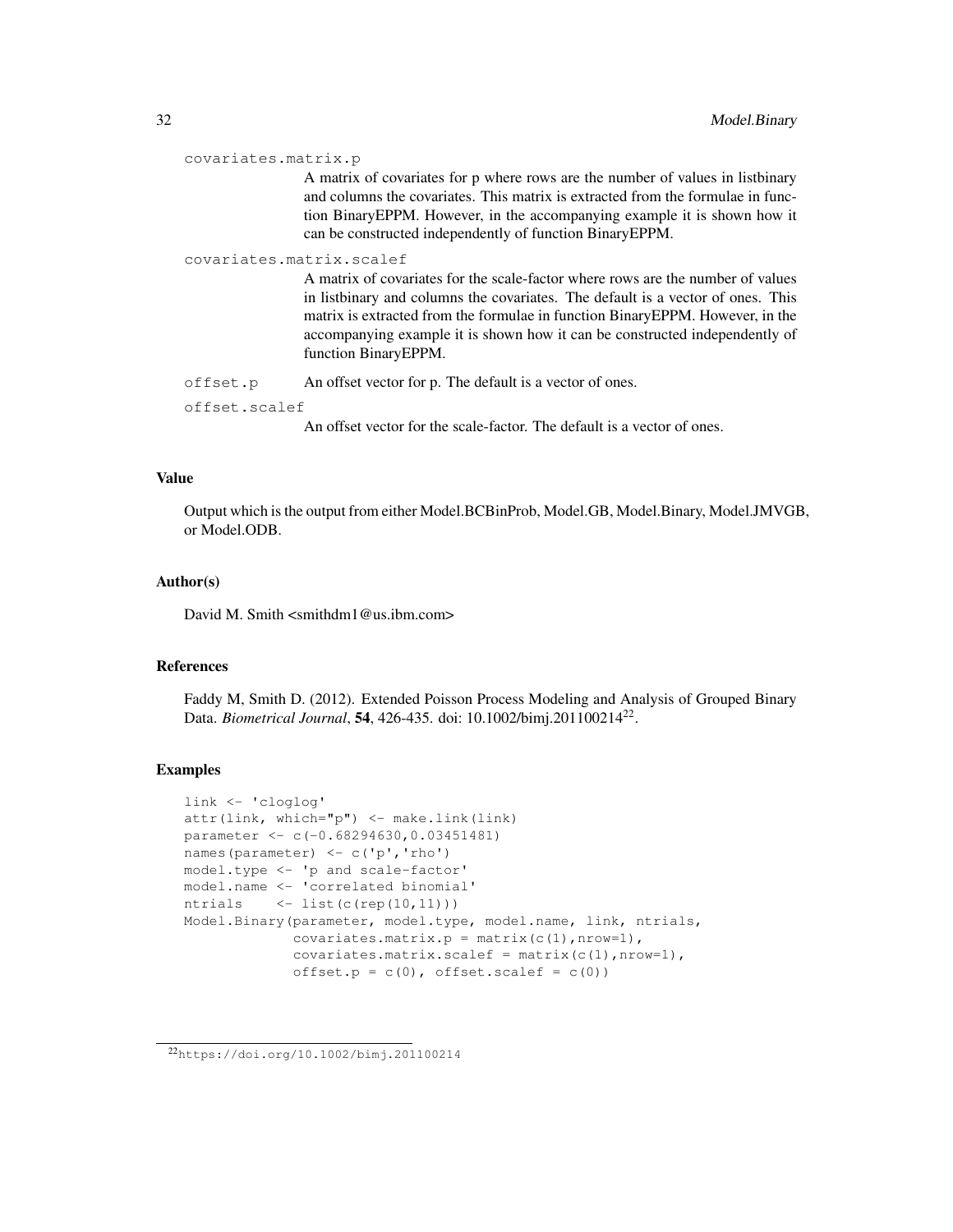### Description

Calculates the probabilities for binomial and generalized binomial given values for p's and b.

### Usage

```
Model.GB(parameter, model.name, link, ntrials, covariates.matrix.p,
         offset.p = c(rep(0, length(ntrials))))
```
### Arguments

| parameter           | A vector of the parameters of the model which is set to initial estimates on<br>function call.                                                                                                                                                                                                              |  |
|---------------------|-------------------------------------------------------------------------------------------------------------------------------------------------------------------------------------------------------------------------------------------------------------------------------------------------------------|--|
| model.name          | The model being fitted is one of the two 'binomial' or 'generalized binomial'.                                                                                                                                                                                                                              |  |
| link                | Takes one of nine values i.e., 'logit', 'probit', 'cloglog', 'cauchit', 'log', 'loglog',<br>'double exponential', 'double reciprocal', 'power logit'. The default is 'cloglog'.<br>The 'power logit' has an attribute of 'power' for which the default is 1 i.e., a logit<br>link.                          |  |
| ntrials             | This is a scalar representing the denominator i.e., the length of the probability<br>mass function returned is this scalar $+1$ .                                                                                                                                                                           |  |
| covariates.matrix.p |                                                                                                                                                                                                                                                                                                             |  |
|                     | A matrix of covariates for p where rows are the number of values in listbinary<br>and columns the covariates. This matrix is extracted from the formulae in func-<br>tion Binary EPPM. However, in the accompanying example it is shown how it<br>can be constructed independently of function Binary EPPM. |  |
| offset.p            | An offset vector for p. The default is a vector of ones.                                                                                                                                                                                                                                                    |  |

### Value

List of arguments input together with a list of probabilities vectors and a data frame of values of a and b of Equation (5) of Faddy and Smith (2012).

| model         | The model is either 'binomial' or 'generalized binomial'.                                      |  |
|---------------|------------------------------------------------------------------------------------------------|--|
| link          | The link is either 'logit' or 'cloglog'.                                                       |  |
| parameter     | A vector of the parameters of the model which is set to initial estimates on<br>function call. |  |
| probabilities |                                                                                                |  |
|               | A list of the vectors of probabilities of the model.                                           |  |
|               | Dparameters A data frame of values of a and b of Equation $(5)$ of Faddy and Smith $(2012)$ .  |  |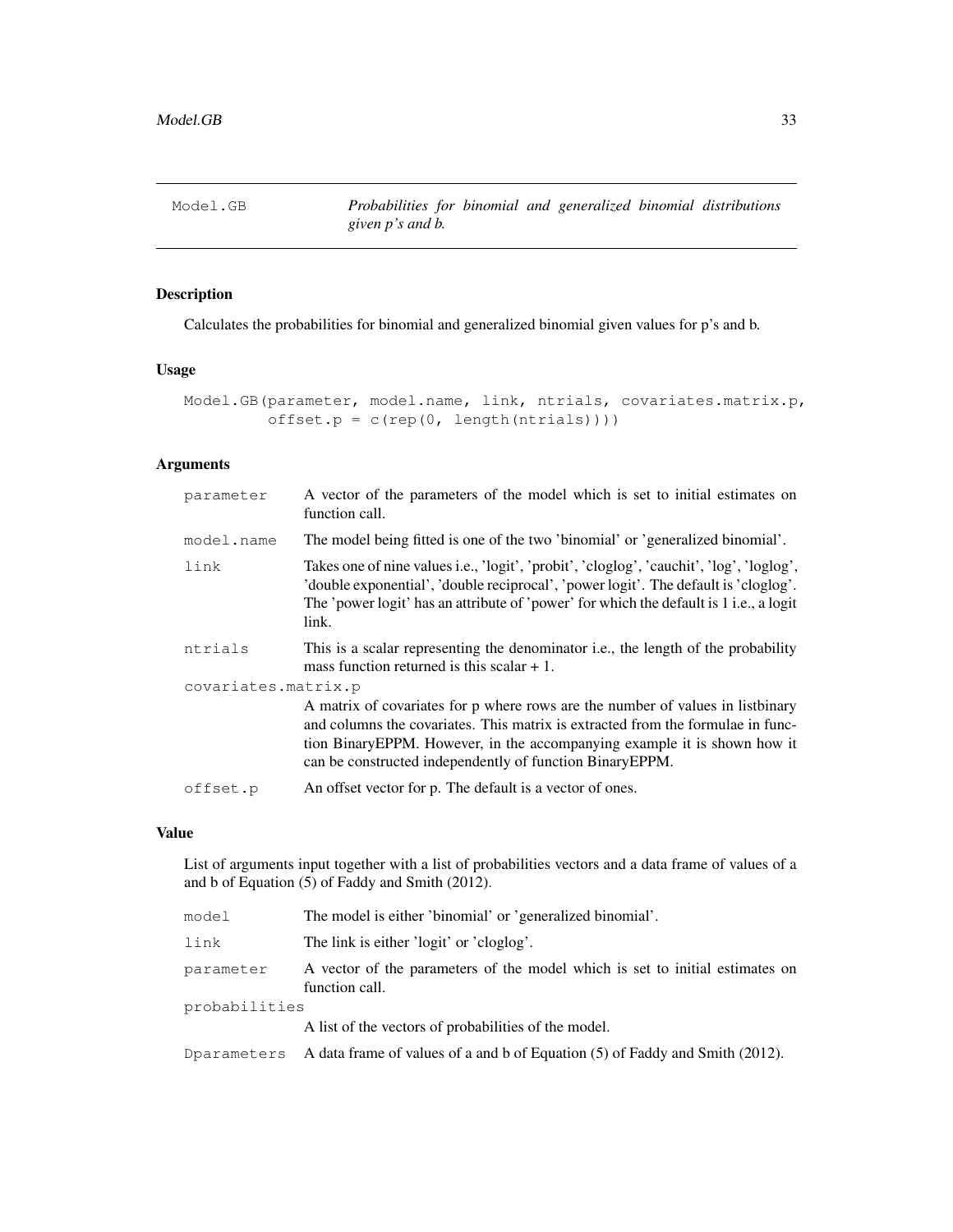### Author(s)

David M. Smith <smithdm1@us.ibm.com>

#### **References**

Faddy M, Smith D. (2012). Extended Poisson Process Modeling and Analysis of Grouped Binary Data. *Biometrical Journal*, 54, 426-435. doi: 10.1002/bimj.201100214<sup>23</sup> .

### Examples

```
link <- 'cloglog'
attr(link, which="p") <- make.link(link)
parameter <- c(0.9423342,0.5846321)
names(parameter) <- c('p','b')
model.name <- 'generalized binomial'
ntrials <- list(c(rep(10,11)))
Model.GB(parameter, model.name, link, ntrials,
         covariates.matrix.p = matrix(c(1), ncol=1),
         offset.p = c(0)
```
Model.JMVGB *Probabilities for generalized binomial distributions given p's and scale-factors.*

### Description

Calculates the probabilities for binomial and generalized binomial given values for p's and scalefactors.

### Usage

```
Model.JMVGB(parameter, model.name, link, ntrials,
             covariates.matrix.p, covariates.matrix.scalef,
             offset.p = c(rep(0, length(ntrials))),
             offset.\text{scalef} = c(\text{rep}(0, \text{length}(ntrials))))
```
### Arguments

| parameter  | A vector of the parameters of the model which is set to initial estimates on<br>function call.                                                                                                                                                                                     |
|------------|------------------------------------------------------------------------------------------------------------------------------------------------------------------------------------------------------------------------------------------------------------------------------------|
| model.name | The model being fitted is one of the two 'binomial' or 'generalized binomial'.                                                                                                                                                                                                     |
| link       | Takes one of nine values i.e., 'logit', 'probit', 'cloglog', 'cauchit', 'log', 'loglog',<br>'double exponential', 'double reciprocal', 'power logit'. The default is 'cloglog'.<br>The 'power logit' has an attribute of 'power' for which the default is 1 i.e., a logit<br>link. |

<sup>23</sup>https://doi.org/10.1002/bimj.201100214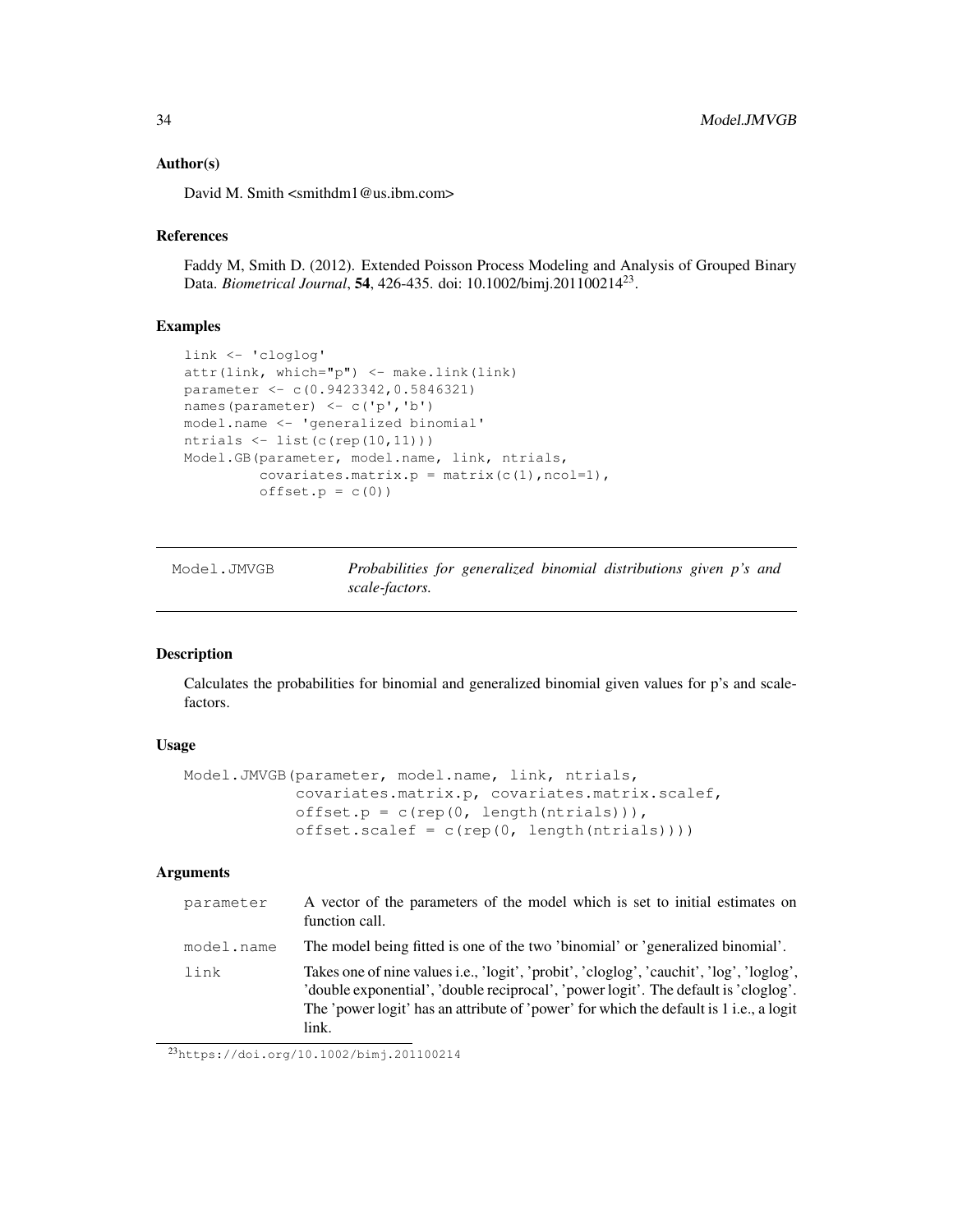### Model.JMVGB 35

| ntrials             | This is a scalar representing the denominator i.e., the length of the probability                                                                                                                                                                                                                                                                           |
|---------------------|-------------------------------------------------------------------------------------------------------------------------------------------------------------------------------------------------------------------------------------------------------------------------------------------------------------------------------------------------------------|
|                     | mass function returned is this scalar $+1$ .                                                                                                                                                                                                                                                                                                                |
| covariates.matrix.p |                                                                                                                                                                                                                                                                                                                                                             |
|                     | A matrix of covariates for p where rows are the number of values in listbinary<br>and columns the covariates. This matrix is extracted from the formulae in func-<br>tion Binary EPPM. However, in the accompanying example it is shown how it<br>can be constructed independently of function Binary EPPM.                                                 |
|                     | covariates.matrix.scalef                                                                                                                                                                                                                                                                                                                                    |
|                     | A matrix of covariates for the scale-factor where rows are the number of values<br>in listbinary and columns the covariates. The default is a vector of ones. This<br>matrix is extracted from the formulae in function Binary EPPM. However, in the<br>accompanying example it is shown how it can be constructed independently of<br>function BinaryEPPM. |
| offset.p            | An offset vector for p. The default is a vector of ones.                                                                                                                                                                                                                                                                                                    |
| offset.scalef       |                                                                                                                                                                                                                                                                                                                                                             |
|                     | An offset vector for the scale-factor. The default is a vector of ones.                                                                                                                                                                                                                                                                                     |

### Value

List of arguments input together with a list of probabilities vectors and a data frame of values of a and b of Equation (5) of Faddy and Smith (2012).

| model         | The model is either 'binomial' or 'generalized binomial'.                                      |  |
|---------------|------------------------------------------------------------------------------------------------|--|
| link          | The link is either 'logit' or 'cloglog'.                                                       |  |
| parameter     | A vector of the parameters of the model which is set to initial estimates on<br>function call. |  |
| probabilities |                                                                                                |  |
|               | A list of the vectors of probabilities of the model.                                           |  |
| Dparameters   | A data frame of values of a and b of Equation (5) of Faddy and Smith (2012).                   |  |

### Author(s)

David M. Smith <smithdm1@us.ibm.com>

### References

Faddy M, Smith D. (2012). Extended Poisson Process Modeling and Analysis of Grouped Binary Data. *Biometrical Journal*, 54, 426-435. doi: 10.1002/bimj.201100214<sup>24</sup> .

### Examples

```
link <- 'cloglog'
attr(link, which="p") <- make.link(link)
parameter <- c(-0.68294630,0.03451481)
names(parameter) <- c('p','scale-factor')
model.name <- 'generalized binomial'
ntrials <- list(c(rep(10,11)))
```
<sup>24</sup>https://doi.org/10.1002/bimj.201100214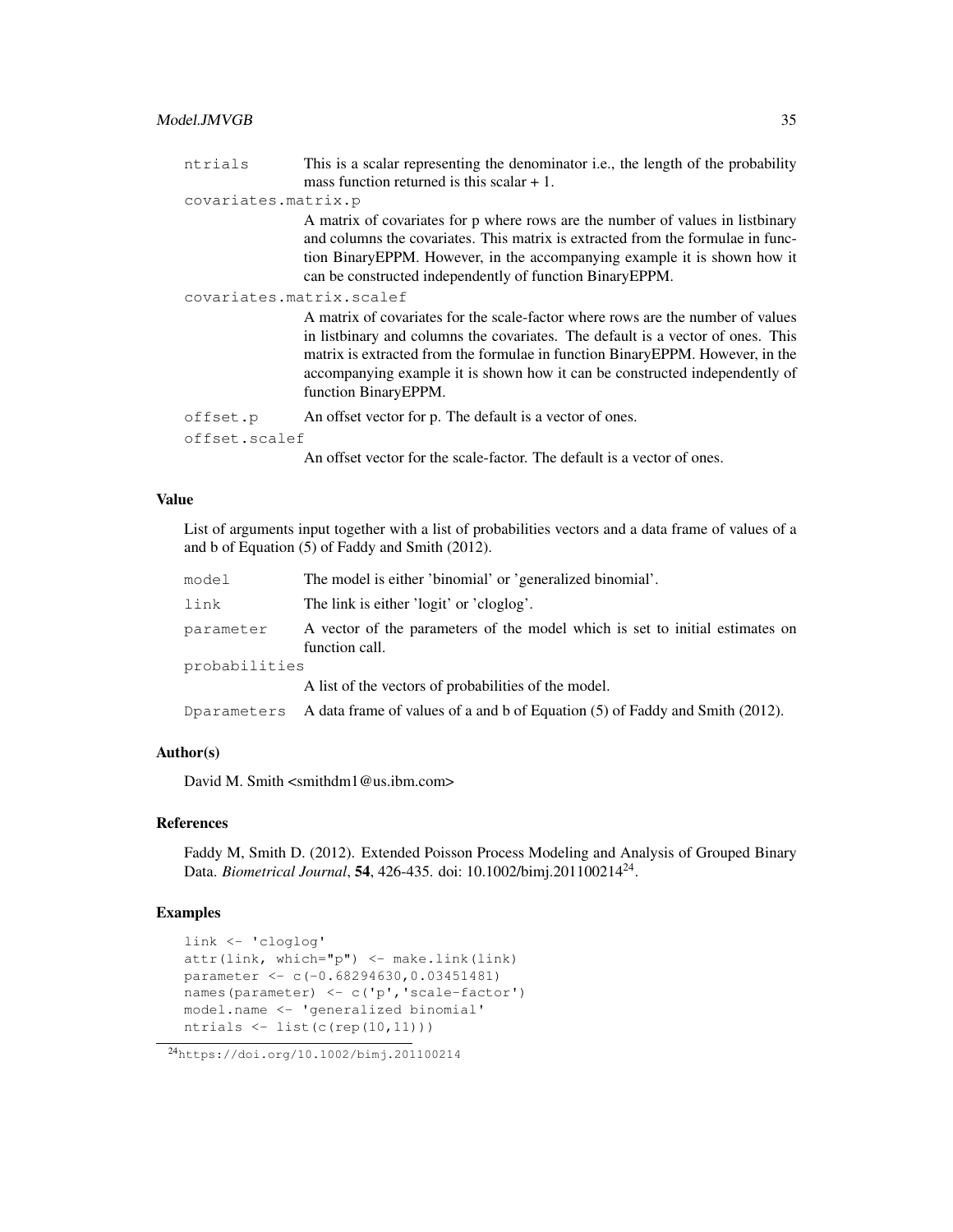```
Model.JMVGB(parameter, model.name, link, ntrials,
           covariates.matrix.p = matrix(c(1), nrow=1),
            covariates.matrix.scalef = matrix(c(1), nrow=1),
            offset.p = c(0), offset.scalef = c(0))
```
negcomplog *Negative complementary log-log Link Function*

### Description

Computes the negative complementary log-log link function, including its inverse.

### Usage

negcomplog()

### Value

The negative complementary log-log of theta.

### Author(s)

David M. Smith <smithdm1@us.ibm.com>

### References

Tibshirani RJ, Ciampi A (1983). "A Family of Proportional- and Additive-Hazards Models for Survival Data". Biometrics 39(1), 141-147.

| Parkes.litters | The data are of the number of male piglets born in litters of varying |
|----------------|-----------------------------------------------------------------------|
|                | sizes for the Parkes breed of pigs.                                   |

### Description

The data are arranged as a list of binomial frequency distributions where the listing is by litter size which is included both as a variate (vsize) and as a factor (fsize)

#### Usage

```
data("Parkes.litters")
```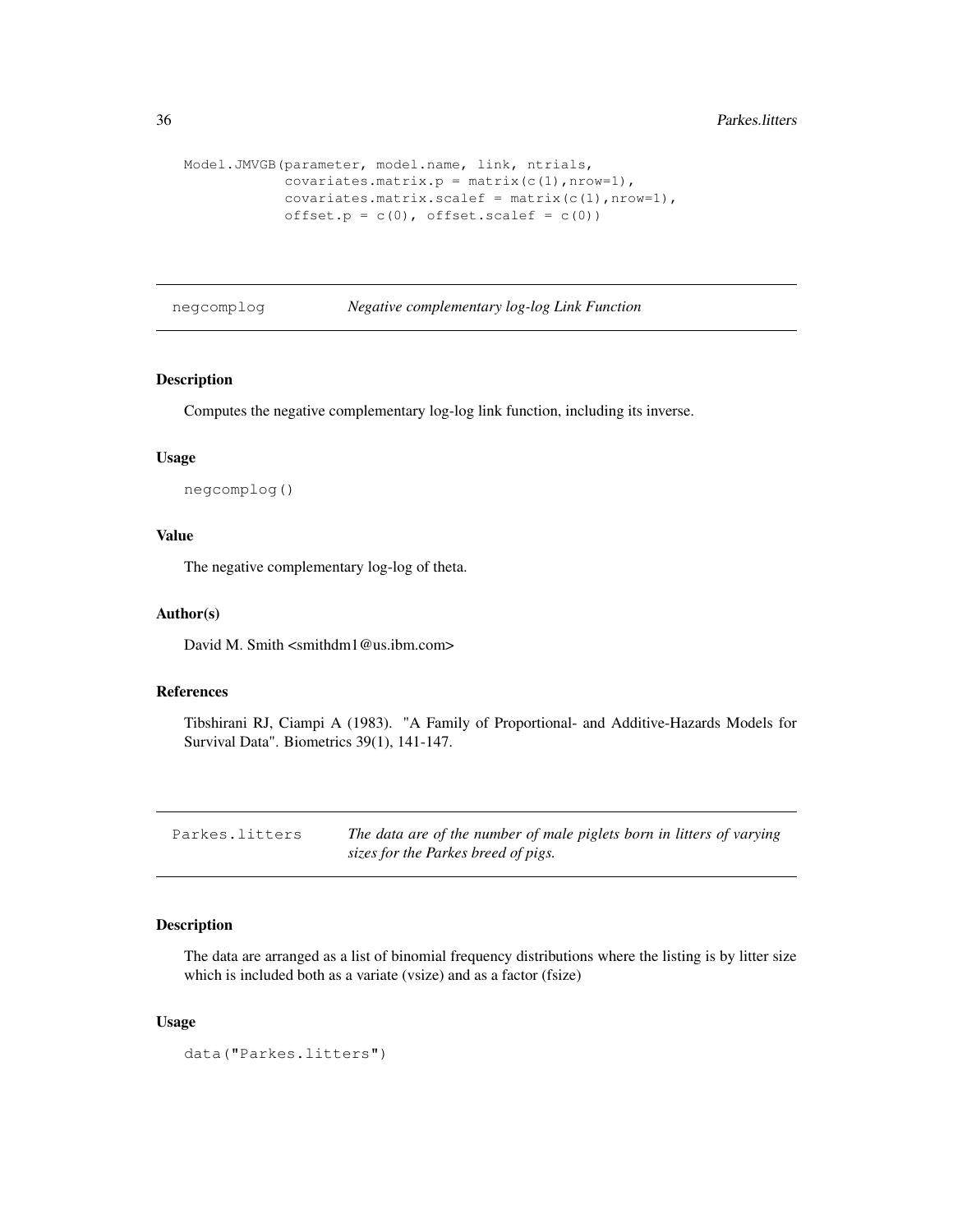### Format

The format is: List of  $3 \text{ }$  fsize : Factor w/  $7$  levels " size  $5$ "," size  $6$ ",..: 1 2  $3 \text{ } 4 \text{ } 5 \text{ } 6 \text{ } 7 \text{ }$  s vsize : int [1:7] 5 6 7 8 9 10 11 \$ number.success:List of 7 ..\$ : num [1:6] 2 20 41 35 14 4 ..\$ : num [1:7] 3 16 53 78 53 18 0 ..\$ : num [1:8] 0 21 63 117 104 46 21 2 ..\$ : num [1:9] 1 8 37 81 162 77 30 5 1 ..\$ : num [1:10] 0 2 23 72 101 83 46 12 7 0 ..\$ : num [1:11] 0 7 8 19 79 82 48 24 10 0 ... ..\$ : num [1:12] 0 1 3 15 15 33 13 12 8 1 ...

### Source

Brooks, R.J., James, W.H., Gray, E. (1993). Modelling Sub-Binomial Variation in the Frequency of Sex Combinations in Litters of Pigs. Biometrics 47, 403-417.

#### Examples

```
data("Parkes.litters")
```
plot.BinaryEPPM *Diagnostic Plots for BinaryEPPM Objects*

### **Description**

Various types of standard diagnostic plots can be produced, involving various types of residuals, influence measures etc.

### Usage

```
## S3 method for class 'BinaryEPPM'
plot(x, which = 1:4,
    caption = c("Residuals vs indices of obs.", "Cook's distance plot",
   "Leverage vs predicted values", "Residuals vs linear predictor",
   "Normal Q-Q plot of residuals", "Predicted vs observed values"),
    sub.caption = " ", main = " ",
    ask = prod(par("mfcol"), 1) < length(which) && dev.interactive(), \ldots,
    type = "spearson")
```
### Arguments

| X           | fitted model object of class "BinaryEPPM".                                      |
|-------------|---------------------------------------------------------------------------------|
| which       | numeric. If a subset of plots is required, specify a subset of the numbers 1:6. |
| caption     | character. Captions to appear above the plots.                                  |
| sub.caption | character. Common title-above figures if there are multiple.                    |
| main        | chaacter. Title to each plot in addition to the above caption.                  |
| ask         | logical. If true, the user is asked before each plot.                           |
| $\ddots$    | other parameters to be passed through to plotting functions.                    |
| type        | character indicating type of residual to be used, see residuals. Binary EPPM.   |
|             |                                                                                 |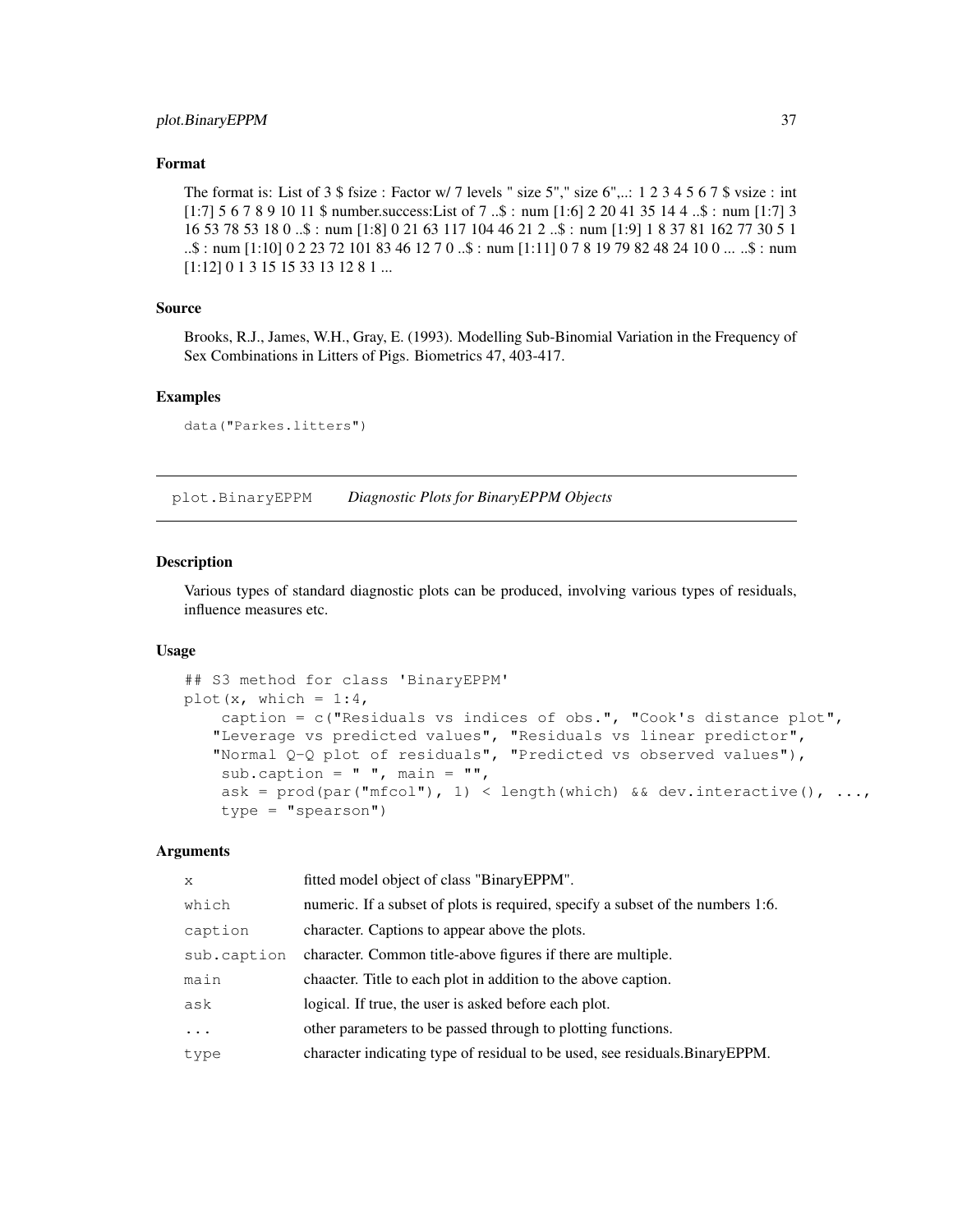### Details

The plot method for BinaryEPPM objects produces various plots of diagnostic plots similar to those produced by betareg. See Ferrari and Cribari-Neto (2004) for further details of the displays of betareg.

### Author(s)

David M. Smith <smithdm1@us.ibm.com>

### References

Cribari-Neto F, Zeileis A. (2010). Beta Regression in R. *Journal of Statistical Software*, 34(2), 1-24. doi: 10.18637/jss.v034.i02<sup>25</sup>.

### See Also

plot.betareg

### Examples

```
data("ropespores.case")
output.fn <- BinaryEPPM(data = ropespores.case,
                  number.spores / number.tested ~ 1 + offset(logdilution),
                  model.type = 'p only', model.name = 'binomial')
plot(output.fn, which = 1, type= "sdeviance")
```
powerlogit *Power Logit Link Function*

#### Description

Computes the power logit link function, including its inverse.

#### Usage

```
powerlogit(power = 1)
```
#### Arguments

power power value for the power logit link function.

### Value

The power logit transformation of theta. All logarithms are natural ones, i.e., to base e.

<sup>25</sup>https://doi.org/10.18637/jss.v034.i02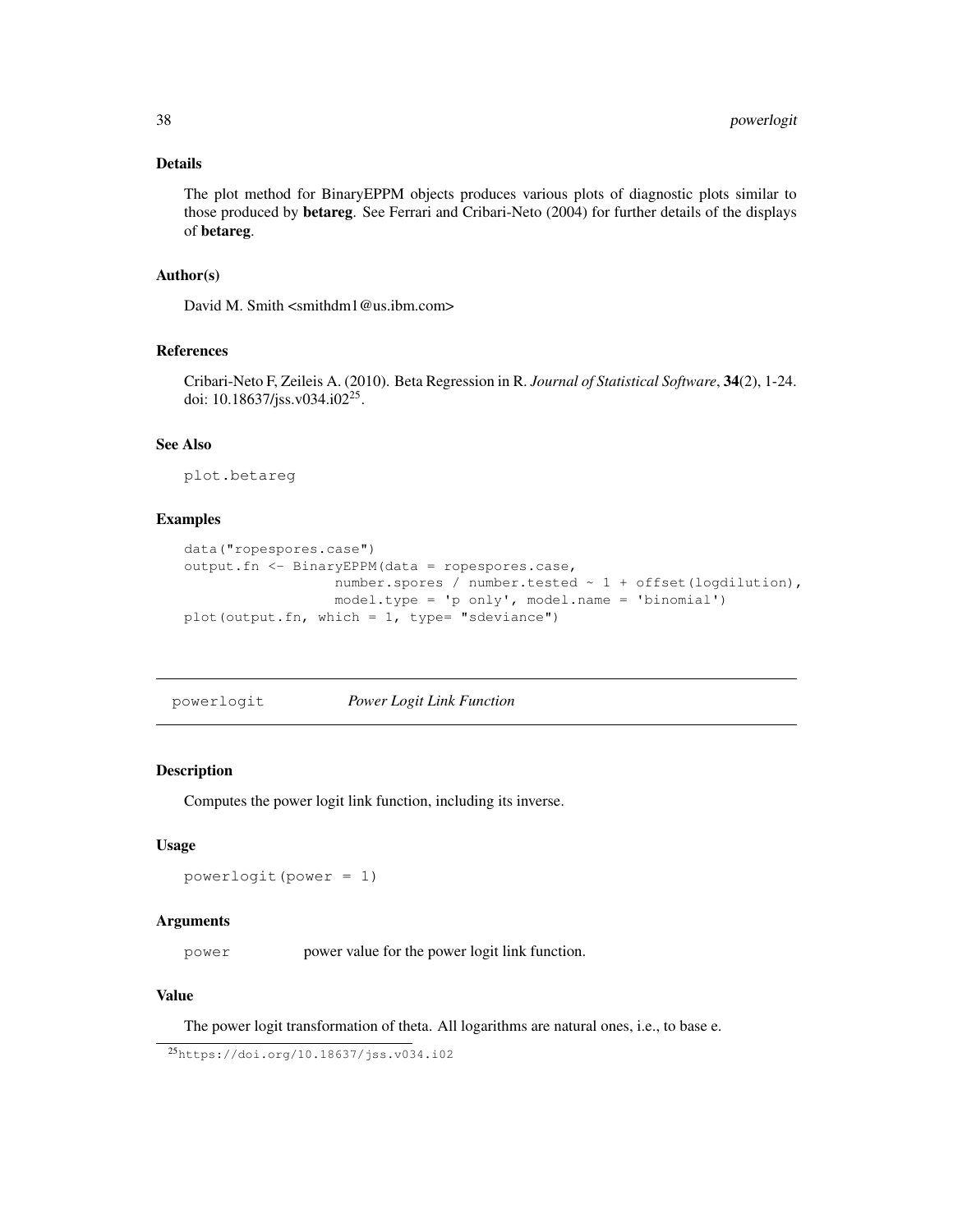### predict.BinaryEPPM 39

### Author(s)

David M. Smith <smithdm1@us.ibm.com>

### References

Gaudard MA, Karson MJ, Linder E, Tse Sk (1993). Efficient Designs for Estimation in the Power Logistic Quantal Response Model." Statistica Sinica, 3, 233-243.

predict.BinaryEPPM *Prediction Method for BinaryEPPM Objects*

### Description

Extract various types of predictions from BinaryEPPM regression models.

#### Usage

```
## S3 method for class 'BinaryEPPM'
predict(object, newdata = NULL, type = c("response",
     "linear.predictor.p", "linear.predictor.scale.factor",
 "p", "scale.factor", "scale.factor.limits", "mean",
 "variance", "distribution", "distribution.parameters"), na.action = na.pass, ...)
```
#### Arguments

| object    | fitted model object of class "BinaryEPPM".                                                                                                                                                                                                                                                                                                                                                                                                                                                                   |
|-----------|--------------------------------------------------------------------------------------------------------------------------------------------------------------------------------------------------------------------------------------------------------------------------------------------------------------------------------------------------------------------------------------------------------------------------------------------------------------------------------------------------------------|
| newdata   | optionally, a data frame in which to look for variables with which to predict. If<br>omitted, the original observations are used.                                                                                                                                                                                                                                                                                                                                                                            |
| type      | character indicating type of predictions: fitted means of responses ("response"),<br>linear predictors ("linear.predictor.p", "linear.predictor.scale.factor"), fitted value<br>of probability of success ("p"), fitted value of scale-factor ("scale.factor"), fitted<br>value of mean ("mean"), scale factor limits ("scale.factor.limits"), fitted value of<br>variance ("variance"), fitted probability distribution ("distribution"), parameters<br>of fitted distributions ("distribution.parameters") |
| na.action | function determining what should be done with missing values in <i>newdata</i> . The<br>default is to predict NA.                                                                                                                                                                                                                                                                                                                                                                                            |
| $\cdot$   | some methods for this generic function require additional arguments.                                                                                                                                                                                                                                                                                                                                                                                                                                         |

### Value

A vector or list of the predicted values from the fitted model object.

#### Author(s)

David M. Smith <smithdm1@us.ibm.com>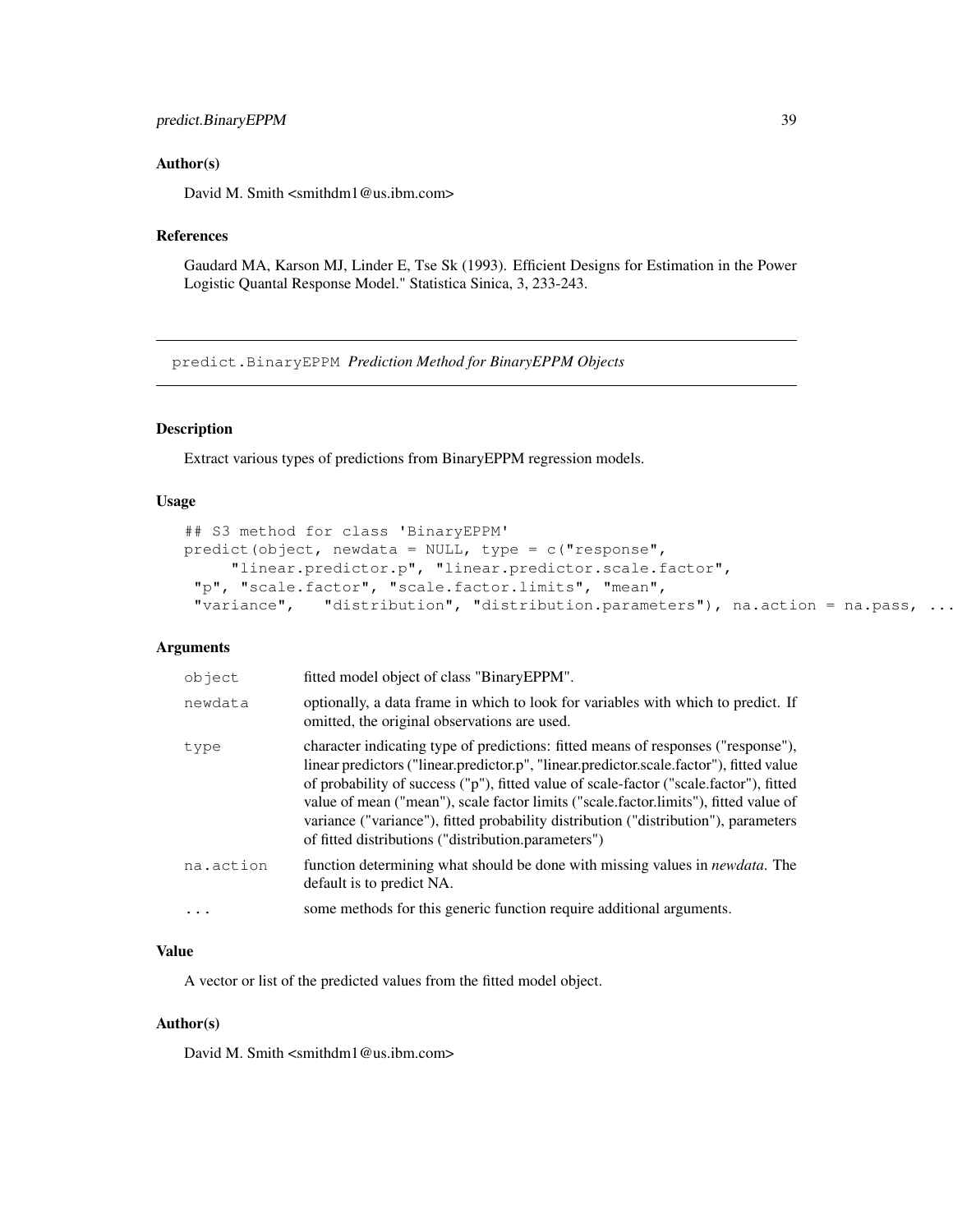### References

Cribari-Neto F, Zeileis A. (2010). Beta Regression in R. *Journal of Statistical Software*, 34(2), 1-24. doi: 10.18637/jss.v034.i02<sup>26</sup>.

### See Also

predict.betareg

### Examples

```
data("ropespores.case")
output.fn <- BinaryEPPM(data = ropespores.case,
                  number.spores / number.tested ~ 1 + offset(logdilution),
                  model.type = 'p only', model.name = 'binomial')
predict(output.fn, type = "response")
predict(output.fn, type = "linear.predictor.p")
```
print.BinaryEPPM *Printing of BinaryEPPM Objects*

#### Description

Prints objects of class "BinaryEPPM".

### Usage

```
## S3 method for class 'BinaryEPPM'
print(x, digits = max(3, getOption("digits") - 3), ...)
```
#### Arguments

| X       | fitted model object of class "BinaryEPPM". |
|---------|--------------------------------------------|
| digits  | digits of printed output.                  |
| $\cdot$ | not currently used.                        |

### Author(s)

David M. Smith <smithdm1@us.ibm.com>

### References

Cribari-Neto F, Zeileis A. (2010). Beta Regression in R. *Journal of Statistical Software*, 34(2), 1-24. doi: 10.18637/jss.v034.i02<sup>27</sup>.

<sup>26</sup>https://doi.org/10.18637/jss.v034.i02

<sup>27</sup>https://doi.org/10.18637/jss.v034.i02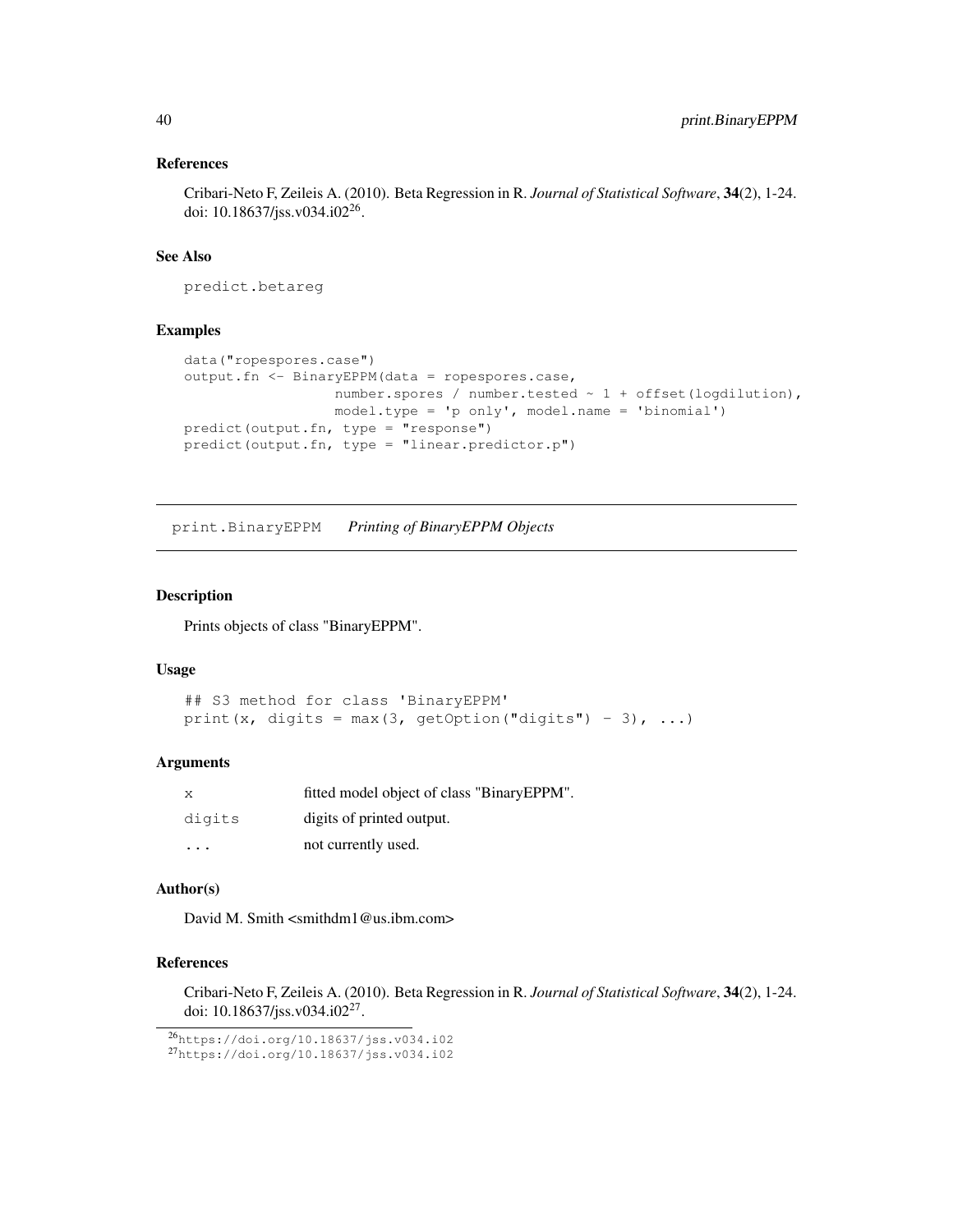### print.summaryBinaryEPPM 41

### See Also

betareg

#### Examples

```
data("ropespores.case")
BinaryEPPM(data = ropespores.case,
           number.spores / number.tested ~ 1 + offset(logdilution),
           model.type = 'p only', model.name = 'binomial')
```

```
print.summaryBinaryEPPM
```

```
Printing of summaryBinaryEPPM Objects
```
### Description

Prints the objects of class "summaryBinaryEPPM".

### Usage

```
## S3 method for class 'summaryBinaryEPPM'
print(x, \ldots)
```
#### Arguments

|          | object output by summary. Binary EPPM. |
|----------|----------------------------------------|
| $\cdots$ | not currently used.                    |

### Author(s)

David M. Smith <smithdm1@us.ibm.com>

### References

Cribari-Neto F, Zeileis A. (2010). Beta Regression in R. *Journal of Statistical Software*, 34(2), 1-24. doi: 10.18637/jss.v034.i02<sup>28</sup>.

### See Also

betareg

### Examples

```
data("ropespores.case")
output.fn <- BinaryEPPM(data = ropespores.case,
                  number.spores / number.tested ~ 1 + offset(logdilution),
                  model.type = 'p only', model.name = 'binomial')
print(summary(output.fn))
```
<sup>28</sup>https://doi.org/10.18637/jss.v034.i02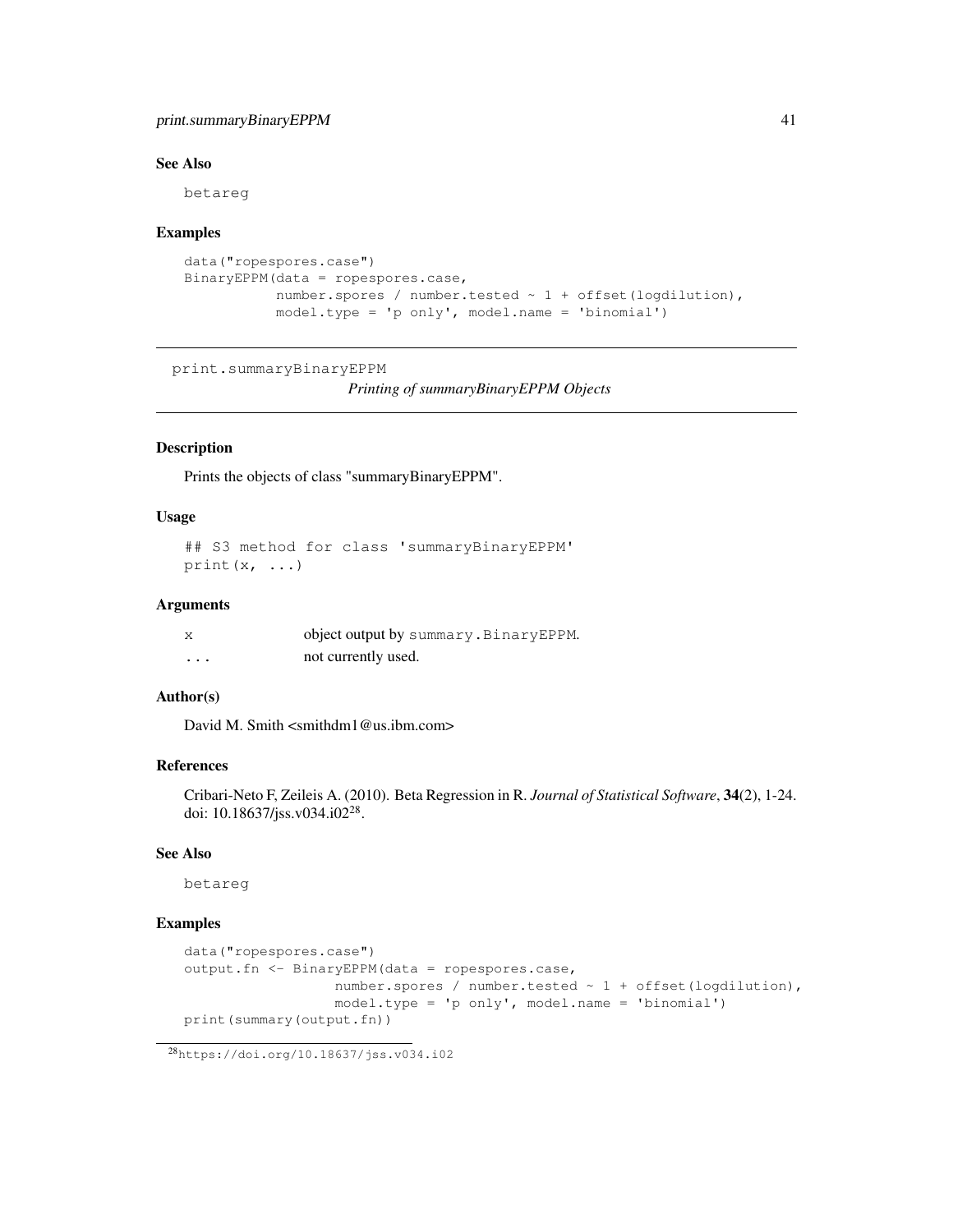```
residuals.BinaryEPPM
```
*Residuals for BinaryEPPM Objects*

### Description

This function is generic. Extract various types of residuals from objects of class "BinaryEPPM".

### Usage

```
## S3 method for class 'BinaryEPPM'
residuals(object, type = c("spearson", "deviance", "pearson",
       "response", "likelihood", "sdeviance"), ...)
```
### Arguments

| object                  | Fitted model object of class "BinaryEPPM".                                                                                                                                                         |
|-------------------------|----------------------------------------------------------------------------------------------------------------------------------------------------------------------------------------------------|
| type                    | Type of residuals wanted i.e., standardized Pearson "spearson", deviance "de-<br>viance", Pearson "pearson", response "response", likelihood "likelihood", stan-<br>dardized deviance "sdeviance". |
| $\cdot$ $\cdot$ $\cdot$ | some methods for this generic function require additional arguments.                                                                                                                               |

### Details

Residuals as Cribari-Neto and Zeileis (2010).

### Author(s)

David M. Smith <smithdm1@us.ibm.com>

### References

Cribari-Neto F, Zeileis A. (2010). Beta Regression in R. *Journal of Statistical Software*, 34(2), 1-24. doi: 10.18637/jss.v034.i02<sup>29</sup>.

#### See Also

residuals.betareg

<sup>29</sup>https://doi.org/10.18637/jss.v034.i02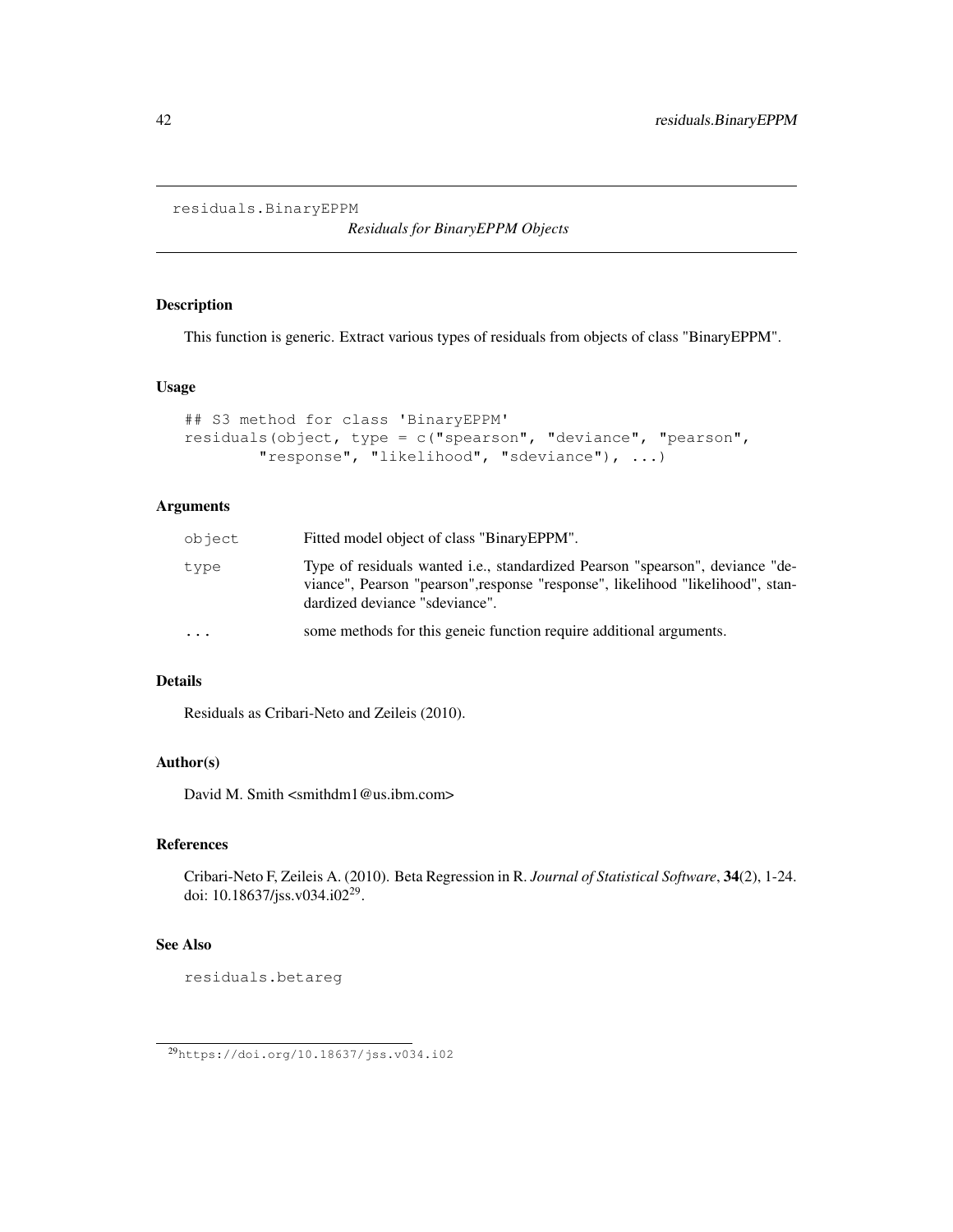ropespores.case *Dilution series for the presence of rope spores.*

### Description

Dilution series where at each dilution of a suspension of potato flour a number of samples were examined for the presence of rope spores. These data are in data frame form.

#### Usage

```
data("ropespores.case")
```
### Format

A data frame with 10 observations on the following 5 variables.

vdilution a numeric vector fdilution a factor with levels 0.25 0.5 1 2 4 8 16 32 64 128 logdilution a numeric vector number.spores a numeric vector number.tested a numeric vector

#### Source

Finney, D.J. (1971). Statistical Methods in Biological Assay. Griffin, London, 2nd edition.

### Examples

```
data("ropespores.case")
```
ropespores.grouped *Dilution series for the presence of rope spores.*

### Description

Dilution series where at each dilution of a suspension of potato flour a number of samples were examined for the presence of rope spores. These data are in list form.

#### Usage

```
data("ropespores.grouped")
```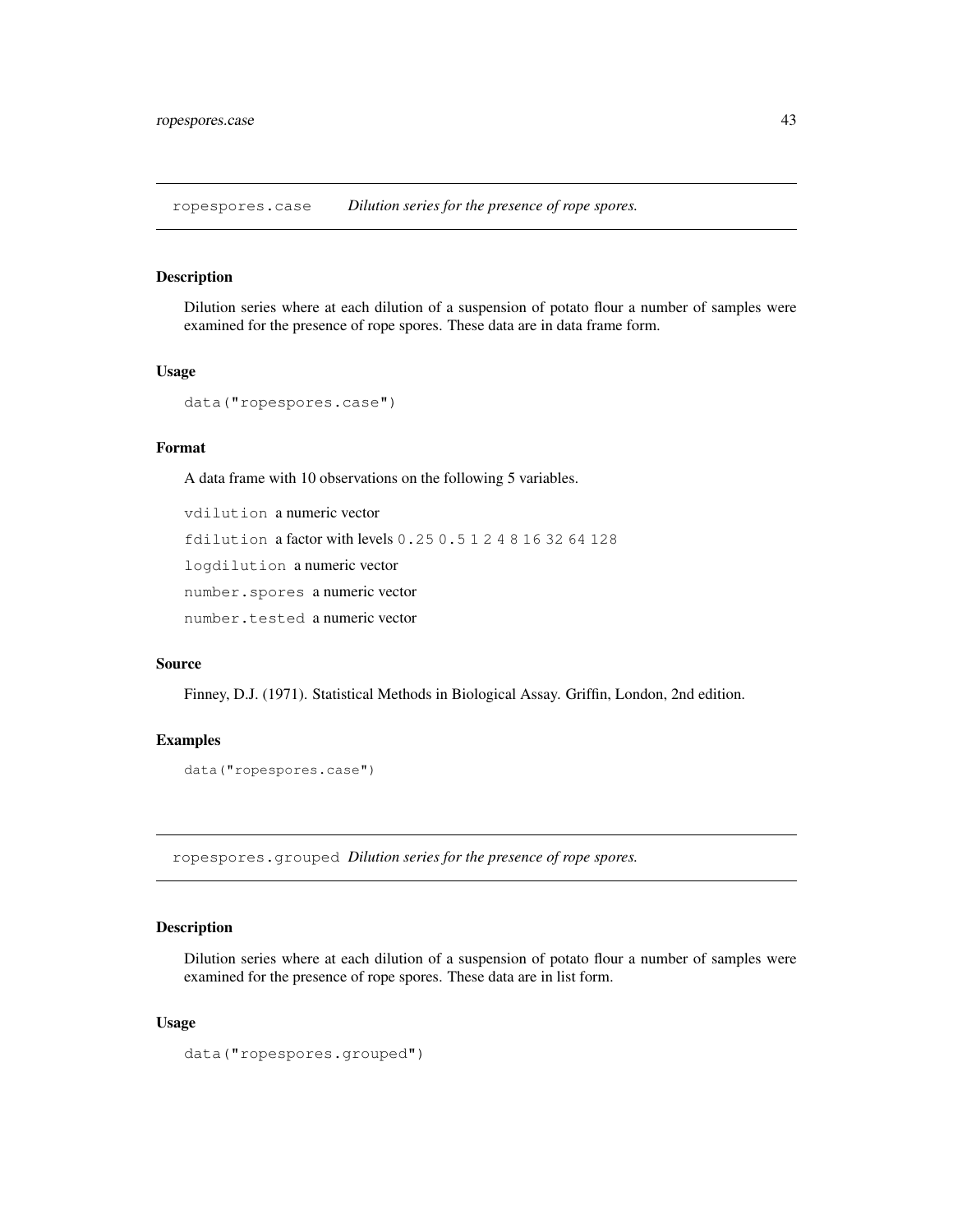### Format

```
The format is: List of 4 $ vdilution : num [1:10] 0.25 0.5 1 2 4 8 16 32 64 128 $ fdilution : Factor
w/ 10 levels "0.25","0.5","1",..: 1 2 3 4 5 6 7 8 9 10 $ offset.p : num [1:10] 1.386 0.693 0 -0.693
-1.386 ... $ number.spores:List of 10 ..$ : num [1:6] 0 0 0 0 0 1 ..$ : num [1:6] 0 0 0 0 0 1 ..$ : num
[1:6] 0 0 0 0 0 1 ..$ : num [1:6] 0 0 0 0 0 1 ..$ : num [1:6] 0 0 0 0 1 0 ..$ : num [1:6] 0 0 0 1 0 0 ..$ :
num [1:6] 0 0 1 0 0 0 ..$ : num [1:6] 0 0 1 0 0 0 ..$ : num [1:6] 1 0 0 0 0 0 ..$ : num [1:6] 1 0 0 0 0 0
```
### Source

Finney, D.J. (1971). Statistical Methods in Biological Assay. Griffin, London, 2nd edition.

### Examples

data("ropespores.grouped")

summary.BinaryEPPM *Summary of BinaryEPPM Objects*

### Description

This function is generic. Summary of objects of class "BinaryEPPM".

#### Usage

```
## S3 method for class 'BinaryEPPM'
summary(object, ...)
```
#### Arguments

| object   | Fitted model object of class "Binary EPPM".                          |
|----------|----------------------------------------------------------------------|
| $\cdots$ | some methods for this generic function require additional arguments. |

### Details

Similar output to that of summary.glm "summary.glm" and summary.betareg Cribari-Neto and Zeileis (2010).

### Author(s)

David M. Smith <smithdm1@us.ibm.com>

#### References

Cribari-Neto F, Zeileis A. (2010). Beta Regression in R. *Journal of Statistical Software*, 34(2), 1-24. doi: 10.18637/jss.v034.i02<sup>30</sup>.

<sup>30</sup>https://doi.org/10.18637/jss.v034.i02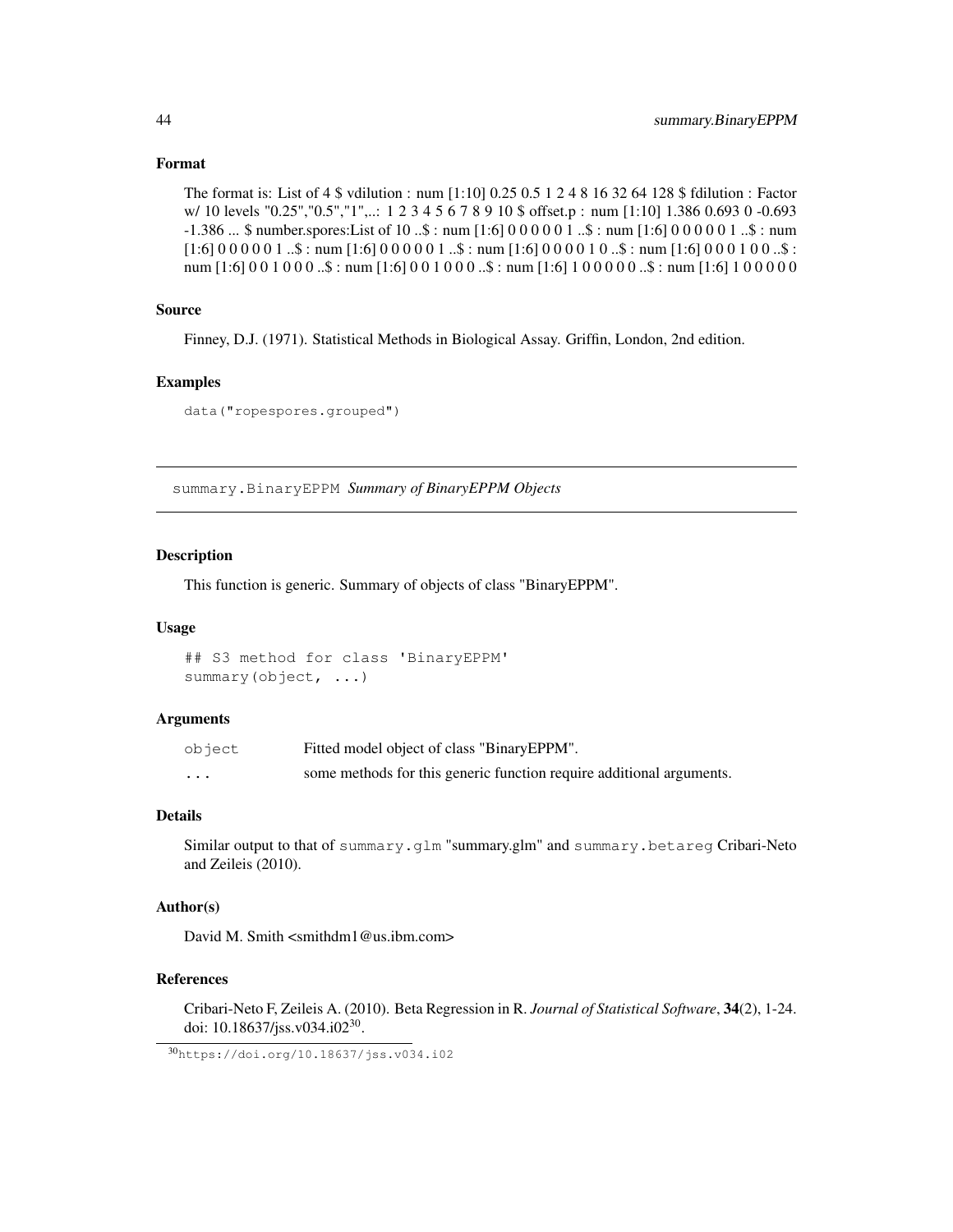### Titanic.survivors.case 45

### See Also

summary.betareg print.summaryBinaryEPPM

Titanic.survivors.case

*Individual case data of Titanic survivors*

### Description

These data are from the survival log of the Titanic and consist of the number of survivors out of the number of passengers broken down into age, sex and class categories.

### Usage

data(Titanic.survivors.case)

#### Format

A data frame with 12 observations on the following 5 variables.

age a factor with levels child adult number.passengers a numeric vector number.survive a numeric vector pclass a factor with levels 1st class 2nd class 3rd class sex a factor with levels female male

### Details

Hilbe (2011) first models these data as a logistic model, then finding that they are overdispersed, models them as count data (number of survivors, survive) with offset (log of the number of passengers, cases).

### Source

Section 9.5, Example 3, pages 263-268, Hilbe, J. (2011).

### References

Hilbe, J. (2011). Negative Binomial Regression. Cambridge University Press, second edition.

### Examples

data(Titanic.survivors.case)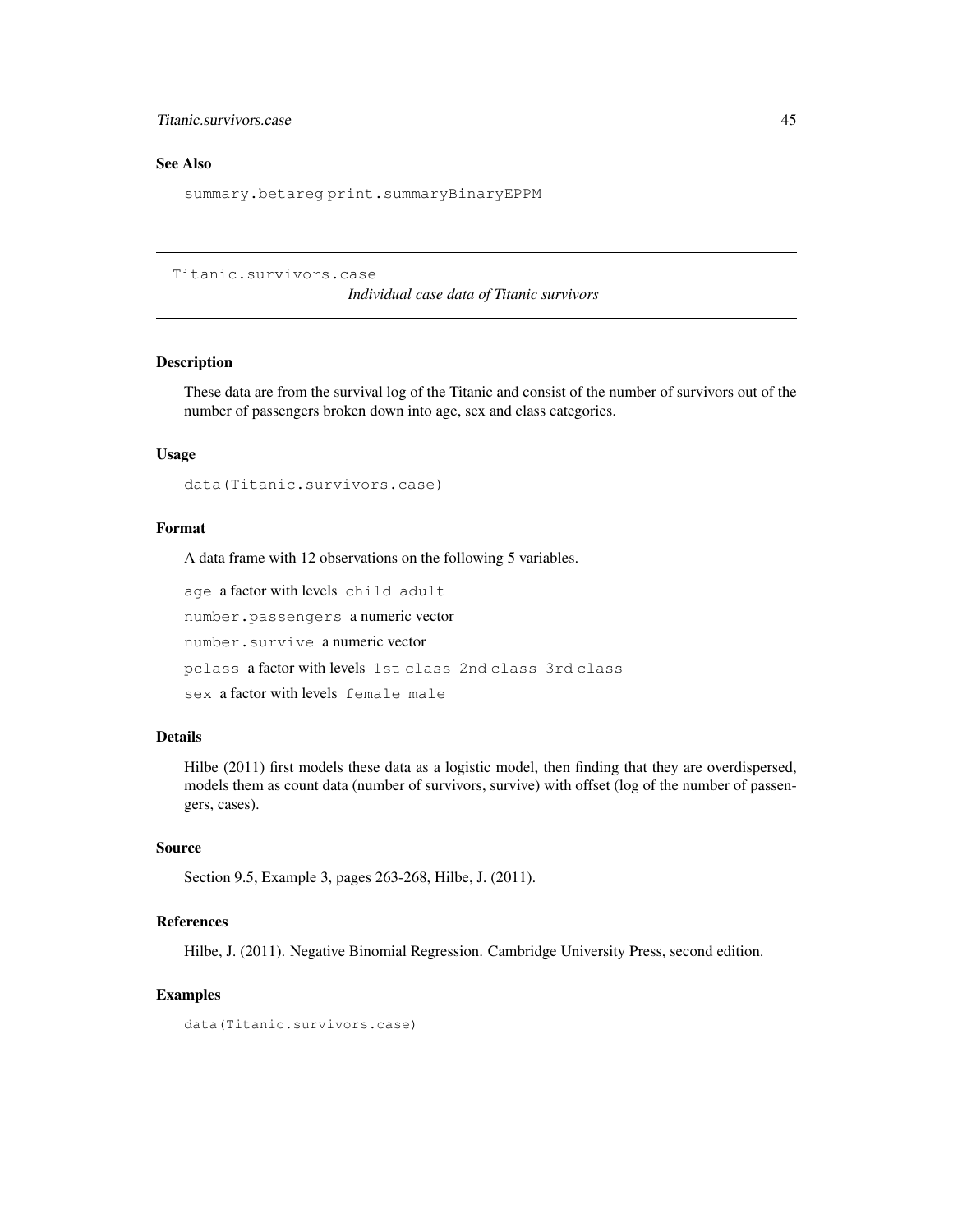```
Titanic.survivors.grouped
```
*Titanic survivors data in frequency distribution form.*

#### Description

These data are from the survival log of the Titanic and consist of the number of survivors out of the number of passengers broken down into age, sex and class categories. The data are in frequency distribution form i.e., a distribution as a list of numbers surviving for each age, sex and class category.

#### Usage

data("Titanic.survivors.grouped")

#### Format

The format is: List of  $4 \text{ $}$  age : Factor w/ 2 levels "child", "adult": 1 2 1 2 1 2 1 2 1 2 ...  $\text{ $}$  sex : Factor w/ 2 levels "female", "male": 1 1 2 2 1 1 2 2 1 1 ... \$ pclass : Factor w/ 3 levels "1st class", "2nd class",..: 1 1 1 1 2 2 2 2 3 3 ... \$ number.survive:List of 12 ..\$ : num [1:2] 0 1 ..\$ : num [1:145] 0 0  $0\,0\,0\,0\,0\,0\,0\,0\,$  ... ..\$ : num  $[1:6]$   $0\,0\,0\,0\,0\,1$  ..\$ : num  $[1:176]$   $0\,0\,0\,0\,0\,0\,0\,0\,0\,0\,0$  ... ..\$ : num  $[1:14]$  $0.000000000...$  ...\$ : num [1:94]  $0.000000000...$  ...\$ : num [1:12]  $0.00000000...$  ...\$ : num [1:169] 0 0 0 0 0 0 0 0 0 0 ... ..\$ : num [1:32] 0 0 0 0 0 0 0 0 0 0 ... ..\$ : num [1:166] 0 0 0 0  $000000...$  ...  $\text{\$: num}$  [1:49]  $000000000...$  ...  $\text{\$: num}$  [1:463]  $0000000000...$ 

#### Details

Hilbe (2011) first models these data as a logistic model, then finding that they are overdispersed, models them as count data (number of survivors, survive) with offset (log of the number of passengers, cases).

#### Source

Section 9.5, Example 3, pages 263-268, Hilbe, J. (2011).

#### References

Hilbe, J. (2011). Negative Binomial Regression. Cambridge University Press, second edition.

#### Examples

data(Titanic.survivors.grouped)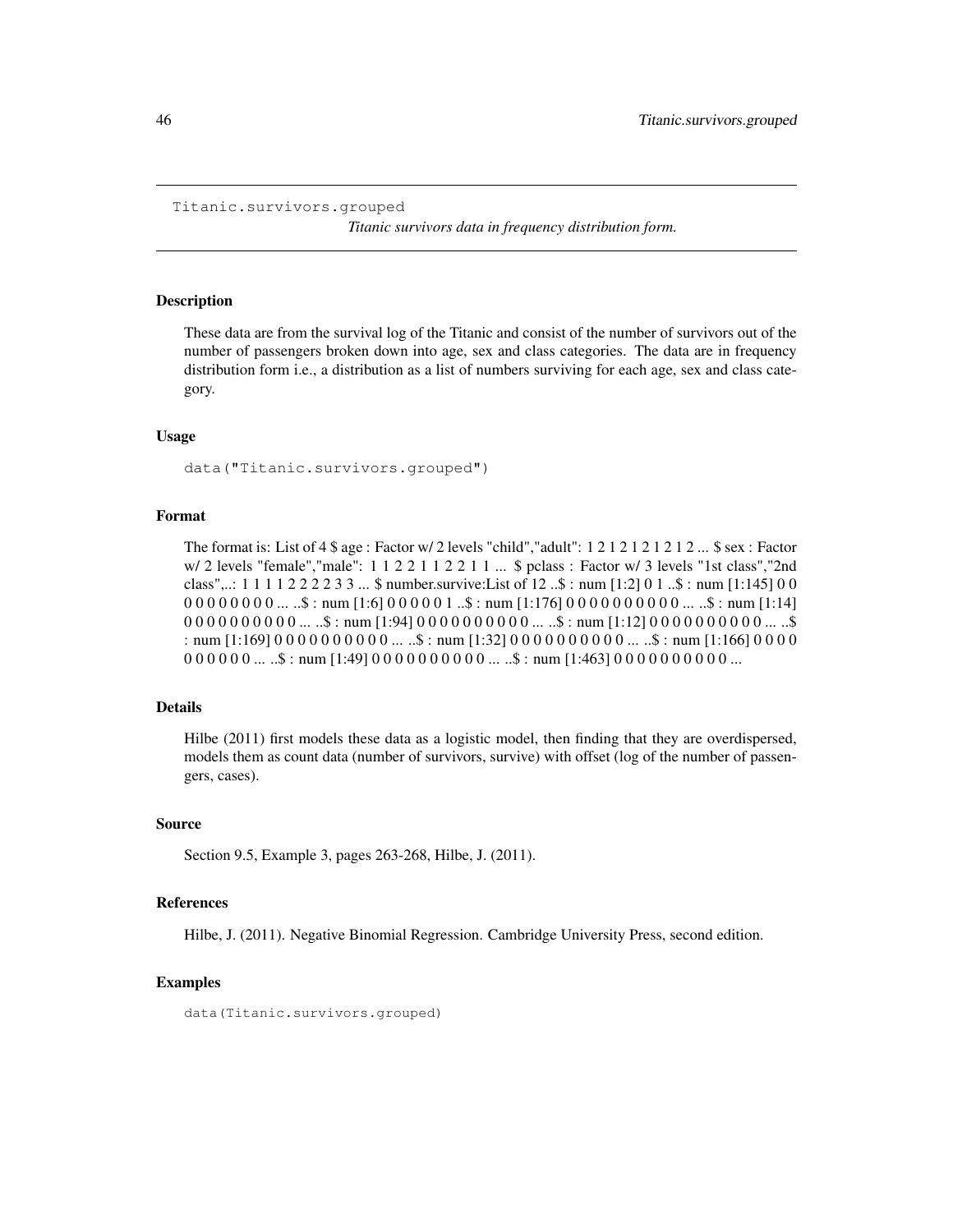vcov.BinaryEPPM *Variance/Covariance Matrix for Coefficients*

### Description

Variance/covariance matrix for coefficients of fitted model.

### Usage

```
## S3 method for class 'BinaryEPPM'
vcov(object, model = c("full", "p", "scale.factory"), ...
```
### Arguments

| object | fitted model object of class "BinaryEPPM".                                                                                                                                                                                                                                         |
|--------|------------------------------------------------------------------------------------------------------------------------------------------------------------------------------------------------------------------------------------------------------------------------------------|
| model  | character indicating variance/covariance matrix for all coefficients to be output:<br>all coefficients ("full"), variance/covariance matrix for coefficients of probabil-<br>ity of success ("p"), variance/covariance matrix for coefficients of scale-factor<br>("scale.factor") |
|        |                                                                                                                                                                                                                                                                                    |

...

### Value

The variance/covariance matrix of the parameters of the fitted model object.

### Author(s)

David M. Smith <smithdm1@us.ibm.com>

#### References

Cribari-Neto F, Zeileis A. (2010). Beta Regression in R. *Journal of Statistical Software*, 34(2), 1-24. doi: 10.18637/jss.v034.i02<sup>31</sup>.

### See Also

betareg

### Examples

```
data("ropespores.case")
output.fn <- BinaryEPPM(data = ropespores.case,
                 number.spores / number.tested ~ 1 + offset(logdilution),
                  model.type = 'p only', model.name = 'binomial')
vcov(output.fn)
```
<sup>31</sup>https://doi.org/10.18637/jss.v034.i02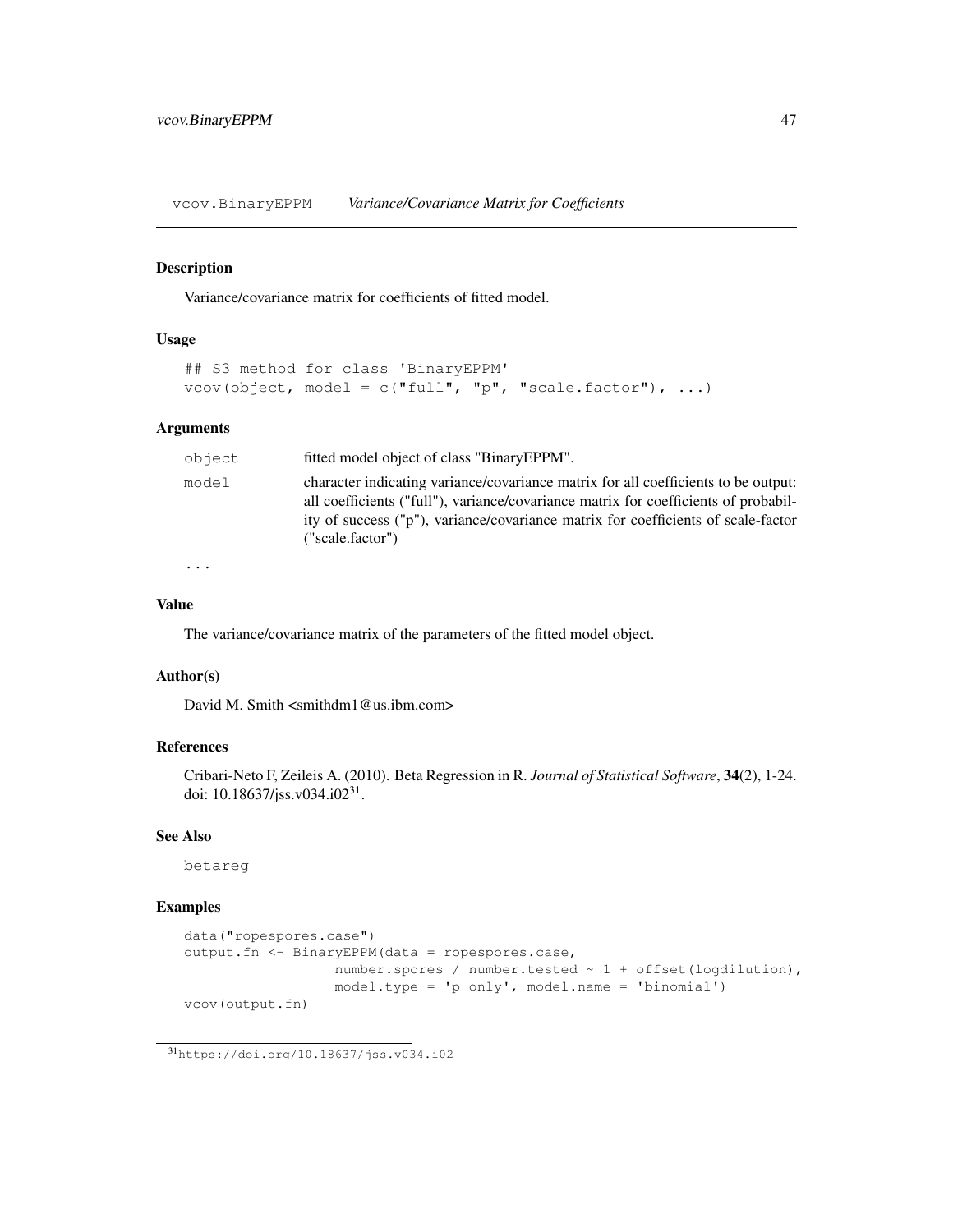```
waldtest.BinaryEPPM
```
*Wald Test of Nested Models for BinaryEPPM Objects*

### Description

waldtest is a generic function for comparisons of nested (generalized) linear models via Wald tests.

### Usage

```
## S3 method for class 'BinaryEPPM'
waldtest(object, \ldots, vcov = NULL,
   test = c("Chisq", "F"))
```
### Arguments

| object   | an object of class "Binary EPPM".                                                                                                                                                                   |
|----------|-----------------------------------------------------------------------------------------------------------------------------------------------------------------------------------------------------|
| $\ddots$ | further object specifications passed to methods. See below for details.                                                                                                                             |
| VCOV     | a function for estimating the covariance matrix of the regression coefficients. If<br>only two models are compared it can also be the covariance matrix of the more<br>general model.               |
| test     | character specifying whether to compute the large sample Chi-squared statistic<br>(with asymptotic Chi-squared distribution) or the finite sample F statistic (with<br>approximate F distribution). |

### Details

waldtest is a generic function for comparisons of nested (generalized)linear models via Wald tests. It does not have the same functionality as the versions of betareg and lmtest with a reduced list of arguments. With these caveats, more details can be obtained from the **Details** pages of those packages.

### Value

An object of class "anova" which contains the residual degrees of freedom, the difference in degrees of freedom, Wald statistic (either "Chisq" or "F") and corresponding p value.

### Author(s)

David M. Smith <smithdm1@us.ibm.com>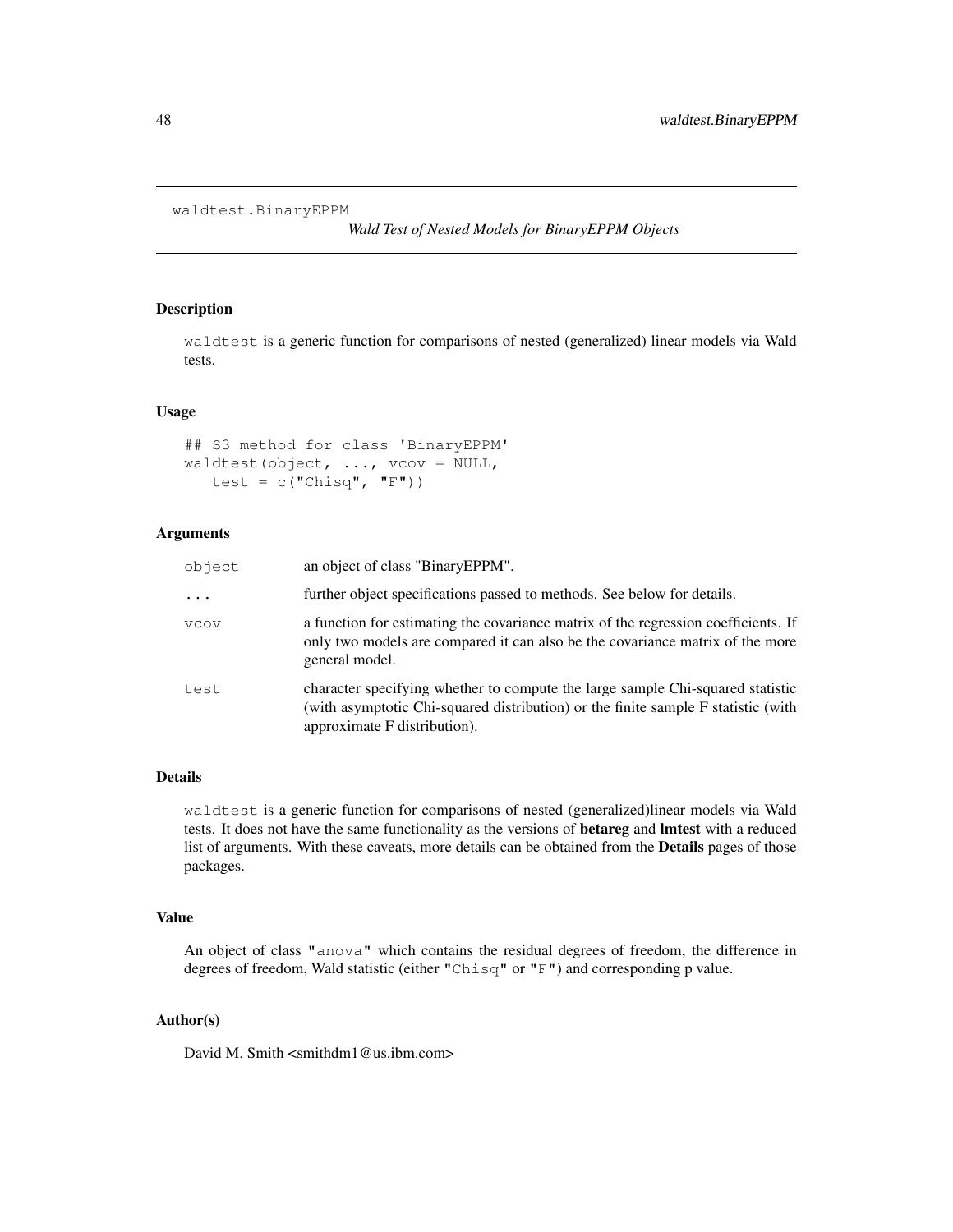### Williams.litters 49

### References

Cribari-Neto F, Zeileis A. (2010). Beta Regression in R. *Journal of Statistical Software*, 34(2), 1-24. doi: 10.18637/jss.v034.i02<sup>32</sup>.

Zeileis A, Hothorn T. (2002). Diagnostic Checking in Regression Relationships. *R News*, 2(3), 7-10. https://CRAN.R-project.org/doc/Rnews/.

### See Also

waldtest betareg

#### Examples

```
## Not run:
data("ropespores.case")
output.fn <- BinaryEPPM(data = ropespores.case,
  number.spores / number.tested ~ 1 + offset(logdilution),
 model.type = 'p only', model.name = 'binomial')
output.fn.one <- BinaryEPPM(data = ropespores.case,
  number.spores / number.tested ~ 1 + offset(logdilution),
 model.type = 'p only', model.name = 'beta binomial')
waldtest(output.fn, output.fn.one, test = c("Chisq", "F"),
  vcov = vcov)
```
## End(Not run)

Williams.litters *Number of implantations, data of Williams (1996).*

### **Description**

The data is arranged as a list of frequency distributions of numbers of surviving foetuses for an given litter size. The litter size is the length of the frequency distribution. Dose is included both as a variate (vdose) and as a factor (fdose).

#### Usage

```
data("Williams.litters")
```
### Format

The format is: List of 3 \$ vdose : num [1:34] 0.75 1.5 1.5 0 0.75 1.5 3 0.75 1.5 3 ... \$ fdose : Factor w/ 4 levels "0","0.75","1.5",..: 2 3 3 1 2 3 4 2 3 4 ... \$ number.surviving:List of 34 ..\$ : num [1:8] 0 0 0 0 0 0 0 1 ..\$ : num [1:8] 0 0 0 1 0 0 0 0 ..\$ : num [1:9] 0 0 0 0 0 0 0 0 1 ..\$ : num [1:10] 0 0 0 0  $0.001110...$ \$ : num [1:10]  $0.000000100...$ \$ : num [1:10]  $0.000000200...$ \$ : num [1:10] 0  $0.00100200...$ \$ : num [1:11]  $0.00000000...$  ... ..\$ : num [1:11]  $0.0000000...$  ... ..\$ : num  $[1:11] 0 0 0 0 1 0 0 0 0 1 ...$ .\$ : num  $[1:12] 0 0 0 0 0 0 1 0 0 0 ...$ .\$ : num  $[1:12] 0 0 0 0 0$ 

<sup>32</sup>https://doi.org/10.18637/jss.v034.i02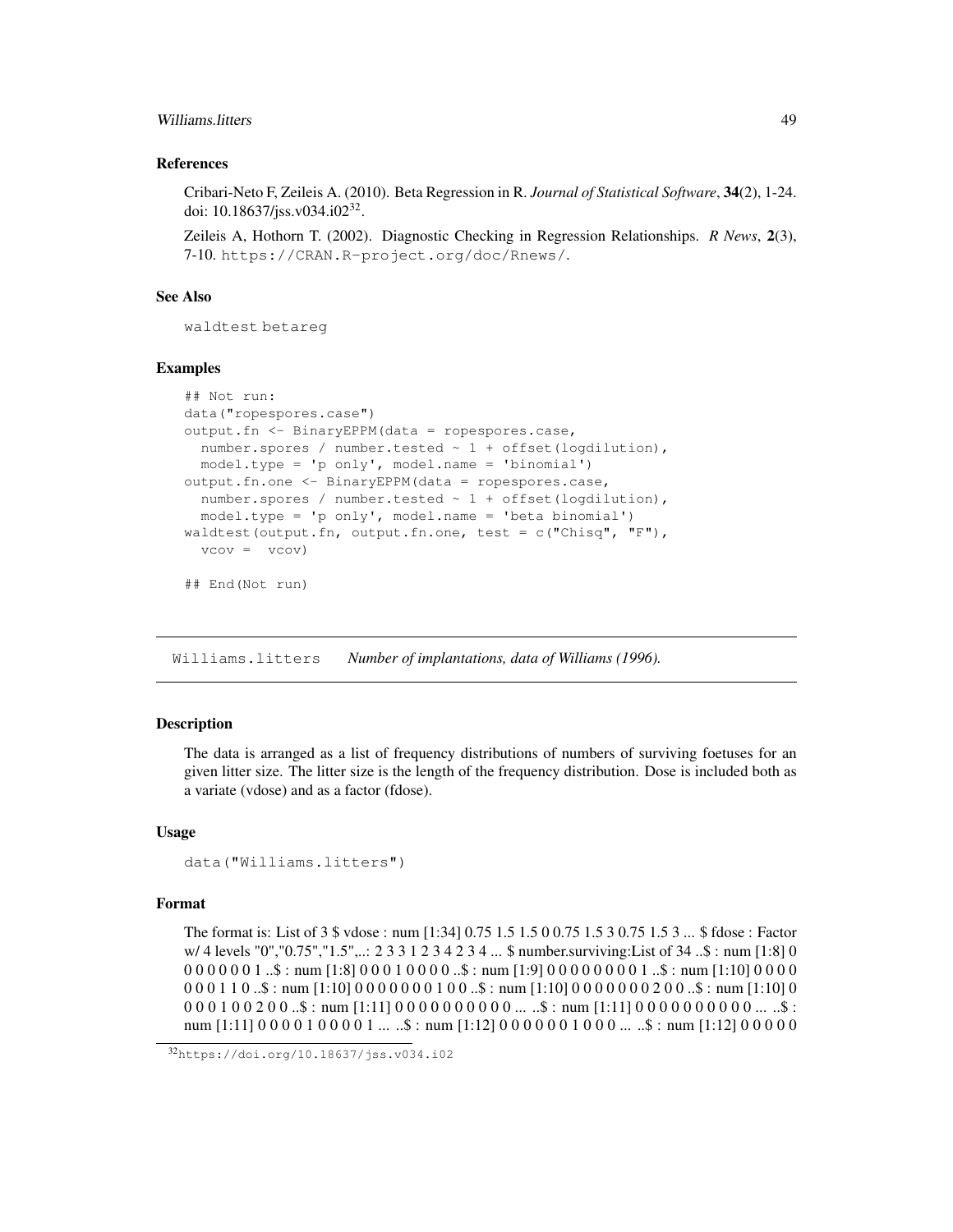$0\,0\,0\,0\,1\,...\,.$ \$ : num  $[1:12]$   $0\,0\,0\,0\,0\,0\,0\,0\,1\,...\,.$ \$ : num  $[1:13]$   $0\,0\,0\,0\,0\,0\,0\,0\,0\,0\,...\,.$ \$ : num  $[1:13] 0 0 0 0 0 0 0 0 0 0 ...$  ...  $\mathfrak{h}:$  num  $[1:13] 0 0 0 0 0 0 0 0 1 ...$  ...  $\mathfrak{h}:$  num  $[1:13] 0 0 0 0 0 0 0 1 0$  $0 \dots .$ \$ : num  $[1:14] 0 0 0 0 0 0 0 0 0 0 \dots .$ \$ : num  $[1:14] 0 0 0 0 0 0 0 0 1 0 \dots .$ \$ : num  $[1:14] 0 0$  $0.00000000...$ ...  $\frac{4}{3}$ : num [1:14]  $0.00000000...$ ...  $\frac{4}{3}$ : num [1:15]  $0.00000000...$ ...  $\frac{4}{3}$ : num  $[1:15] 0 0 0 0 0 0 0 0 0 0 ...$ ...\$ : num  $[1:15] 0 0 0 0 0 0 0 0 0 0 ...$ ...\$ : num  $[1:15] 0 0 0 0 0$ 0 0 0 0 0 ... ..\$ : num [1:16] 0 0 0 0 0 0 0 0 0 0 ... ..\$ : num [1:16] 0 0 0 0 0 0 0 0 0 0 ... ..\$ : num [1:16] 0 0 0 0 0 0 0 0 0 0 ... ..\$ : num [1:16] 0 0 0 0 0 0 0 0 0 0 ... ..\$ : num [1:17] 0 0 0 0 0 0 0 0 0 0 ...  $\therefore$  : num [1:17] 0 0 0 0 0 0 0 0 0 0 0 ...  $\therefore$  : num [1:17] 0 0 0 0 0 0 0 0 1 0 0 ...  $\therefore$  : num [1:18] 0 0  $000000000...$   $\therefore$  : num [1:20] 00000000000...

### Source

Williams D (1996). "Overdispersion in Logistic Linear Models." In B Morgan (ed.), Statistics in Toxicology, pp75-84. Oxford Science Publications.

### References

Faddy M, Smith D. (2012). Extended Poisson Process Modeling and Analysis of Grouped Binary Data. *Biometrical Journal*, 54, 426-435. doi: 10.1002/bimj.201100214<sup>33</sup> .

#### Examples

```
data("Williams.litters")
```
Yorkshires.litters *The data are of the number of male piglets born in litters of varying sizes for the Yorkshire breed of pigs.*

### Description

The data are arranged as a list of binomial frequency distributions where the listing is by litter size which is included both as a variate (vsize) and as a factor (fsize)

#### Usage

```
data("Yorkshires.litters")
```
#### Format

The format is: List of  $3 \text{ $s$~fsize}$ : Factor w/ 9 levels " size  $5$ ", " size  $6$ ",..:  $1 \text{ 2 } 3 \text{ 4 } 5 \text{ 6 } 7 \text{ 8 } 9 \text{ $s$~vsize}$ : int [1:9] 5 6 7 8 9 10 11 12 13 \$ number.success:List of 9 ..\$ : num [1:6] 3 22 30 37 13 5 ..\$ : num [1:7] 7 18 44 62 27 17 4 ..\$ : num [1:8] 2 14 25 63 69 41 12 5 ..\$ : num [1:9] 2 15 32 70 127 90 45 18 1 ..\$ : num [1:10] 0 8 33 63 106 115 62 30 11 1 ..\$ : num [1:11] 0 3 20 49 79 119 91 59 23 4 ... ..\$ : num [1:12] 0 0 7 20 60 94 100 47 31 9 ... ..\$ : num [1:13] 0 1 6 16 29 52 66 43 34 22 ... ..\$ : num [1:14] 0 2 2 2 14 19 44 45 22 13 ...

<sup>33</sup>https://doi.org/10.1002/bimj.201100214